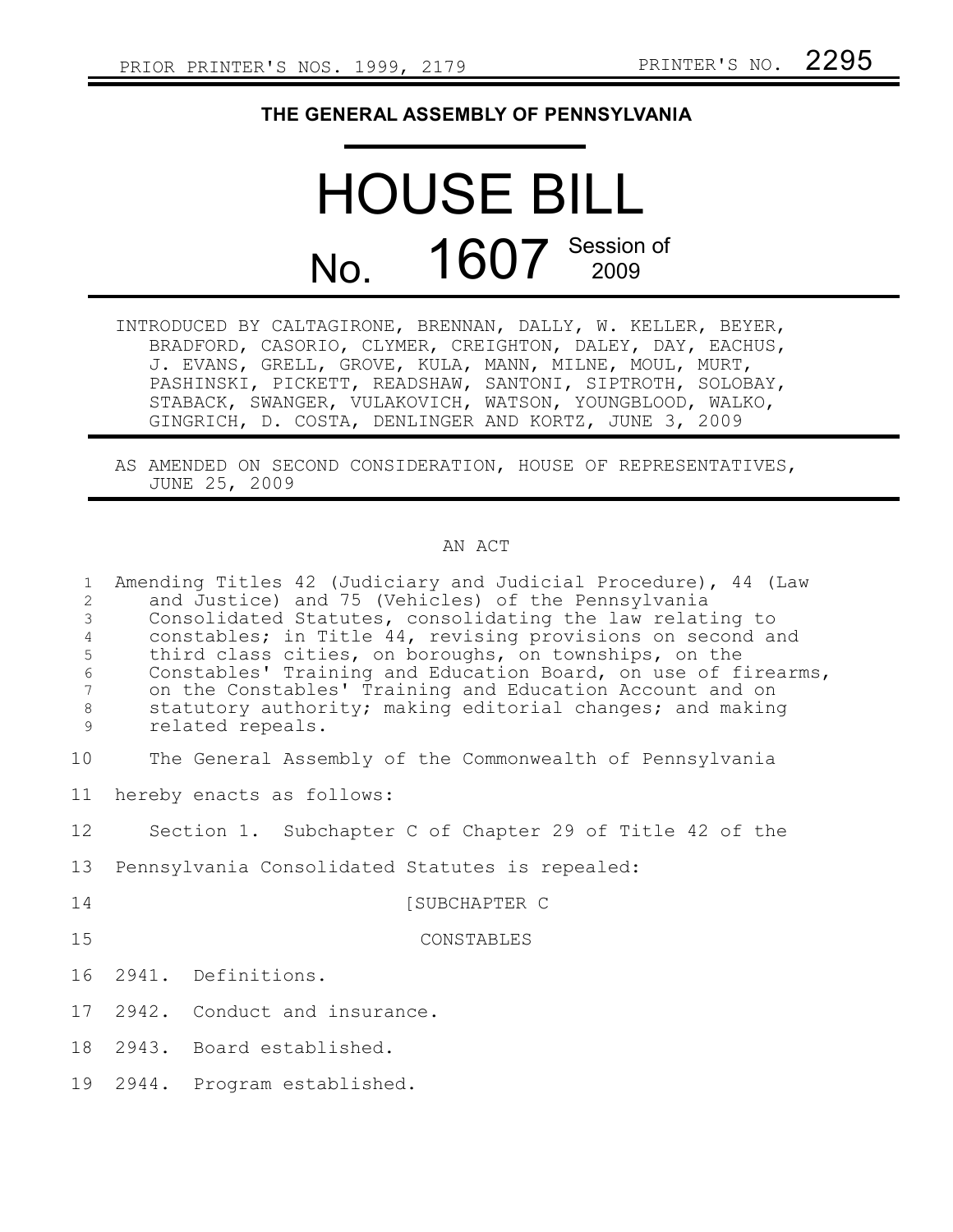2945. Program contents. 1

2 2946. Continuing education.

2947. Automatic certification. 3

2948. Use of firearms. 4

2949. Restricted account. 5

2950. Fees. 6

§ 2941. Definitions. 7

The following words and phrases when used in this subchapter shall have the meanings given to them in this section unless the context clearly indicates otherwise: 8 9 10

"Account." The Constables' Education and Training Account established in section 2949 (relating to restricted account). "Board." The Constables' Education and Training Board established in section 2943 (relating to board established). 11 12 13 14

"Commission." The Pennsylvania Commission on Crime and Delinquency of the Commonwealth. 15 16

"Court." The minor judiciary or any other court in this Commonwealth. 17 18

"Judicial duties." Those services specified in section 2950 (relating to fees). 19 20

"Term of office of a deputy constable." The term of office of the constable who appointed him. 21 22

§ 2942. Conduct and insurance. 23

(a) Certification.--After the establishment, implementation and administration of the Constables' Education and Training Program created under sections 2944 (relating to program established) and 2945 (relating to program contents), no constable or deputy constable shall perform any judicial duties 28 nor demand or receive any fee, surcharge or mileage provided by 30 this subchapter unless he has been certified under this 24 25 26 27 29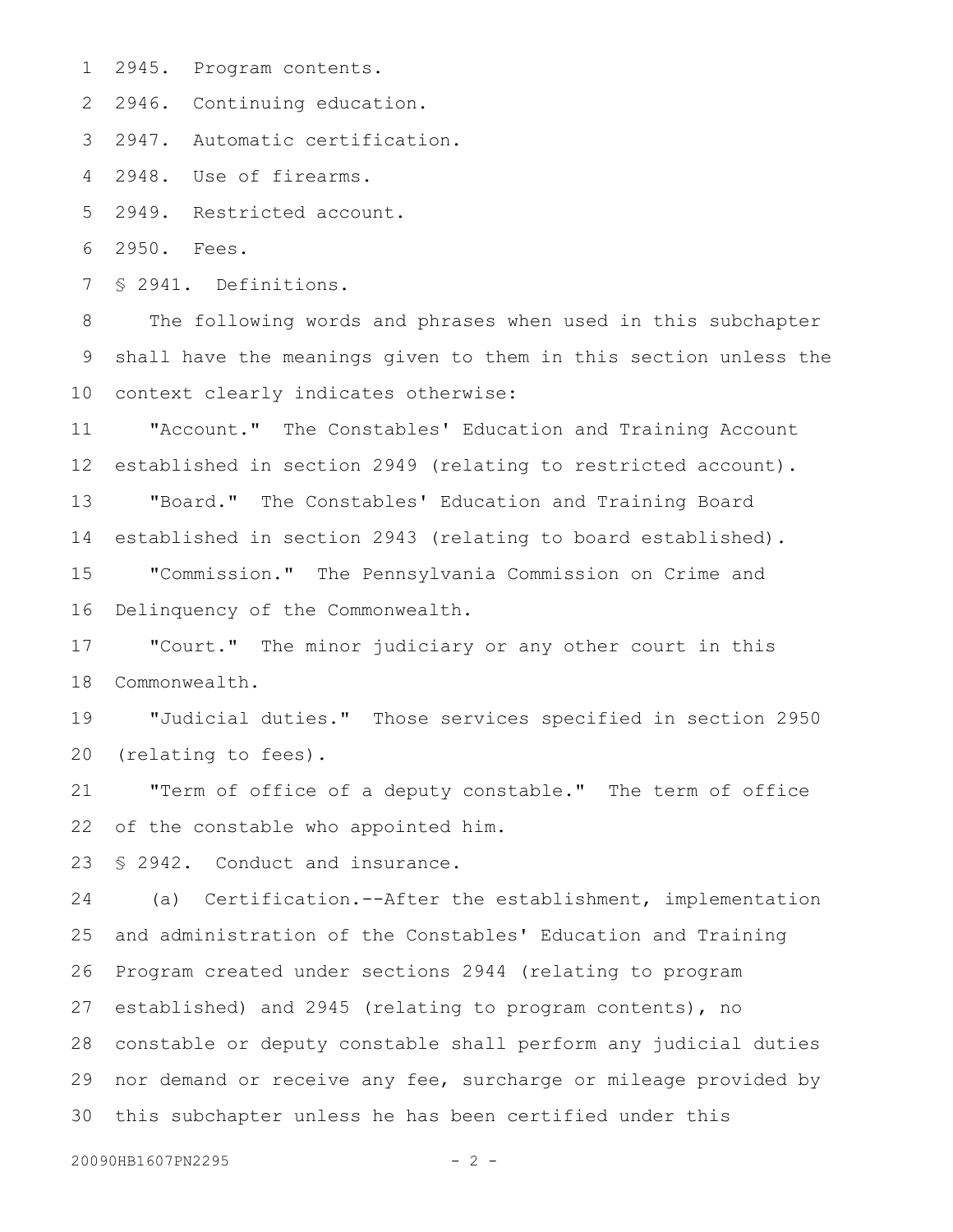subchapter. 1

(b) Liability insurance.--Every constable and deputy constable must file with the clerk of courts proof that he has, currently in force, a policy of professional liability insurance covering each individual in the performance of his judicial duties with a minimum coverage of \$250,000 per incident and a minimum aggregate of \$500,000 per year. However, no constable or deputy constable shall be required to file such proof until six months after the effective date of this act. The Constables' Education and Training Board shall immediately investigate and implement the most cost-effective method of achieving liability insurance for constables and deputy constables under this subsection. 2 3 4 5 6 7 8 9 10 11 12 13

(c) Loss of certification.--Any constable or deputy constable who fails, neglects or refuses to maintain a current insurance policy as required by subsection (b) or to file proof thereof with the clerk of courts shall cease automatically to be certified to perform judicial duties upon the expiration of the policy of which proof has been filed with the clerk of courts. (d) Recertification.--Any constable or deputy constable who ceases to be certified to perform judicial duties as a result of the operation of subsection (c) may later be recertified immediately by filing with the clerk of courts proof that such insurance has been in force continuously since the officer was last certified to perform judicial duties. In the case of a violation of subsection (c), the individual may be recertified 14 15 16 17 18 19 20 21 22 23 24 25 26

by complying with subsection (b). 27

(e) Limitations on liability.--The provisions of this subchapter shall not be deemed to impose respondeat superior liability on any county. 28 29 30

20090HB1607PN2295 - 3 -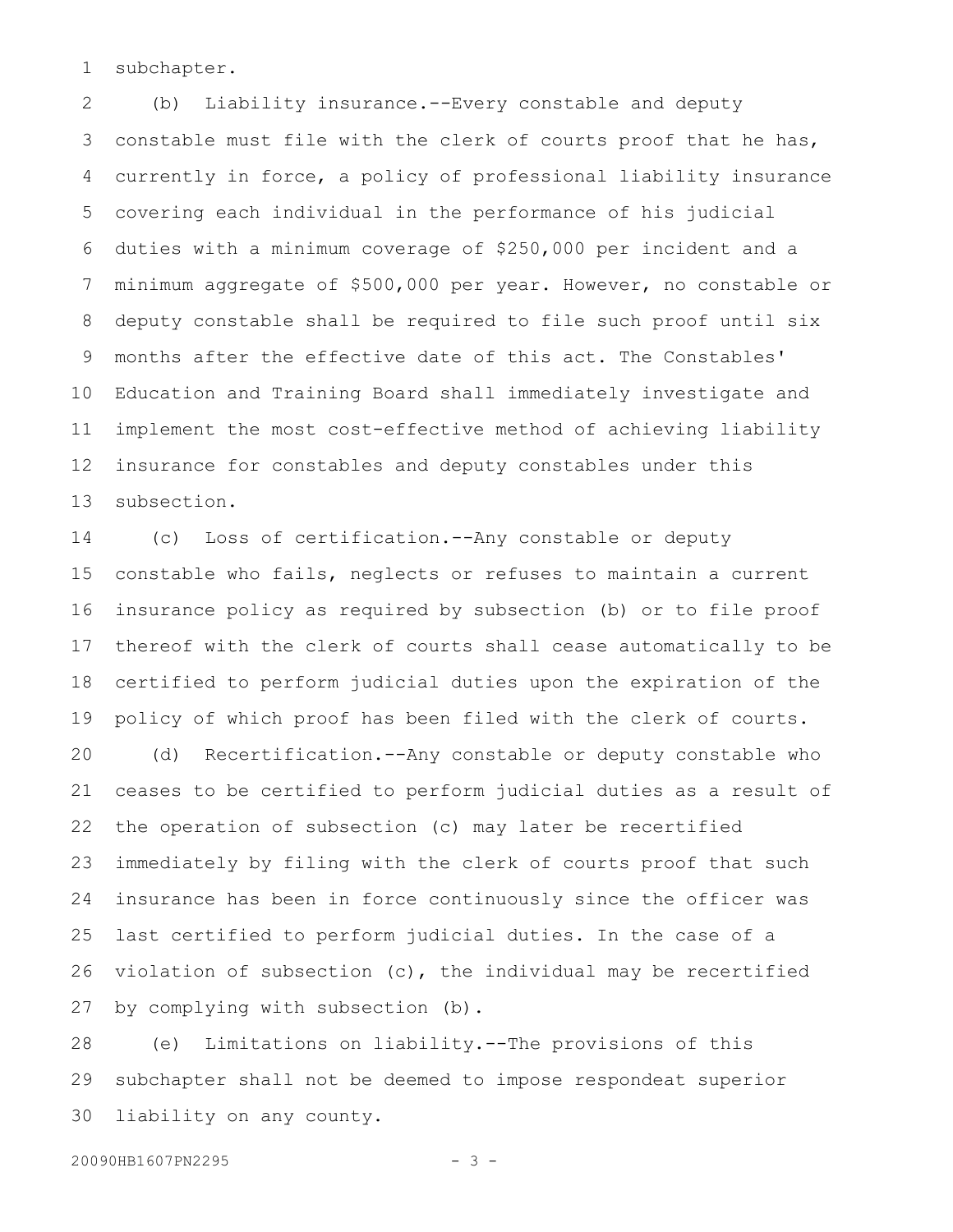(f) Conduct.--While a constable or deputy constable is performing duties other than judicial duties, regardless of whether or not he is certified under this subchapter, he shall not in any manner hold himself out to be active as an agent, employee or representative of any court, magisterial district judge or judge. 1 2 3 4 5 6

§ 2943. Board established. 7

(a) Board created.--There is hereby established within the commission an advisory board to be known as the Constables' Education and Training Board. 8 9 10

(b) Composition.--The board shall be composed of the Pennsylvania State Police Commissioner or his designee and six other members appointed by the Governor with the consent of a majority of the members of the Senate: 11 12 13 14

15

(1) Three persons who shall be constables.

(2) One person who shall be a magisterial district judge. 16 17

(3) One person who shall be a court administrator. 18

(4) One person who shall be a county commissioner. (c) Appointments and terms.--Members shall serve for threeyear terms and may be appointed for more than one additional consecutive term. If a member who serves by virtue of public office ceases to represent the class to which he was appointed, his membership in the commission shall terminate immediately, and a new member shall be appointed in the same manner as his predecessor to fill the unexpired portion of the term. No constable may be appointed, be reappointed or serve as a board member unless he is certified under this subchapter. 19 20 21 22 23 24 25 26 27 28

(d) Vacancy.--A member appointed to fill a vacancy created by any reason other than expiration of a term shall be appointed 29 30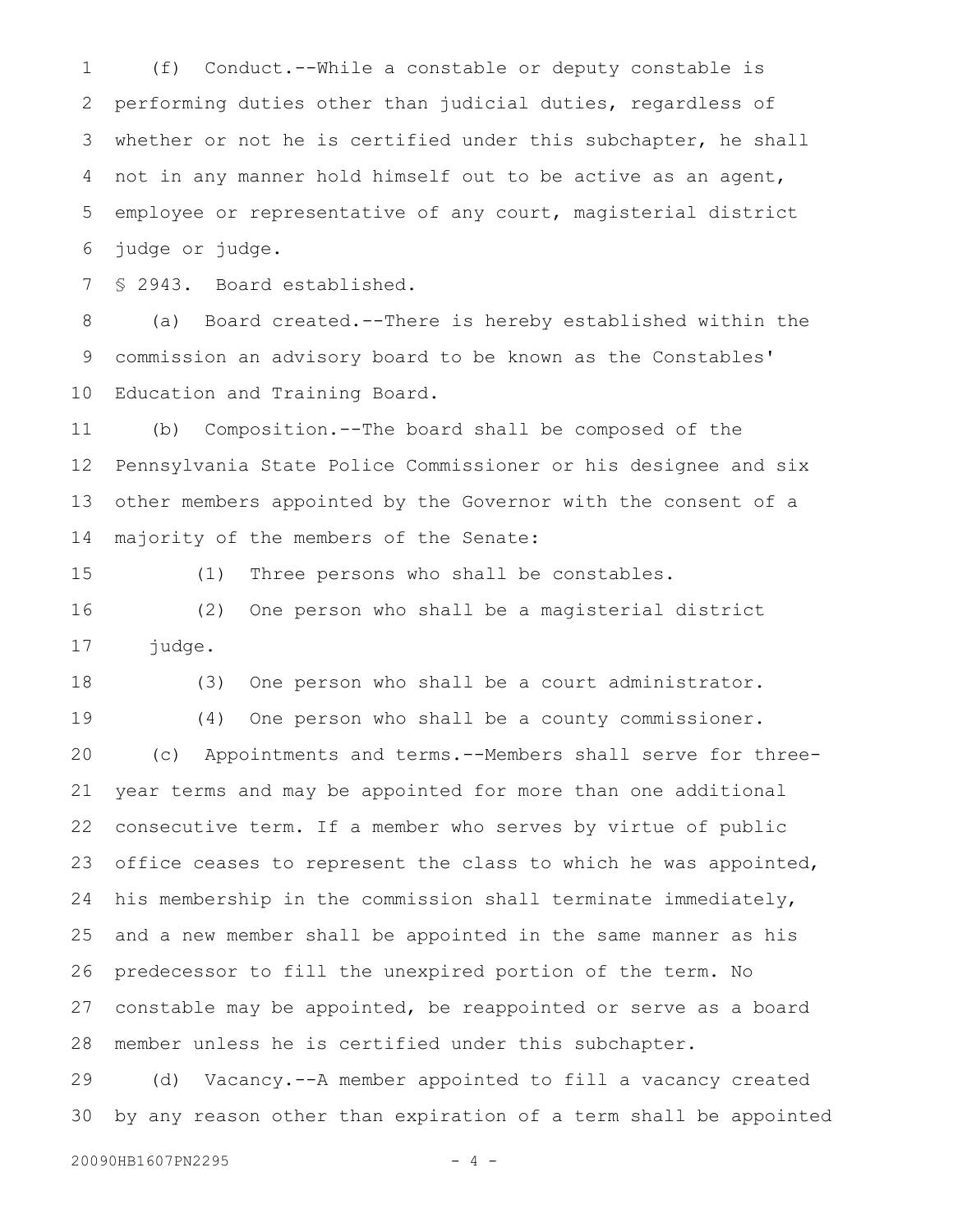for the unexpired term of the member whom he is to succeed in the same manner as the original appointment. 1 2

(e) Expenses.--The members of the board shall serve without compensation but shall be reimbursed the necessary and actual expenses incurred in attending meetings of the board and in the performance of their duties under this subchapter. 3 4 5 6

(f) Removal.--Members of the board may be removed by the appointing authority for good cause upon written notice from the appointing authority specifically setting forth the cause for removal. 7 8 9 10

(g) Chairman elected.--The members of the board shall elect a chairman from among the members to serve for a period of one year. A chairman may be elected to serve successive terms. The Governor shall designate the first chairman for organizational purposes only. 11 12 13 14 15

(h) Meetings.--The chairman shall summon the members of the board to the first meeting within 30 days after his appointment or within 30 days after the appointment of a sufficient number of members to constitute a quorum, whichever is later. The board shall meet as often as it deems necessary but at least four times each year. Meetings may be called by the chairman of the board or by any four members thereof, in either case upon at least ten days' written notice to all members of the board. A quorum shall consist of four members. 16 17 18 19 20 21 22 23 24

§ 2944. Program established. 25

The board, with the review and approval of the commission, shall: 26 27

(1) Establish, implement and administer the Constables' Education and Training Program according to the minimum requirements set forth in this subchapter. 28 29 30

20090HB1607PN2295 - 5 -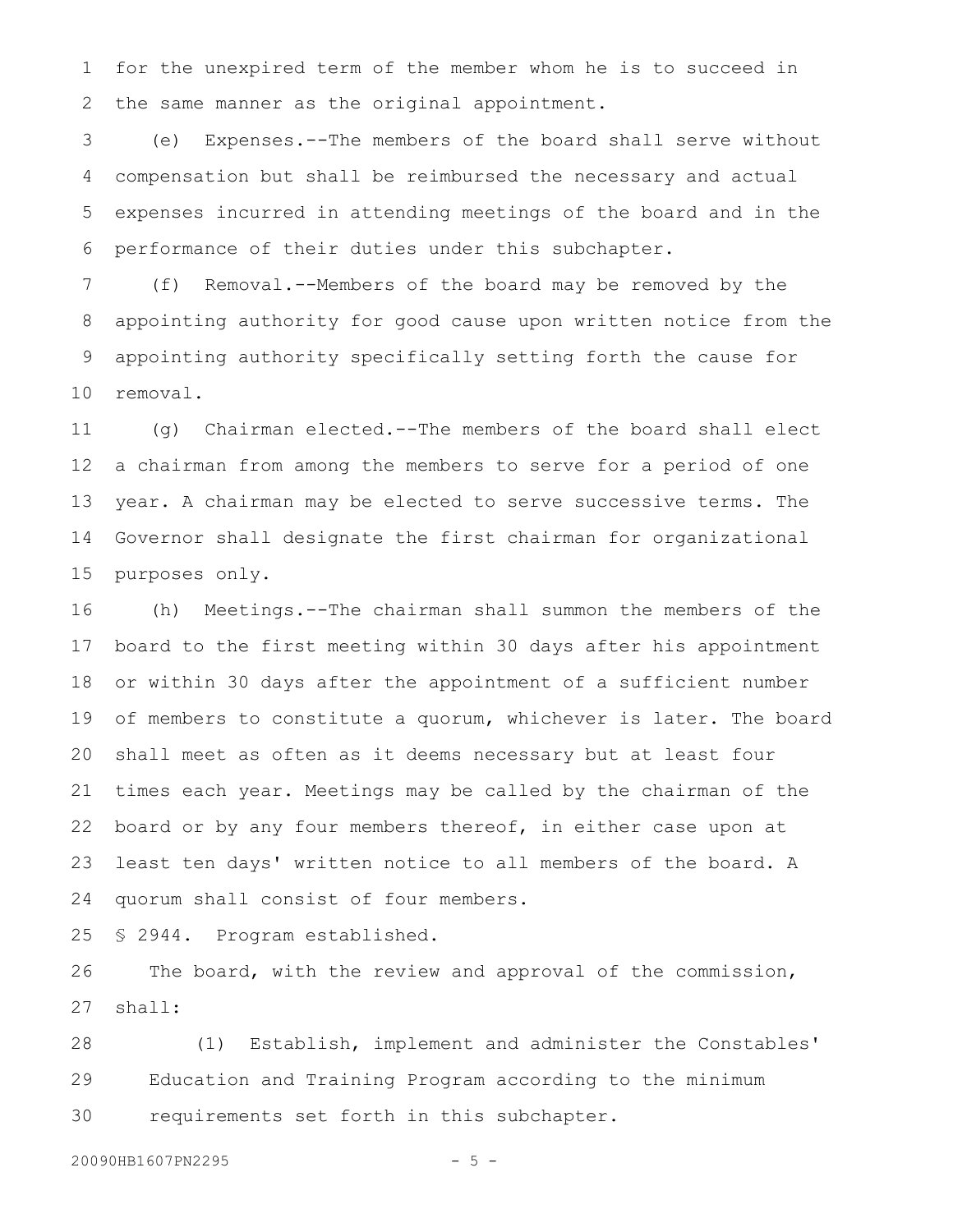(2) Establish, implement and administer requirements for the minimum courses of study and training for constables and deputy constables. 1 2 3

(3) Establish, implement and administer requirements for courses of study and in-service training for constables and deputy constables. 4 5 6

(4) Establish, implement and administer requirements for a continuing education program for constables and deputy constables concerning subjects the board may deem necessary and appropriate for the continued education and training of constables and deputy constables. 7 8 9 10 11

(5) Approve or revoke the approval of any school which may be utilized for the educational and training requirements of this subchapter. 12 13 14

(6) Establish the minimum qualifications for instructors and certify instructors. 15 16

(7) Consult, cooperate and contract with universities, colleges, law schools, community colleges and institutes for the development of basic and continuing education courses for constables and deputy constables. 17 18 19 20

(8) Promote the most efficient and economical program for constable and deputy constable training by utilizing existing facilities, programs and qualified State and local personnel. 21 22 23 24

(9) Certify constables and deputy constables who have satisfactorily completed the basic and continuing education and training requirements of this subchapter and issue appropriate certificates to them. 25 26 27 28

(10) Make rules and regulations and perform other duties as may be reasonably necessary or appropriate to administer 29 30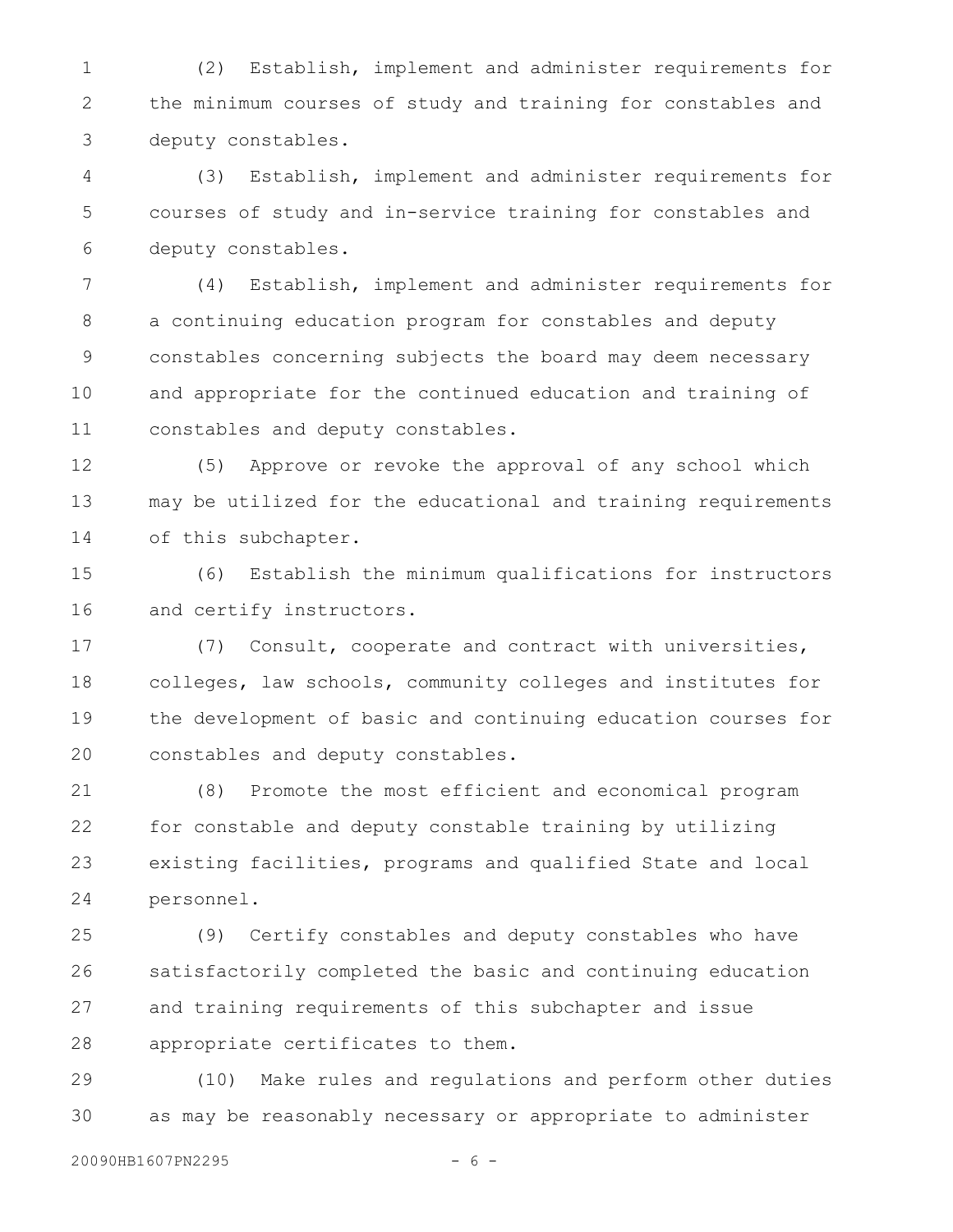the education and training program for constables and deputy constables. 1 2

(11) In consultation with the Insurance Commissioner, monitor the price and availability of the liability insurance required by section 2942(b) (relating to conduct and insurance) and, if deemed necessary by the board, provide information and coordination to assure the availability and competitive pricing of such insurance. 3 4 5 6 7 8

(12) Make an annual report to the Governor and to the General Assembly concerning: 9 10

(i) The administration of the Constables' Education and Training Program. 11 12

13

(ii) The activities of the board.

(iii) The costs of the program. 14

(iv) Proposed changes, if any, in this subchapter. § 2945. Program contents. 15 16

The Constables' Education and Training Program shall include training for a total of 80 hours, the content of which shall be determined by regulation. The training shall include instruction in the interpretation and application of the fees provided for in section 2950 (relating to fees). Any constable or deputy constable who is in office as of the effective date of this subchapter shall be afforded one and only one opportunity prior to the expiration of his current term to satisfactorily complete this program by examination without the necessity of class attendance. 17 18 19 20 21 22 23 24 25 26

§ 2946. Continuing education. 27

The board, with the review and approval of the commission, shall establish a mandatory continuing education program for constables and deputy constables, which shall include no more 28 29 30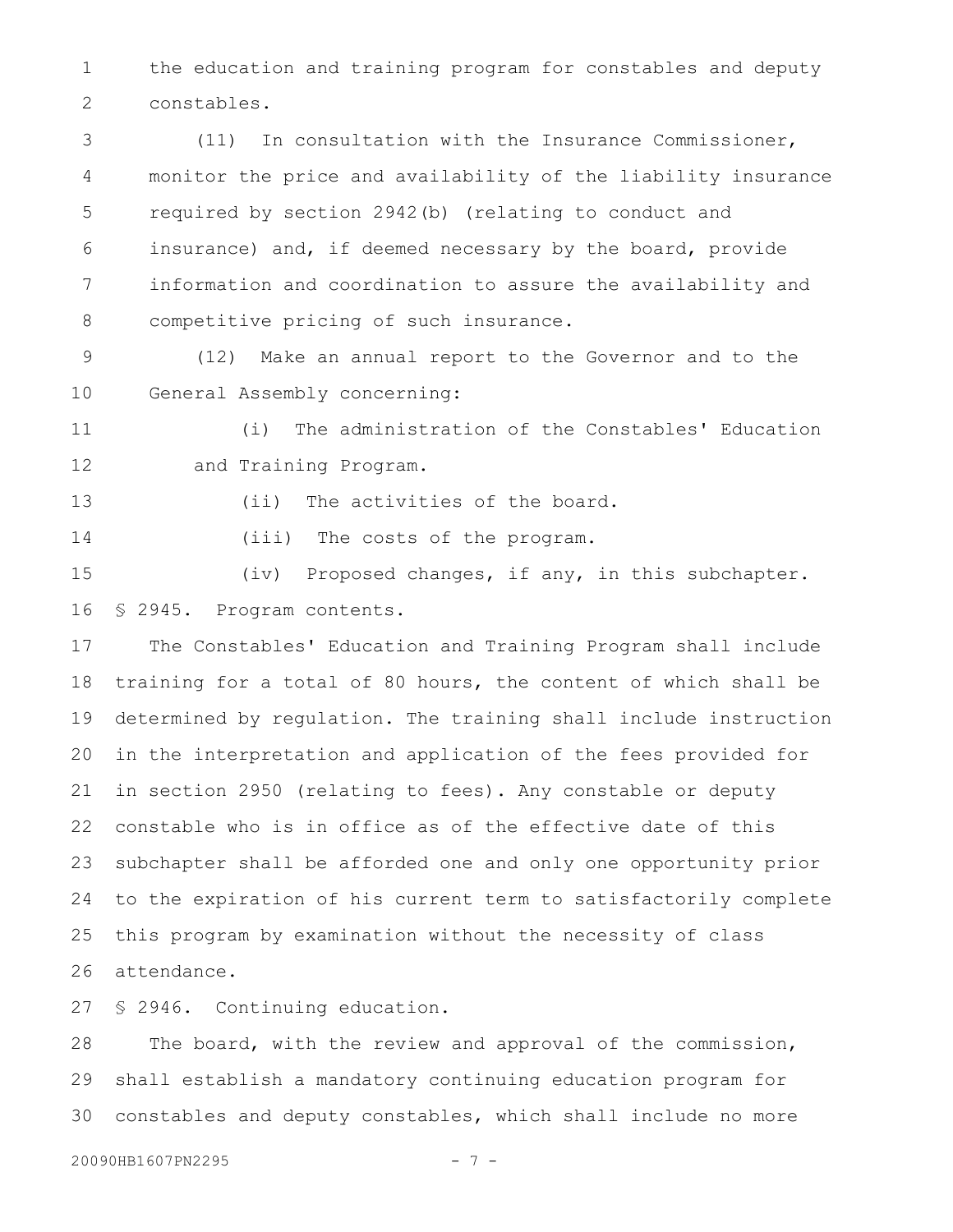than 40 hours per year, concerning subjects the board may deem necessary and appropriate for the continued education and training of constables and deputy constables. 1 2 3

§ 2947. Automatic certification. 4

All constables and deputy constables who are in office as of the effective date of this subchapter shall be deemed to be certified under and in compliance with sections 2945 (relating to program contents) and 2946 (relating to continuing education) for the balance of their current term of office or until the constables and deputy constables have been provided an opportunity to complete the education and training in accordance with section 2945 or 2946, whichever is sooner. 5 6 7 8 9 10 11 12

§ 2948. Use of firearms. 13

(a) Standards.--The Constables' Education and Training Board, with the review and approval of the Pennsylvania Commission on Crime and Delinquency, shall establish standards for the certification or qualification of constables and deputy constables to carry or use firearms in the performance of any duties. 14 15 16 17 18 19

(b) Certification and qualification.--Until such time as the board establishes the standards pursuant to subsection (a), no constable or deputy constable shall carry or use a firearm in the performance of any duties unless he is currently certified or qualified in firearms under at least one of the following: 20 21 22 23 24

(1) The act of June 18, 1974 (P.L.359, No.120), referred to as the Municipal Police Education and Training Law. 25 26

(2) The act of October 10, 1974 (P.L.705, No.235), known as the Lethal Weapons Training Act. 27 28

(3) The act of February 9, 1984 (P.L.3, No.2), known as the Deputy Sheriffs' Education and Training Act. 29 30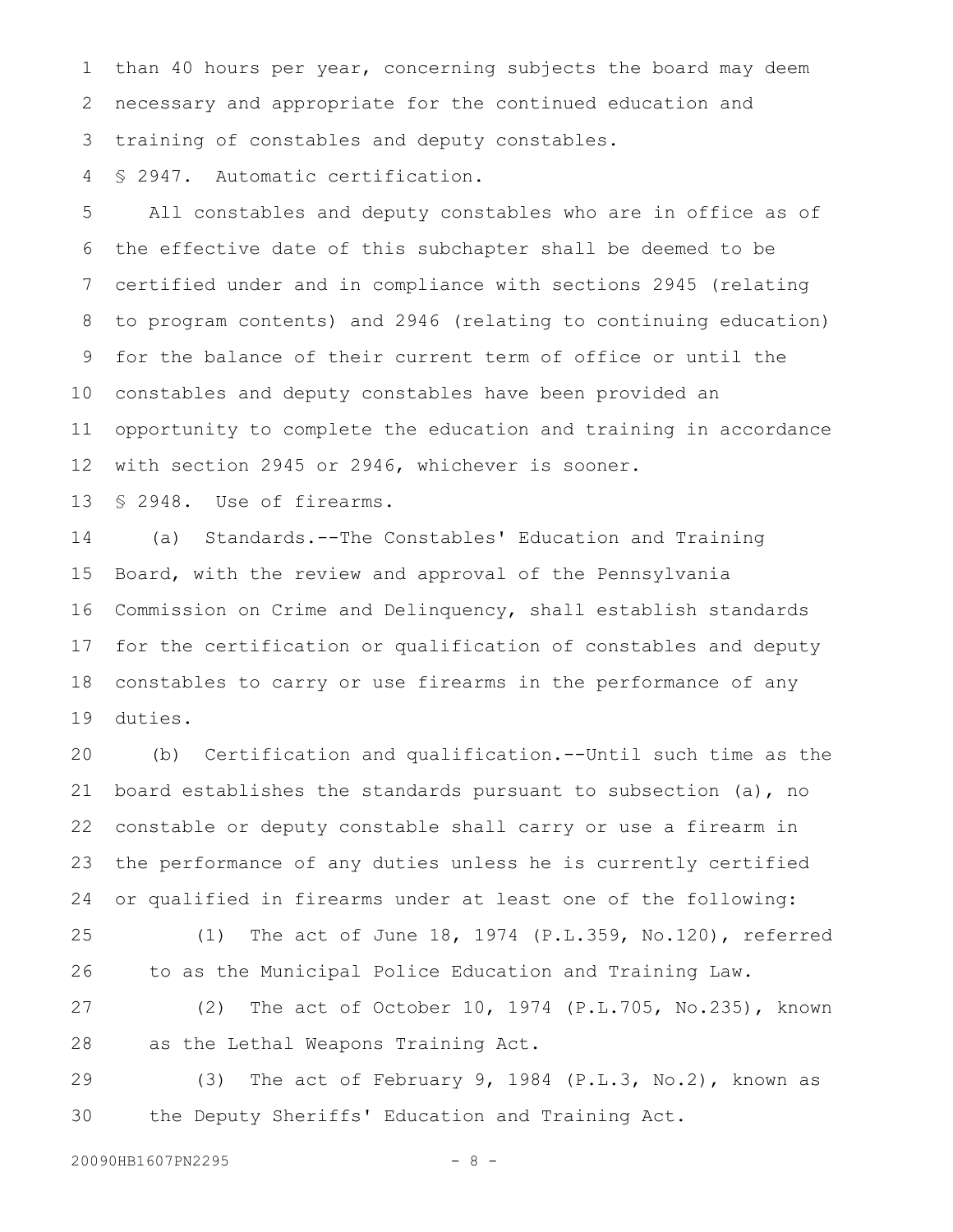(c) Availability.--In accordance with subsection (b), the firearms portion of the education and training under the listed laws shall be made available to constables and deputy constables. 1 2 3 4

§ 2949. Restricted account. 5

(a) Account established.--There is hereby established a special restricted account within the General Fund, which shall be known as the Constables' Education and Training Account, for the purposes of financing training program expenses, the costs of administering the program and all other costs associated with the activities of the board and the implementation of this subchapter and as provided under subsection (f). 6 7 8 9 10 11 12

(b) Surcharge.--There is hereby assessed as a cost in each case before a magisterial district judge a surcharge of \$5 per docket number in each criminal case and \$5 per named defendant in each civil case in which a constable or deputy constable performs a service provided in this subchapter, except that no county shall be required to pay this surcharge on behalf of any indigent or other defendant in a criminal case. 13 14 15 16 17 18 19

(c) Disposition of funds.--The surcharges collected under subsection  $(b)$ , if collected by a constable or deputy constable shall be turned over within one week to the issuing authority. The issuing authority shall remit the same to the Department of Revenue for deposit into the account. 20 21 22 23 24

(d) Disbursements.--Disbursements from the account shall be made by the commission. 25 26

(e) Audit.--The Auditor General shall conduct an audit of the account as he may deem necessary or advisable from time to time, but not less than once every three years. 27 28 29

(f) Fund surplus.--If account moneys are sufficient to meet 30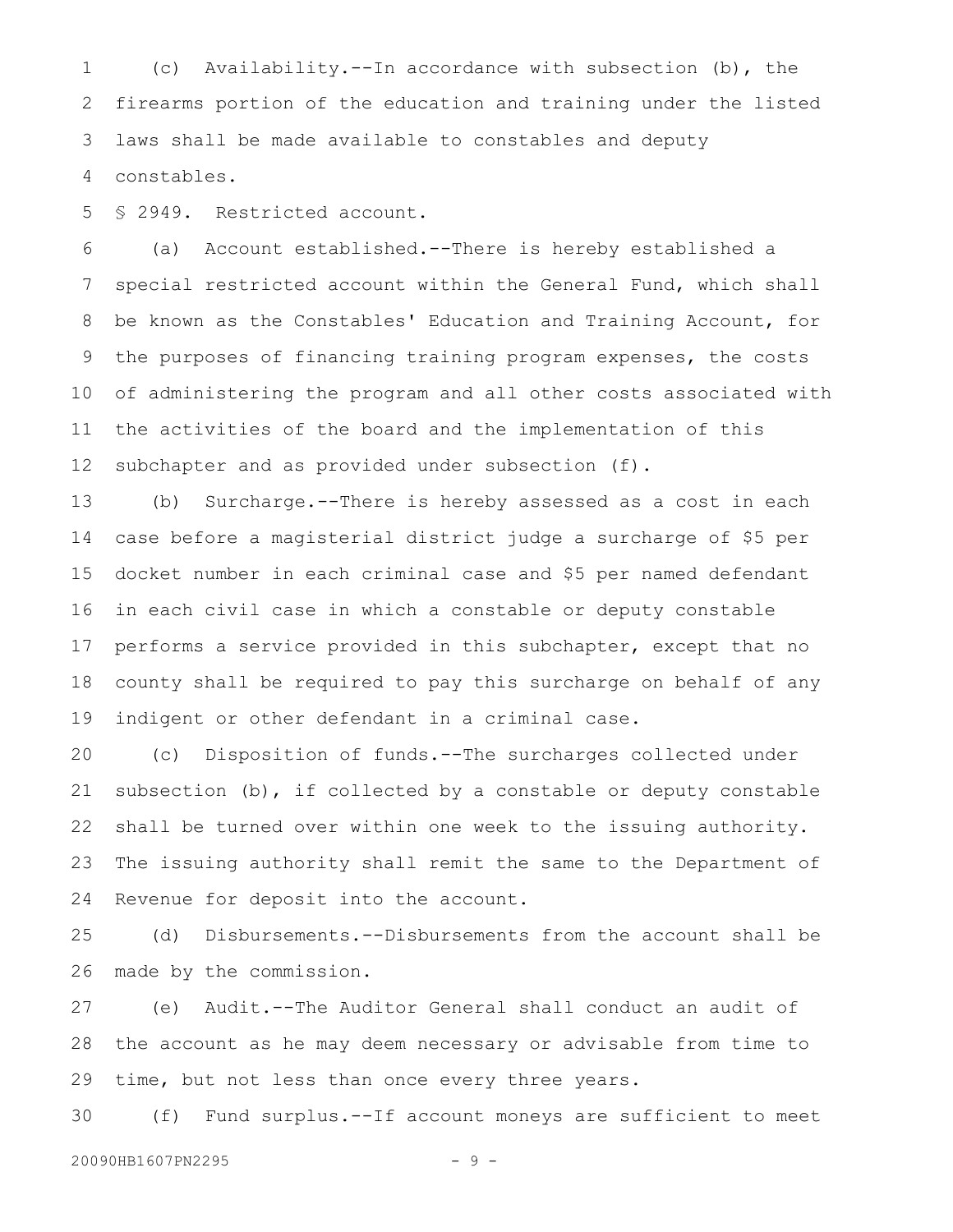the expenses and costs under subsection (a), the commission may allocate any surplus funds in the account to assist constables and deputy constables with costs associated with attendance at continuing education programs under section 2946 (relating to continuing education). 1 2 3 4 5

§ 2950. Fees. 6

(a) Travel or mileage.--Actual mileage for travel by motor vehicle shall be reimbursed at a rate equal to the highest rate allowed by the Internal Revenue Service. If travel is by other than motor vehicle, reimbursement shall be for actual vouchered travel expenses. 7 8 9 10 11

(b) Apportionment.--If more than one defendant is transported simultaneously, reimbursements shall be for actual miles traveled, and the travel cost shall be divided between or among the defendants. 12 13 14 15

(c) Additional persons.--A constable or deputy constable when he is transporting a prisoner, serving a felony or misdemeanor warrant or serving a warrant on a juvenile or a defendant of the opposite sex may, at his discretion, be accompanied by a second constable or deputy constable who is certified under section 2947 (relating to automatic certification) to perform judicial duties. In such cases, each officer shall receive the fee set out in this section. In all other civil, landlord-tenant and summary criminal cases, the issuing authority may authorize payment to a second officer. (d) Civil and landlord-tenant cases.--In civil and landlordtenant cases, constable fees must be paid in advance to the court for services desired to be performed. These fees shall not be refundable to the plaintiff if a case is settled or a debt is 16 17 18 19 20 21 22 23 24 25 26 27 28 29

satisfied less than 48 hours prior to a scheduled sale or 30

```
20090HB1607PN2295 - 10 -
```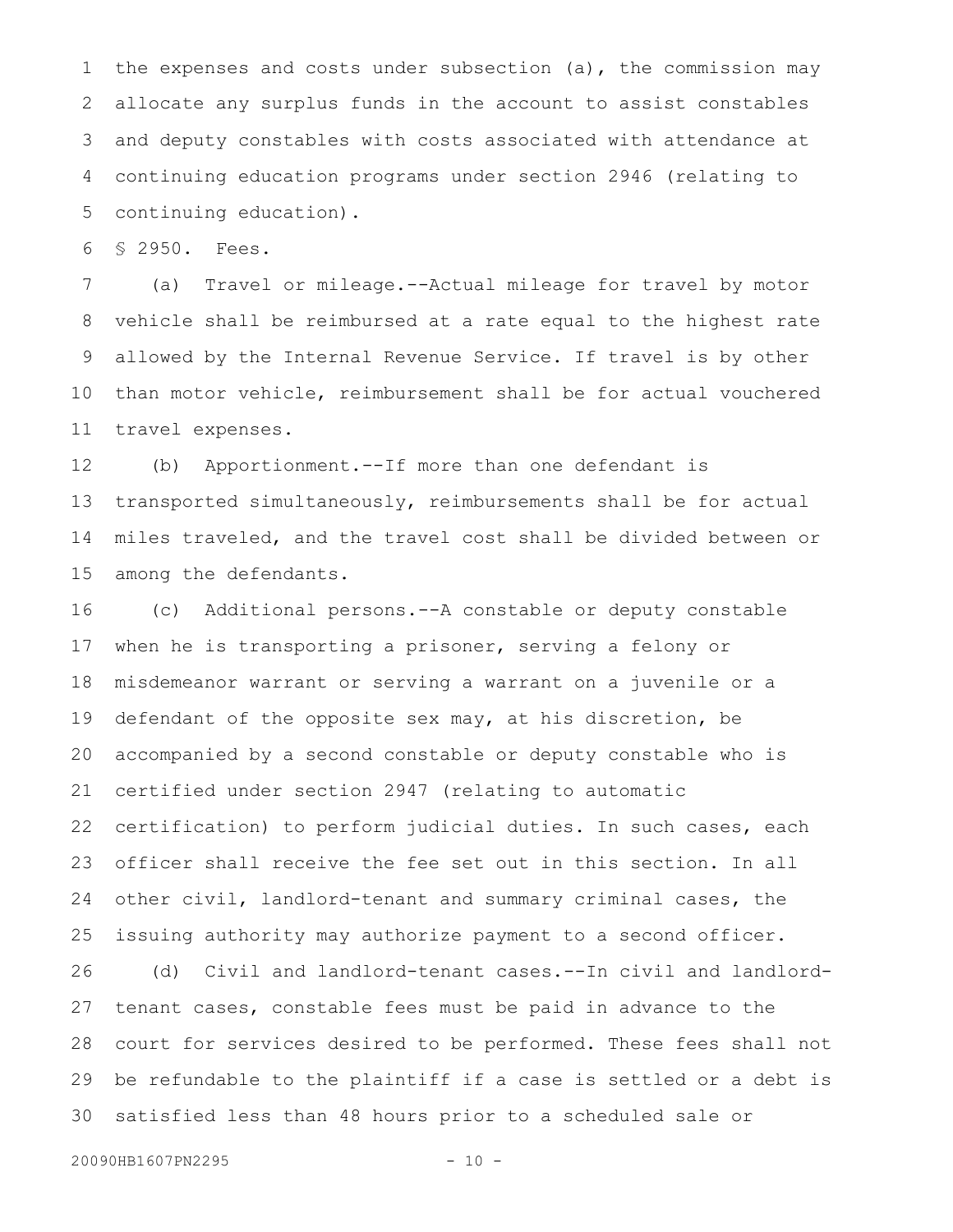ejectment, in which latter case the constable or deputy constable shall be paid for holding the sale or carrying out an ejectment, respectively. 1 2 3

(e) Payment.--All civil, landlord-tenant and criminal fees shall be paid by the court to the constable as soon as possible and in no case not more than 15 days in civil and landlordtenant cases and 30 days in criminal cases after the service is performed and a proper request for payment is submitted, provided that, in criminal cases where the books and accounts of the relevant county offices are payable on a monthly basis, payment shall be made not more than 15 days after the close of the month. 4 5 6 7 8 9 10 11 12

(f) Civil and landlord-tenant cases.--Fees in civil and landlord-tenant cases shall be as follows: 13 14

(1) For serving complaint, summons or notice on suitor or tenant, either personally or by leaving a copy, \$13, plus \$5 for each additional defendant at the same address, \$2.50 for each return of service, plus mileage. 15 16 17 18

(2) For levying goods, including schedule of property levied upon and set aside, notice of levy and return of service, \$75, plus mileage. 19 20 21

(3) For advertising personal property for public sale, \$7 per posting (maximum of \$21), plus mileage, plus actual cost of advertising. 22 23 24

(4) For selling goods levied, clerk, receipts and returns to court, \$85, plus mileage. 25 26

(5) For making return of not found, \$13, plus mileage. Payment shall be limited to three returns of not found. 27 28

(6) For executing order of possession, \$13, plus \$5 for each additional defendant at the same address, \$2.50 for each 29 30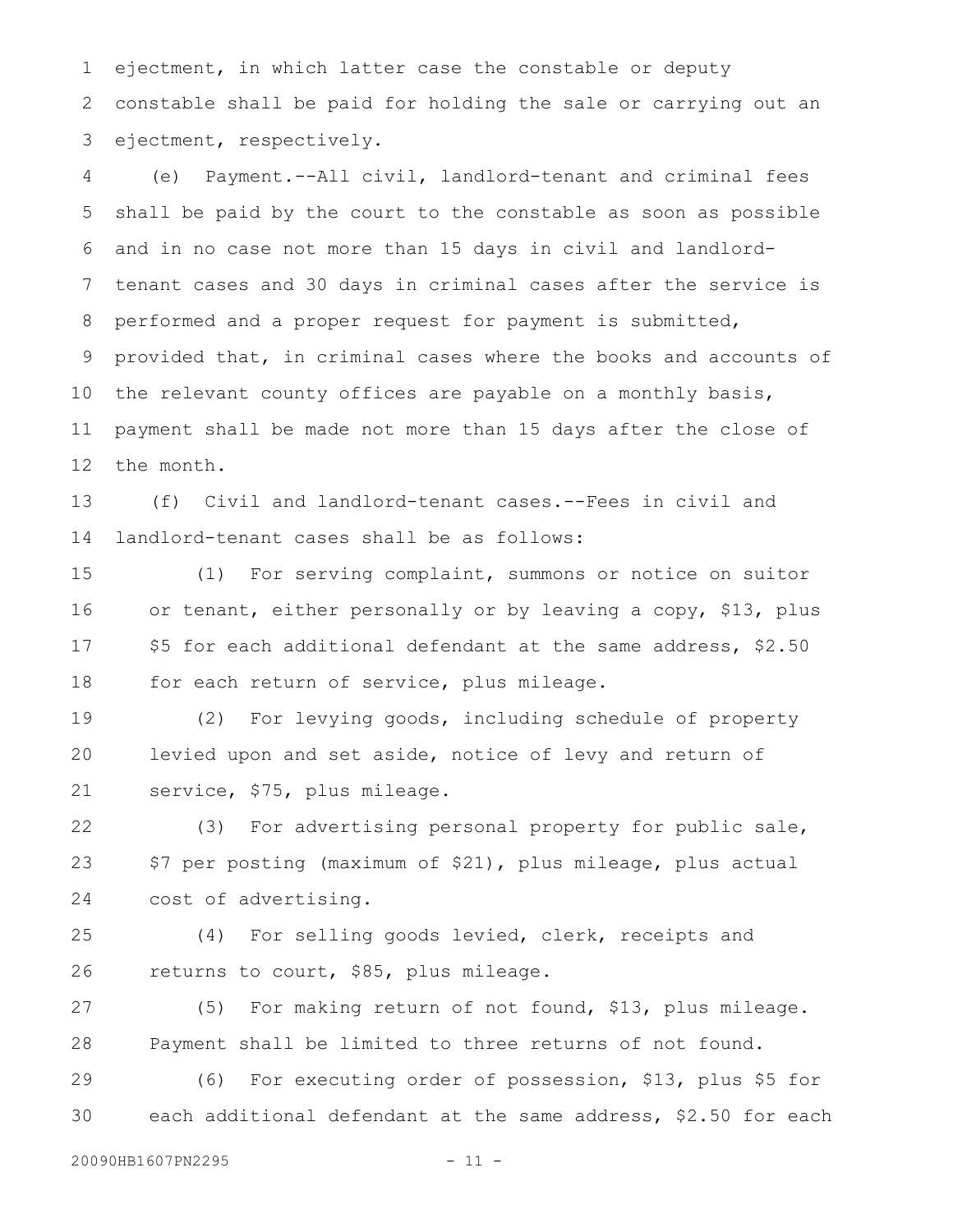return of service, plus mileage. 1

(7) For ejectment, \$90, \$2.50 for each return of service, plus mileage. 2 3

(8) For making any return of service other than not found, \$2.50 each. 4 5

(9) For providing courtroom security as ordered, \$13 per hour, assessed against one or more parties as determined by the court. 6 7 8

(10) Actual mileage for travel by motor vehicle shall be reimbursed at the rate equal to the highest rate allowed by the Internal Revenue Service. If travel is by other than motor vehicle, reimbursement shall be for actual vouchered travel expenses. 9 10 11 12 13

(g) Criminal cases.--Fees in criminal cases shall be as follows: 14 15

(1) For executing each warrant of arrest, or for effectuating the payment of fines and costs by attempting to execute each warrant of arrest, \$25 for each docket number and \$2.50 for each return of service, plus mileage. 16 17 18 19

(2) For taking custody of a defendant, \$5 per defendant. (3) For conveyance of defendant to or from court, \$5 per defendant. 20 21 22

(4) For attendance at arraignment or hearing, \$13. (5) For executing discharge, \$5 per defendant. (6) For executing commitment, \$5 per defendant. (7) For executing release, \$5 per defendant. (8) For making returns to the court, \$2.50. (9) Transporting each nonincarcerated defendant to jail, \$17, plus mileage; transporting an incarcerated prisoner, \$38 per prisoner, plus an hourly rate of \$13 per hour, plus 23 24 25 26 27 28 29 30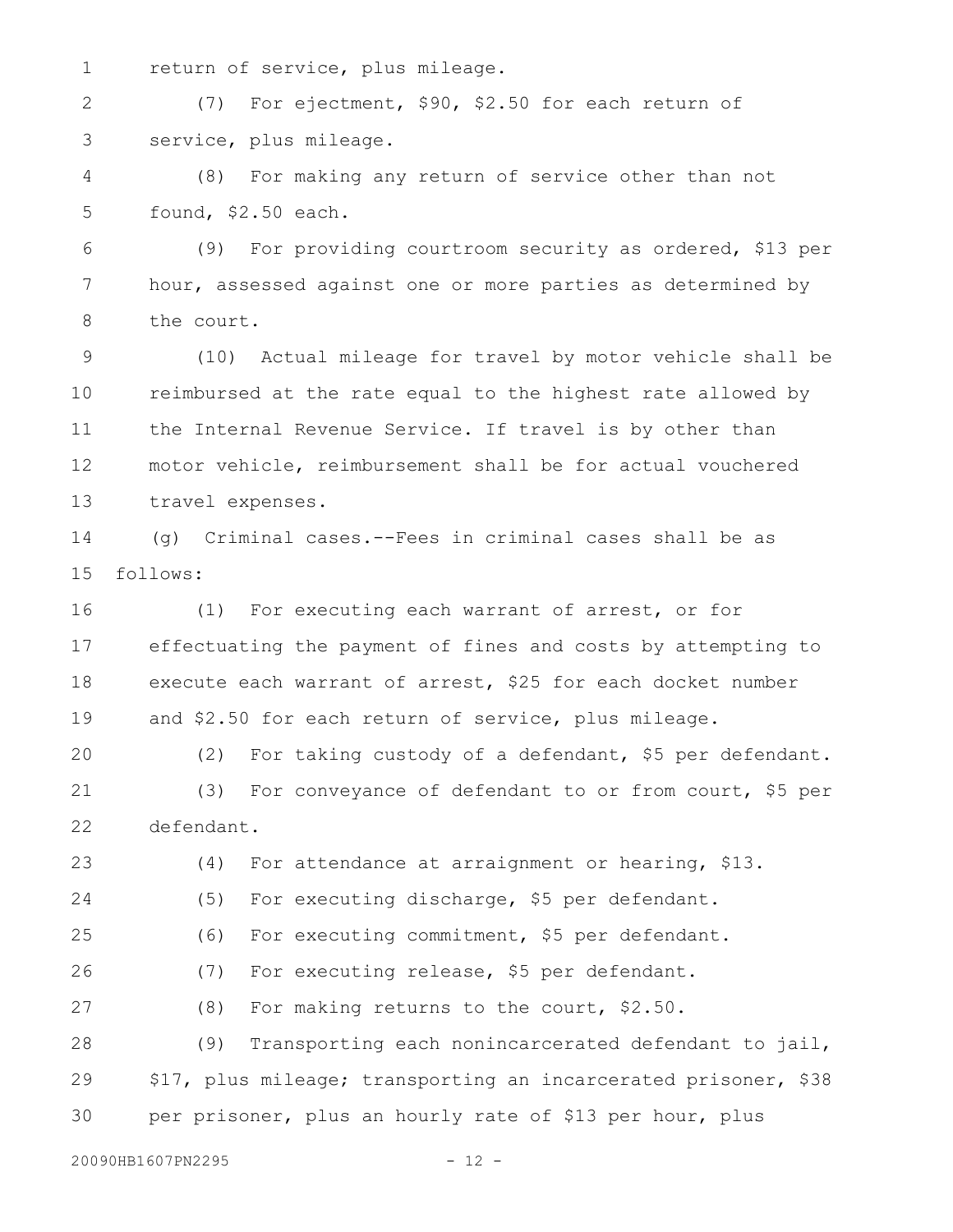mileage. Computation of hourly rate will apply after the expiration of the first hour per prisoner per hour, not to exceed \$26 per hour per constable. 1 2 3

(10) Receipt of the fees for transporting a nonincarcerated defendant under paragraph (9) shall not exclude receipt of the fees under paragraphs (6) and (8) for that transport. 4 5 6 7

(11) Receipt of the fees for transporting an incarcerated prisoner under paragraph (9) shall exclude receipt of the fees under paragraphs  $(2)$ ,  $(3)$ ,  $(4)$  and  $(7)$ for that transport. 8 9 10 11

(12) Actual mileage for travel by motor vehicle shall be reimbursed at the rate equal to the highest rate allowed by the Internal Revenue Service. If travel is by other than motor vehicle, reimbursement shall be for actual vouchered travel expenses. 12 13 14 15 16

(13) For conveying defendants for fingerprinting, \$17 per defendant, plus \$13 per hour beyond the first hour per defendant per hour, not to exceed \$26 per hour per constable, plus mileage. 17 18 19 20

(14) For holding one or more defendants at the office of a magisterial district judge, \$13 per hour per defendant beyond the first half hour. 21 22 23

(15) For courtroom security as ordered, \$13 per hour, assessed against one or more parties as determined by the court. 24 25 26

(16) In all criminal cases wherein the defendant is discharged or indigent or the case is otherwise dismissed, the court shall assess to the county the fee provided in this section, except that in cases of private criminal complaints 27 28 29 30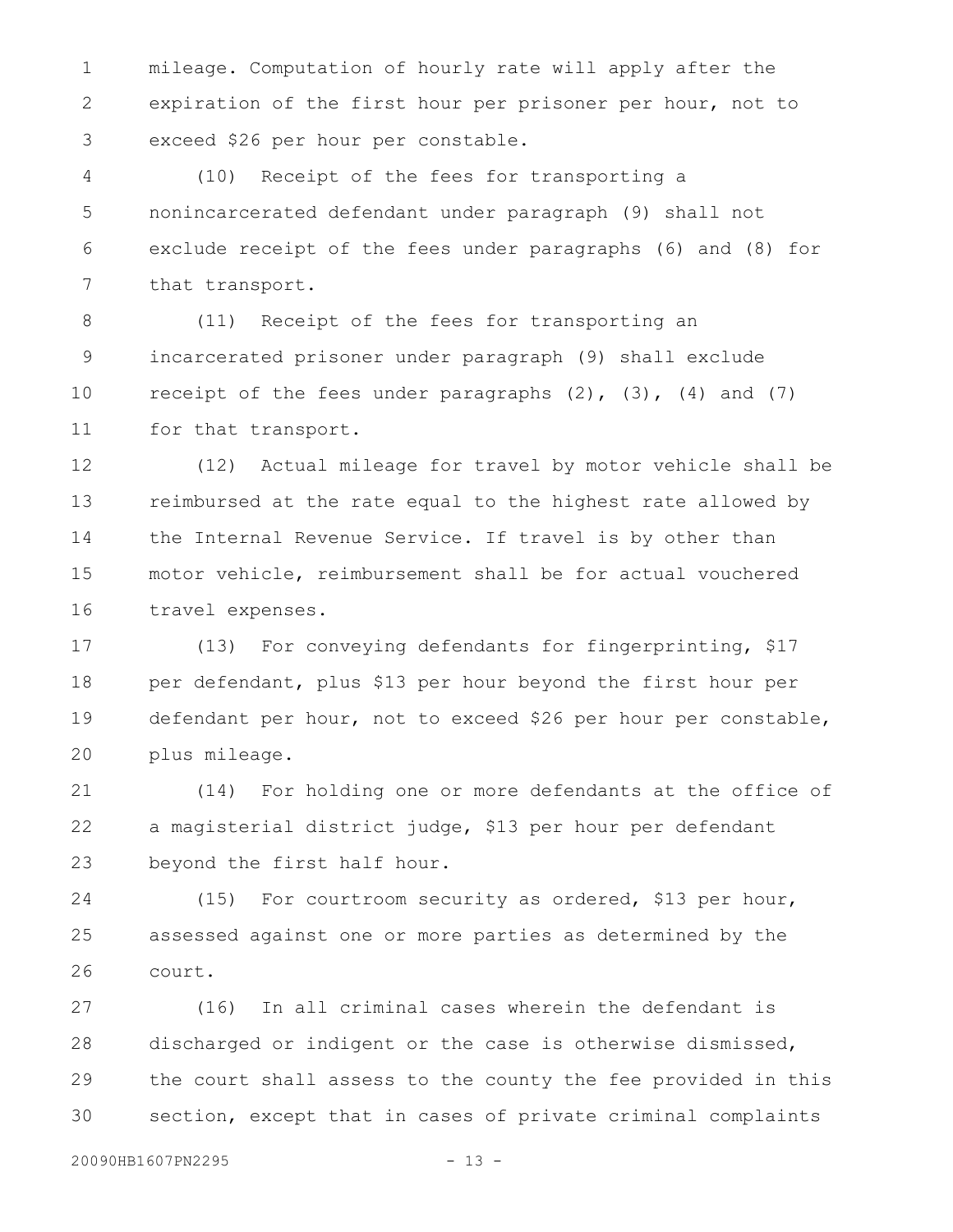wherein the defendant is discharged prior to the indictment or the filing of any information or the case is otherwise dismissed at the summary offense hearing, the court shall assess the fee to the affiant. 1 2 3 4

(h) Subpoenas.--For serving district court-issued subpoenas for civil, landlord-tenant or criminal matters, \$13 for first witness, plus \$5 for each additional witness at the same address, \$2.50 return of service for each subpoena, plus mileage. The same fee shall be payable for attempting to serve a subpoena at a wrong address supplied by the party requesting the service. 5 6 7 8 9 10 11

(i) Similar fees.--For civil, landlord-tenant and criminal services not specifically provided for, the court shall pay the same fees as it pays for services that it determines to be similar to those performed.] 12 13 14 15

Section 2. Title 44 is amended by adding a part to read: 16

- 17
- 18

20

## PART IV

OTHER OFFICERS

- Chapter 19
- CHAPTER 71 21
- CONSTABLES 22

71. Constables

- Subchapter 23
- A. Preliminary Provisions 24
- B. Election 25
- C. Appointment 26
- D. Conflicts 27
- E. Training 28
- F. Powers and Duties 29
- G. Compensation 30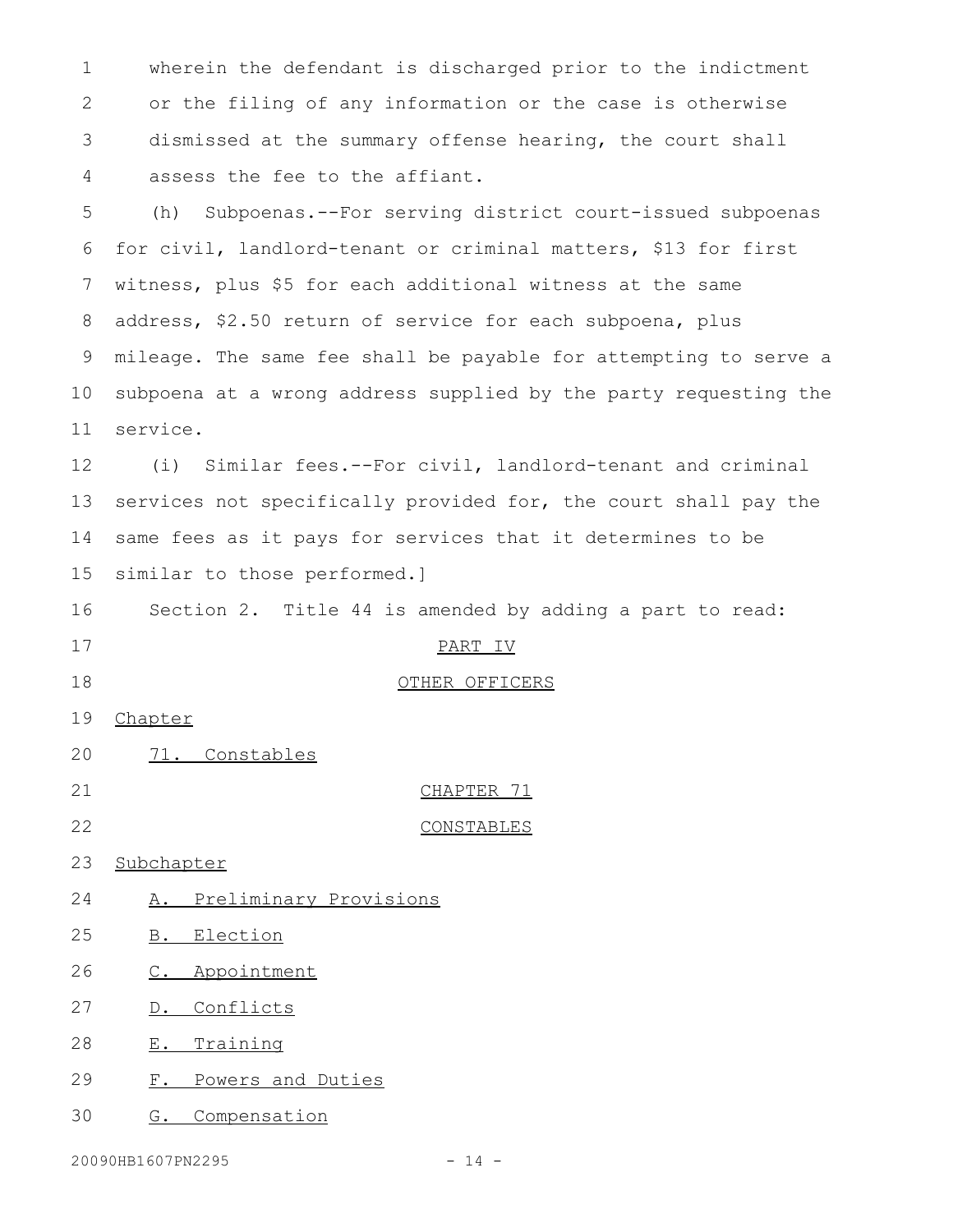| 1  | H. Penalties and Remedies                                        |
|----|------------------------------------------------------------------|
| 2  | SUBCHAPTER A                                                     |
| 3  | PRELIMINARY PROVISIONS                                           |
| 4  | Sec.                                                             |
| 5  | 7101. Scope.                                                     |
| 6  | 7102. Definitions.                                               |
| 7  | 7103. Cities of the first class.                                 |
| 8  | <u>S 7101. Scope.</u>                                            |
| 9  | This chapter relates to constables.                              |
| 10 | § 7102. Definitions.                                             |
| 11 | The following words and phrases when used in this chapter        |
| 12 | shall have the meanings given to them in this section unless the |
| 13 | context clearly indicates otherwise:                             |
| 14 | "Livestock." Cattle, horses, sheep, goats and swine of every     |
| 15 | age and sex.                                                     |
| 16 | \$ 7103. Cities of the first class.                              |
| 17 | As of February 10, 1970, the office of constable is abolished    |
| 18 | in cities of the first class and the terms of office of          |
| 19 | incumbents are terminated.                                       |
| 20 | SUBCHAPTER B                                                     |
| 21 | <b>ELECTION</b>                                                  |
| 22 | Sec.                                                             |
| 23 | Term of office.<br>7111.                                         |
| 24 | 7112. Cities of the second and third classes.                    |
| 25 | 7113. Boroughs.                                                  |
| 26 | 7114. Townships.                                                 |
| 27 | § 7111. Term of office.                                          |
| 28 | The term of a constable in a city of the second class, city      |
| 29 | of the second class A, city of the third class, borough,         |
| 30 | incorporated town or township is six years.                      |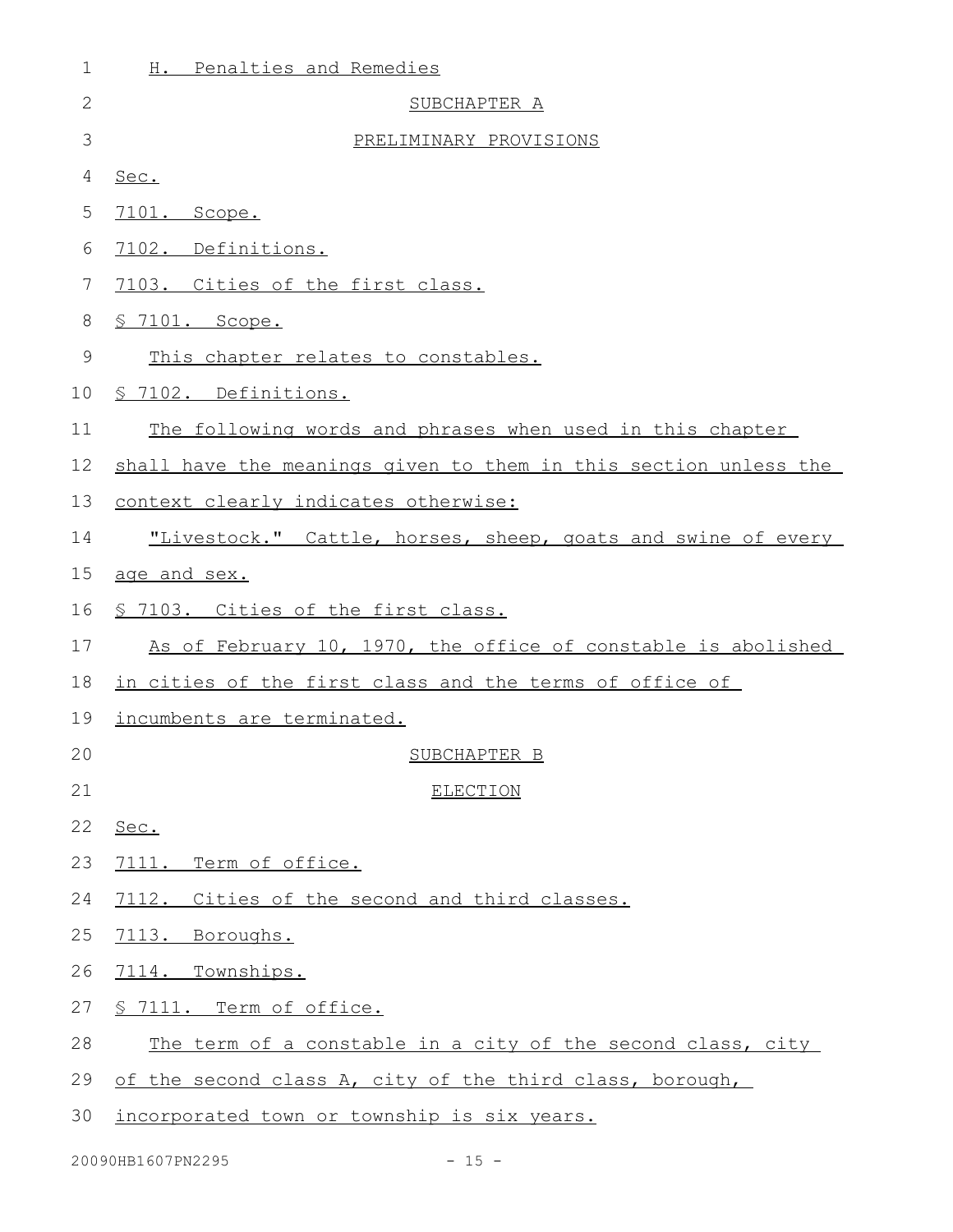| $\mathbf 1$ | § 7112. Cities of the second and third classes.                  |
|-------------|------------------------------------------------------------------|
| 2           | The qualified voters of each ward in a city of the second or     |
| 3           | third class shall elect a properly qualified person for          |
| 4           | constable in each ward.                                          |
| 5           | § 7113. Boroughs.                                                |
| 6           | (a) General rule.--Except as provided in subsection (b), the     |
| 7           | qualified voters of every borough shall vote for and elect a     |
| 8           | properly qualified person for constable.                         |
| $\mathsf 9$ | (b) Boroughs divided into wards.--The qualified voters of        |
| 10          | every borough divided into wards shall vote for and elect a      |
| 11          | properly qualified person for constable in each ward and a       |
| 12          | properly constable for high constable in the borough.            |
| 13          | <u>S 7114. Townships.</u>                                        |
| 14          | (a) Election.--The following shall apply:                        |
| 15          | The qualified voters of every township shall vote<br>(1)         |
| 16          | for and elect a properly qualified person for constable.         |
| 17          | The qualified electors of each township of the<br>(2)            |
| 18          | first class may vote for and elect a properly qualified          |
| 19          | person to serve as constable, in addition to the constable       |
| 20          | elected under paragraph (1).                                     |
| 21          | Procedure upon election; penalty.--Every person elected<br>(b)   |
| 22          | to the office of constable in a township shall appear in court   |
| 23          | on the first day of the next court of common pleas of the same   |
| 24          | county to accept or decline the office. A person who neglects or |
| 25          | refuses to appear, after having been duly notified of the        |
| 26          | election, shall forfeit to the township the sum of \$40 to be    |
| 27          | levied by order of the court.                                    |
| 28          | (c) Bond.--The bond given by a constable in a township shall     |
| 29          | be in a sum not less than \$500 nor more than \$3,000, as the    |
| 30          | court shall direct, and shall be taken by the clerk of the court |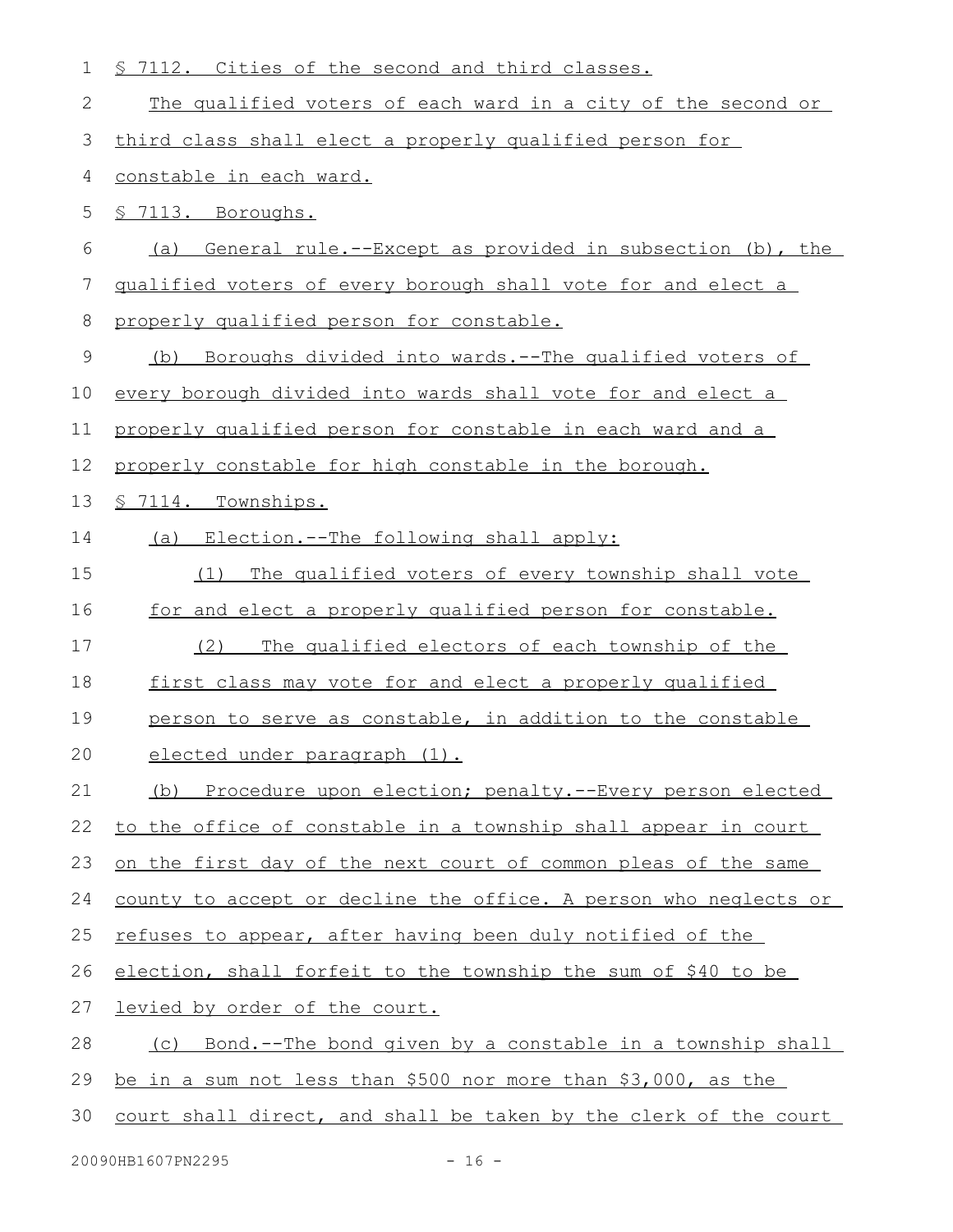| 1  | in the name of the Commonwealth, with conditions for just and           |
|----|-------------------------------------------------------------------------|
| 2  | faithful discharge by the constable of the duties of office. The        |
| 3  | bond shall be held in trust for the use and benefit of persons          |
| 4  | who may sustain injury by reason of neglect of duty, and for the        |
| 5  | same purposes and uses as a sheriff's bond.                             |
| 6  | SUBCHAPTER C                                                            |
| 7  | <b>APPOINTMENT</b>                                                      |
| 8  | § 7121. Constables.                                                     |
| 9  | When a vacancy occurs in the office of constable, regardless            |
| 10 | of the reason for the vacancy, the court of common pleas of the         |
| 11 | county of the vacancy, upon petition of not less than ten               |
| 12 | qualified electors residing in the borough, city, ward or               |
| 13 | township of the vacancy, shall appoint a suitable person, who,          |
| 14 | upon being qualified as required by law, shall serve as the             |
| 15 | constable for the unexpired term of the vacancy.                        |
| 16 | <u>§ 7122. Deputy constables.</u>                                       |
| 17 | (a) General rule.--Sole power to appoint deputy constables              |
| 18 | <u>in a ward, borough or township is vested in the constable of the</u> |
| 19 | ward, borough or township, subject to approval of the court of          |
|    | 20 common pleas under subsection (b). No person shall be appointed      |
| 21 | as a deputy constable unless, at the time of appointment, he is         |
| 22 | a bona fide resident of the ward, borough or township for which         |
| 23 | he is appointed and he continues to be a bona fide resident for         |
| 24 | the duration of the appointment.                                        |
| 25 | (b) Court approval and qualifications.--                                |
| 26 | (1) Except as set forth in paragraph (2), no deputy                     |
| 27 | shall be appointed, either by general or partial                        |
| 28 | deputization, without approbation of the court of common                |
| 29 | pleas of the county, except for special appointments in a               |
| 30 | civil suit or proceeding, at the request and risk of the                |
|    |                                                                         |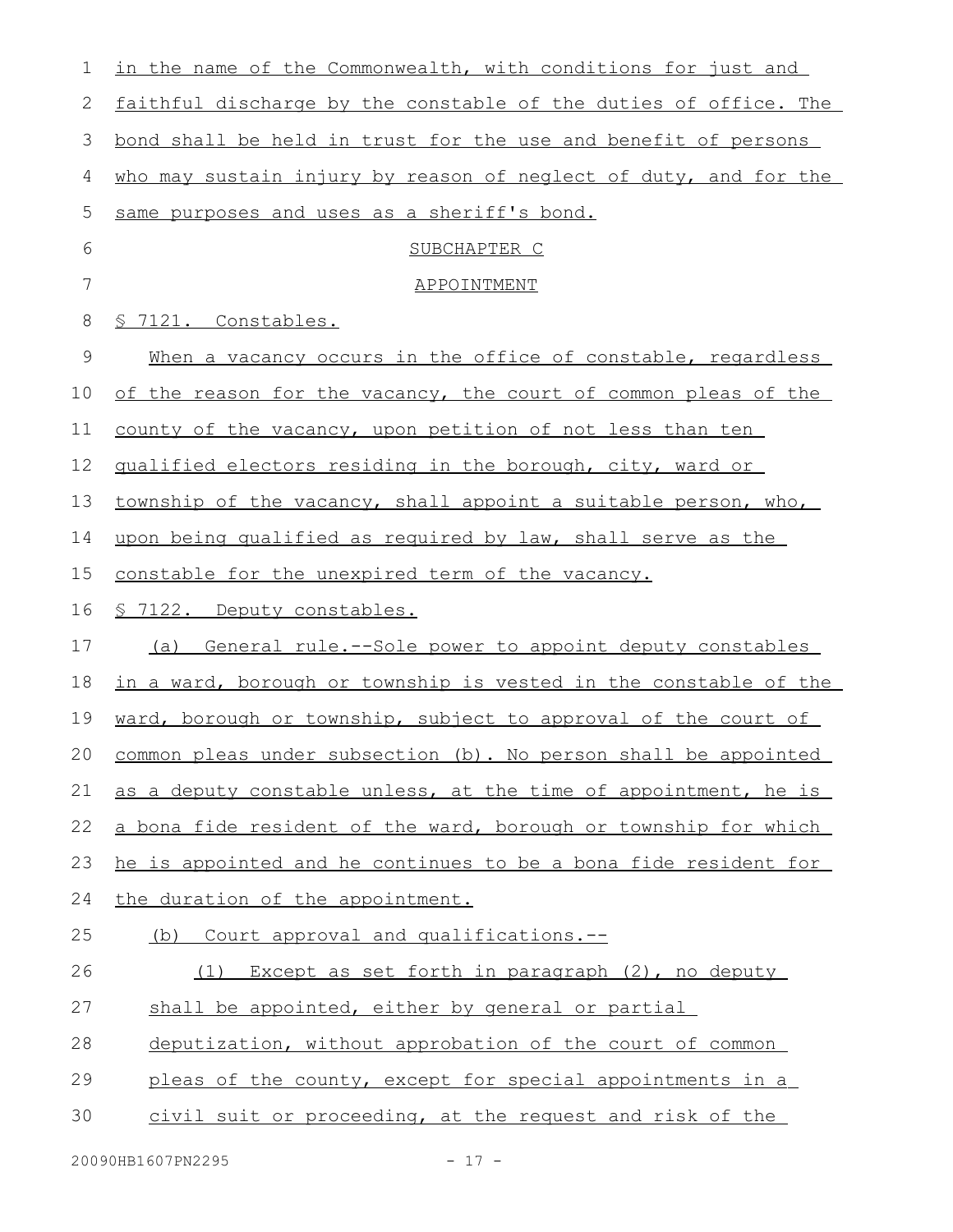| $\mathbf 1$ | plaintiff or his agent. If a deputy no longer resides in, or       |
|-------------|--------------------------------------------------------------------|
| 2           | ceases to be a qualified elector of, the ward in which he was      |
| 3           | appointed to serve, the court of common pleas may revoke the       |
| 4           | appointment of the deputy upon petition of five duly               |
| 5           | qualified electors of the ward and proof of facts requiring        |
| 6           | revocation.                                                        |
| 7           | (2) In the event of a deputy's death or inability or               |
| 8           | refusal to act, the constable of a township may, with              |
| $\mathsf 9$ | approbation of the court of common pleas of the county where       |
| 10          | the deputy served, appoint another deputy who shall have full      |
| 11          | authority to act until the next regular session of court. The      |
| 12          | constable and his surety shall be liable for acts of the           |
| 13          | deputy as in other cases. The constable shall file a written       |
| 14          | copy of the deputization in the office of the clerk of courts      |
| 15          | of the county where the constable serves.                          |
| 16          | (c) Certain provisions relating to boroughs unaffected.--          |
| 17          | This section does not affect the provisions of section 14 of the   |
| 18          | act of June 28, 1923 (P.L.903, No.348), entitled "A supplement     |
| 19          | to an act, approved the fourteenth day of May, one thousand nine   |
|             | 20 hundred and fifteen (Pamphlet Laws, three hundred and twelve),  |
| 21          | entitled 'An act providing a system for government of boroughs,    |
| 22          | and revising, amending, and consolidating the law relating to      |
| 23          | <u>boroughs'; so as to provide a system of government where a</u>  |
| 24          | <u>borough now has annexed or hereafter shall annex land in an</u> |
| 25          | adjoining county, including assessment of property, levying and    |
| 26          | collection of taxes, making municipal improvements, and filing     |
| 27          | and collecting of liens for the same; the jurisdiction of courts   |
| 28          | for the enforcement of borough ordinances and State laws, and      |
| 29          | primary, general, municipal, and special elections; and            |
| 30          | <u>repealing inconsistent laws."</u>                               |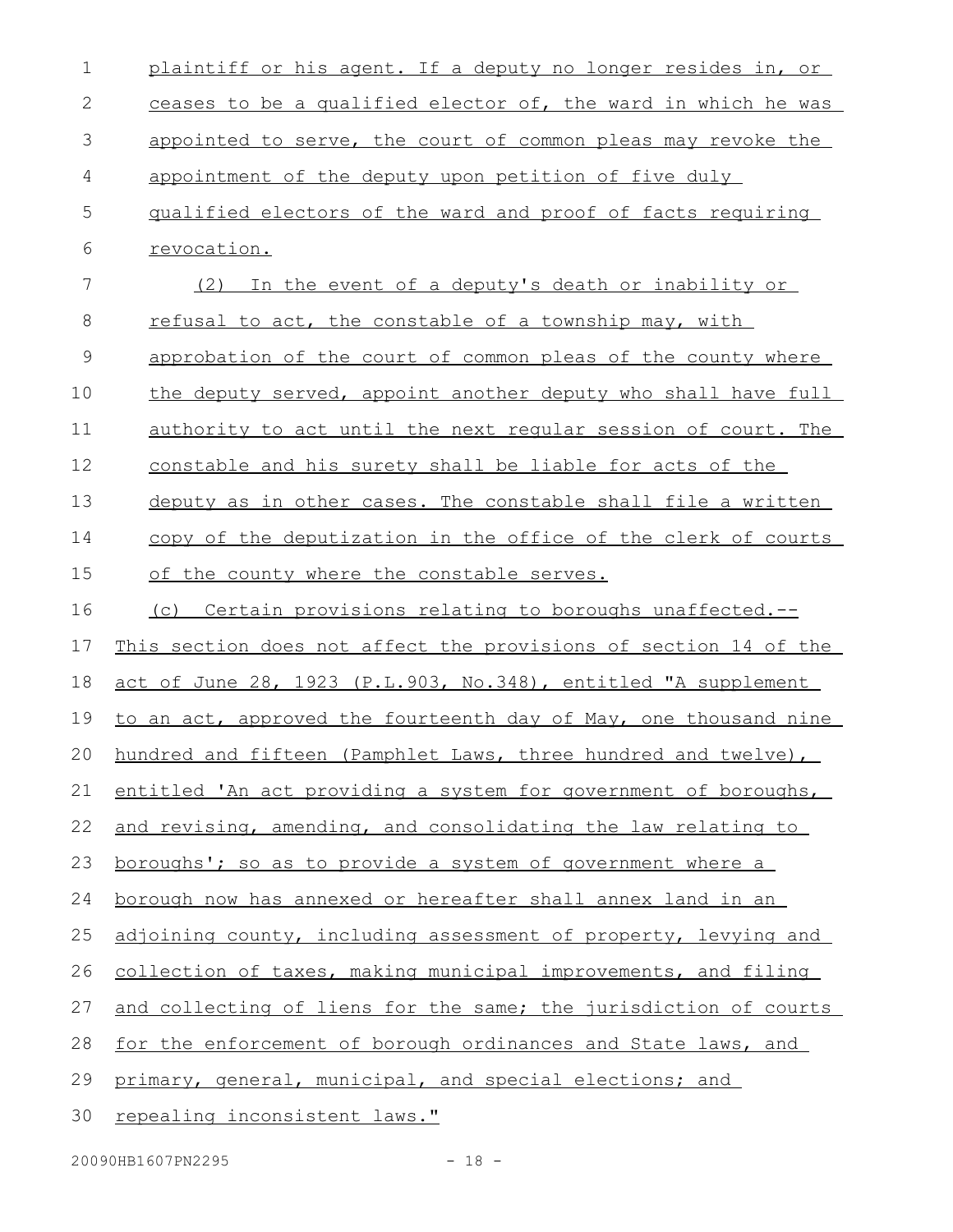| $\mathbf 1$   | SUBCHAPTER D                                                     |
|---------------|------------------------------------------------------------------|
| $\mathbf{2}$  | <b>CONFLICTS</b>                                                 |
| 3             | § 7131. Public office.                                           |
| 4             | General rule.--Except as set forth in subsection (b), it<br>(a)  |
| 5             | shall be unlawful for a constable to hold or exercise the office |
| 6             | of magisterial district judge or alderman.                       |
| 7             | Exceptions.--Nothing in this section or in any other law<br>(b)  |
| 8             | or court rule shall be construed to prohibit a constable from:   |
| $\mathcal{G}$ | being an officer of a political body or political<br>(1)         |
| 10            | party as those terms are defined in the act of June 3, 1937      |
| 11            | (P.L.1333, No.320), known as the Pennsylvania Election Code;     |
| 12            | holding the office of a national, State or county<br>(2)         |
| 13            | committee of a political party;                                  |
| 14            | running for and holding an elective office; or<br>(3)            |
| 15            | (4) participating in election day activities.                    |
| 16            | § 7132. Police officers.                                         |
| 17            | Constable employed as policeman not to accept other fees<br>(a)  |
| 18            | in addition to salary.--Except for public rewards and legal      |
| 19            | mileage allowed to a constable for traveling expenses, and       |
| 20            | except as provided in subsection (b), it is unlawful for a       |
| 21            | constable who is also employed as a policeman to charge or       |
| 22            | accept a fee or other compensation, other than his salary as a   |
| 23            | policeman, for services rendered or performed pertaining to his  |
| 24            | office or duties as a policeman or constable.                    |
| 25            | (b) Exception.--Unless prevented from doing so by the            |
| 26            | operation of the civil service provisions of the act of February |
| 27            | 1, 1966 (1965 P.L.1656, No.581), known as The Borough Code,      |
| 28            | borough policemen who reside in the borough may hold and         |
| 29            | exercise the office of constable in the borough, or in any ward  |
| 30            | thereof, and receive all costs, fees and emoluments pertaining   |
|               | 20090HB1607PN2295<br>$-19 -$                                     |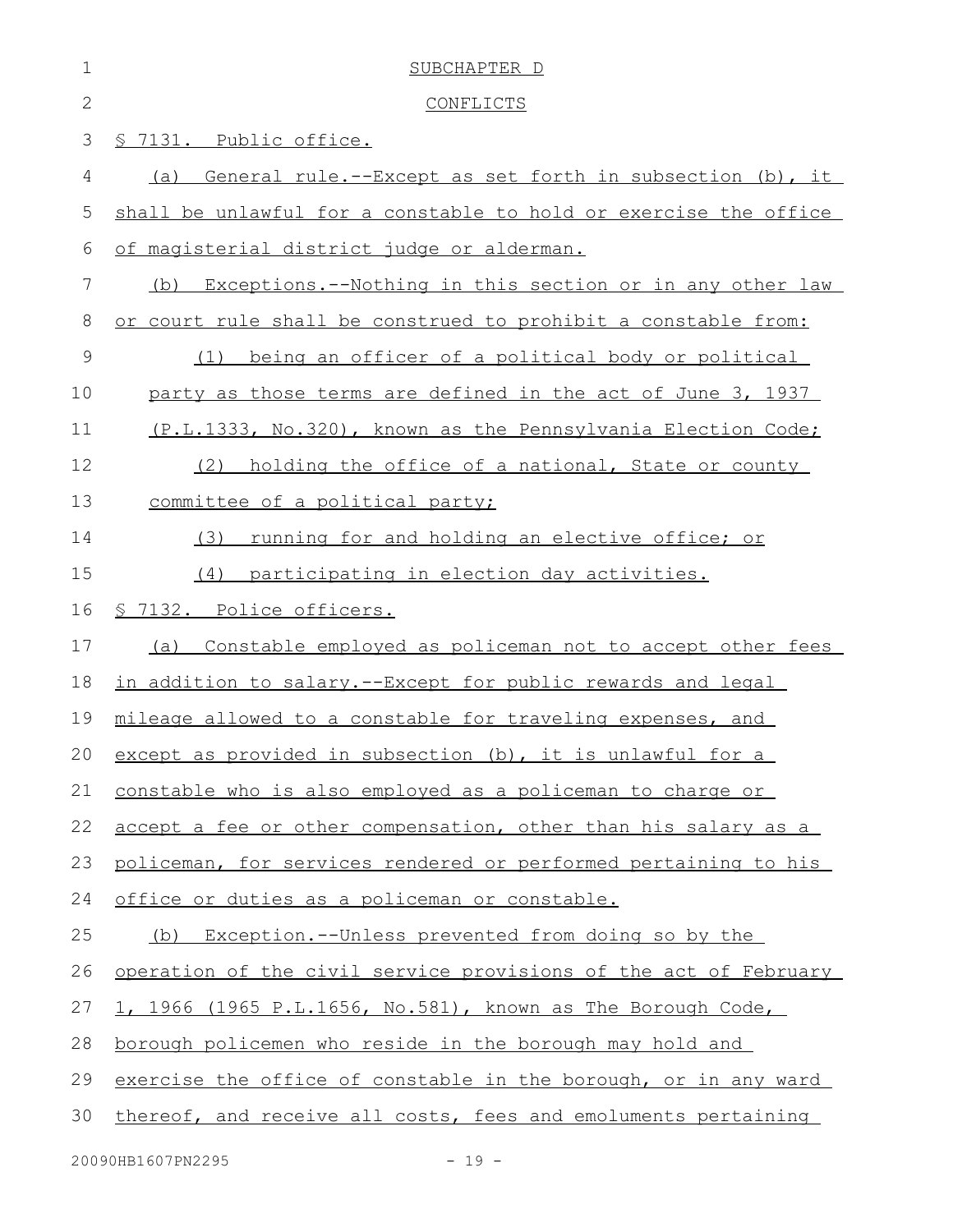| $\mathbf 1$  | to such office.                                                  |
|--------------|------------------------------------------------------------------|
| $\mathbf{2}$ | SUBCHAPTER E                                                     |
| 3            | TRAINING                                                         |
| 4            | Sec.                                                             |
| 5            | 7141. Definitions.                                               |
| 6            | 7142. Conduct and insurance.                                     |
| 7            | 7143. Board established.                                         |
| 8            | 7144. Program established.                                       |
| 9            | 7145. Program contents.                                          |
| 10           | 7146. Continuing education.                                      |
| 11           | 7147. (Reserved).                                                |
| 12           | 7148. Use of firearms.                                           |
| 13           | 7149. restricted account.                                        |
| 14           | § 7141. Definitions.                                             |
| 15           | The following words and phrases when used in this subchapter     |
| 16           | shall have the meanings given to them in this section unless the |
| 17           | context clearly indicates otherwise:                             |
| 18           | "Account." The Constables' Education and Training Account        |
| 19           | established in section 7149 (relating to restricted account).    |
| 20           | "Board." The Constables' Education and Training Board            |
| 21           | established in section 7143 (relating to board established).     |
| 22           | "Commission." The Pennsylvania Commission on Crime and           |
| 23           | Delinquency of the Commonwealth.                                 |
| 24           | "Court." The minor judiciary or any other court in this          |
| 25           | Commonwealth.                                                    |
| 26           | "Judicial duties." Those services specified in section 7161      |
| 27           | <u>(relating to fees).</u>                                       |
| 28           | "Term of office of a deputy constable." The term of office       |
| 29           | of the constable who appointed him.                              |
| 30           | <u>§ 7142. Conduct and insurance.</u>                            |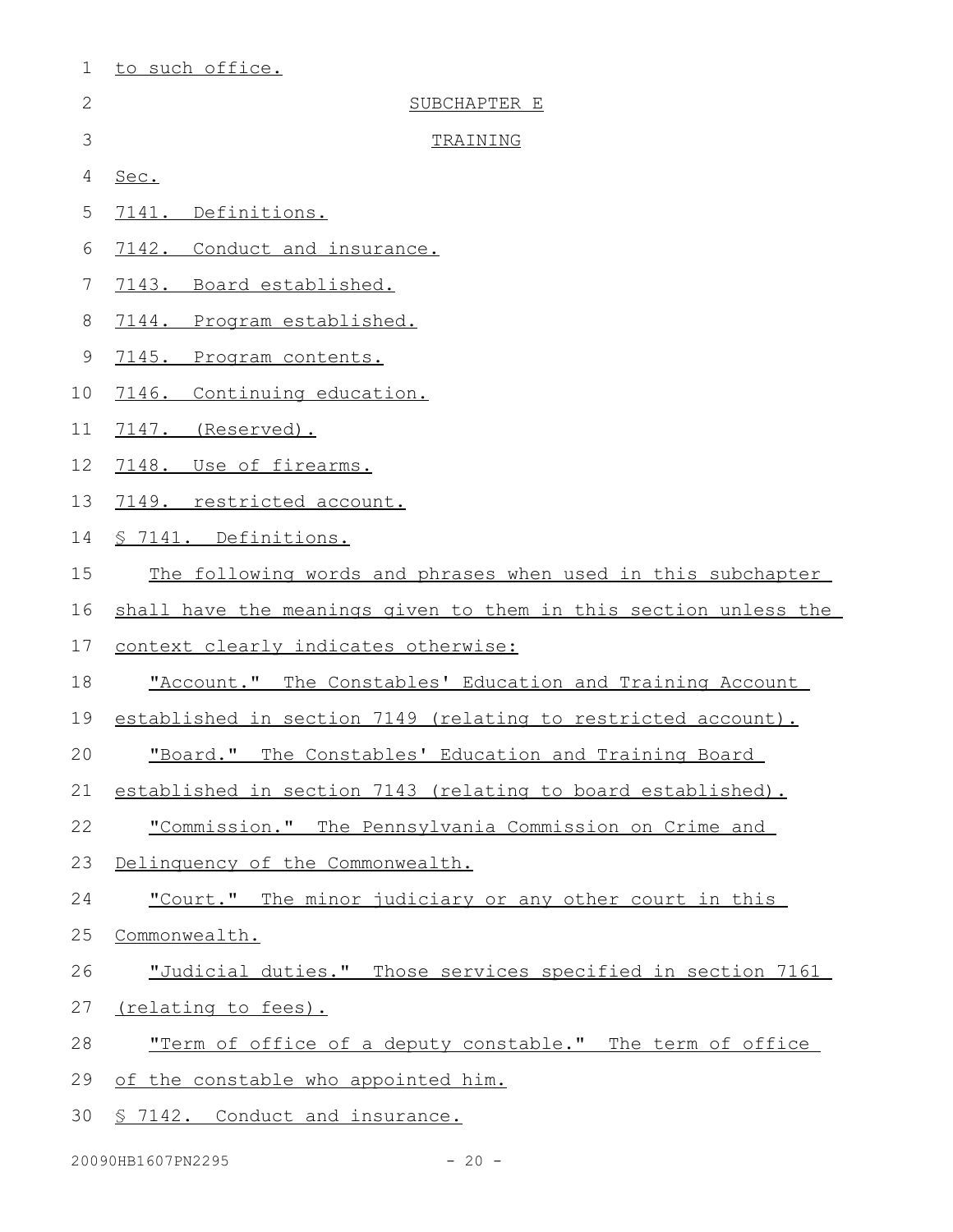| 1  | Certification.--After the establishment, implementation<br>(a)          |
|----|-------------------------------------------------------------------------|
| 2  | and administration of the Constables' Education and Training            |
| 3  | Program created under sections 7144 (relating to program                |
| 4  | established) and 7145 (relating to program contents), no                |
| 5  | constable or deputy constable shall perform any judicial duties         |
| 6  | nor demand or receive any fee, surcharge or mileage provided by         |
| 7  | this subchapter unless he has been certified under this                 |
| 8  | subchapter.                                                             |
| 9  | Liability insurance.--Every constable and deputy<br>(b)                 |
| 10 | constable must file with the clerk of courts proof that he has,         |
| 11 | <u>currently in force, a policy of professional liability insurance</u> |
| 12 | <u>covering each individual in the performance of his judicial</u>      |
| 13 | duties with a minimum coverage of \$250,000 per incident and a          |
| 14 | minimum aggregate of \$500,000 per year. The Constables'                |
| 15 | Education and Training Board shall immediately investigate and          |
| 16 | implement the most cost-effective method of achieving liability         |
| 17 | insurance for constables and deputy constables under this               |
| 18 | subsection.                                                             |
| 19 | Loss of certification.--Any constable or deputy<br>(C)                  |
| 20 | constable who fails, neglects or refuses to maintain a current          |
| 21 | insurance policy as required by subsection (b) or to file proof         |
| 22 | thereof with the clerk of courts shall cease automatically to be        |
| 23 | certified to perform judicial duties upon the expiration of the         |
| 24 | policy of which proof has been filed with the clerk of courts.          |
| 25 | (d) Recertification.--Any constable or deputy constable who             |
| 26 | ceases to be certified to perform judicial duties as a result of        |
| 27 | the operation of subsection (c) may later be recertified                |
| 28 | immediately by filing with the clerk of courts proof that such          |
| 29 | insurance has been in force continuously since the officer was          |
| 30 | last certified to perform judicial duties. In the case of a             |
|    |                                                                         |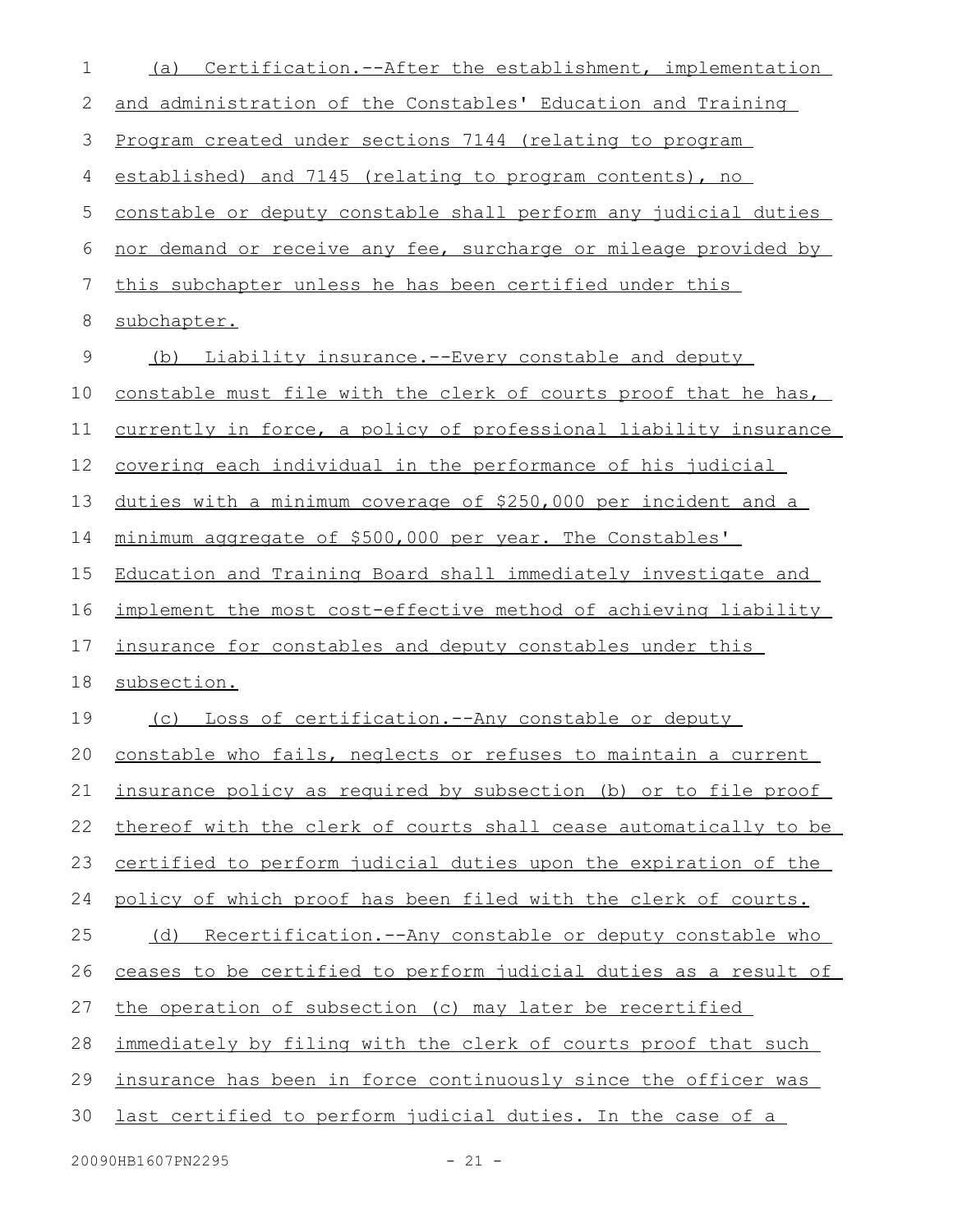| 1  | violation of subsection (c), the individual may be recertified  |
|----|-----------------------------------------------------------------|
| 2  | by complying with subsection (b).                               |
| 3  | (e) Limitations on liability.--The provisions of this           |
| 4  | subchapter shall not be deemed to impose respondeat superior    |
| 5  | liability on any county.                                        |
| 6  | Conduct.--While a constable or deputy constable is<br>(f)       |
| 7  | performing duties other than judicial duties, regardless of     |
| 8  | whether or not he is certified under this subchapter, he shall  |
| 9  | not in any manner hold himself out to be active as an agent,    |
| 10 | employee or representative of any court, magisterial district   |
| 11 | <u>judge or judge.</u>                                          |
| 12 | § 7143. Board established.                                      |
| 13 | (a) Board created.--There is established within the             |
| 14 | commission an advisory board to be known as the Constables'     |
| 15 | Education and Training Board.                                   |
| 16 | (b) Composition.--The board shall be composed of the            |
| 17 | Pennsylvania State Police Commissioner or his designee and six  |
| 18 | other members appointed by the Governor with the consent of a   |
| 19 | majority of the members of the Senate:                          |
| 20 | (1) Three persons who shall be constables.                      |
| 21 | (2)<br>One person who shall be a magisterial district           |
| 22 | iudge.                                                          |
| 23 | One person who shall be a court administrator.<br>(3)           |
| 24 | One person who shall be a county commissioner.<br>(4)           |
| 25 | (c) Appointments and terms.--Members shall serve for three-     |
| 26 | year terms and may be appointed for more than one additional    |
| 27 | consecutive term. If a member who serves by virtue of public    |
| 28 | office ceases to represent the class to which he was appointed, |
| 29 | his membership in the commission shall terminate immediately,   |
| 30 | and a new member shall be appointed in the same manner as his   |
|    |                                                                 |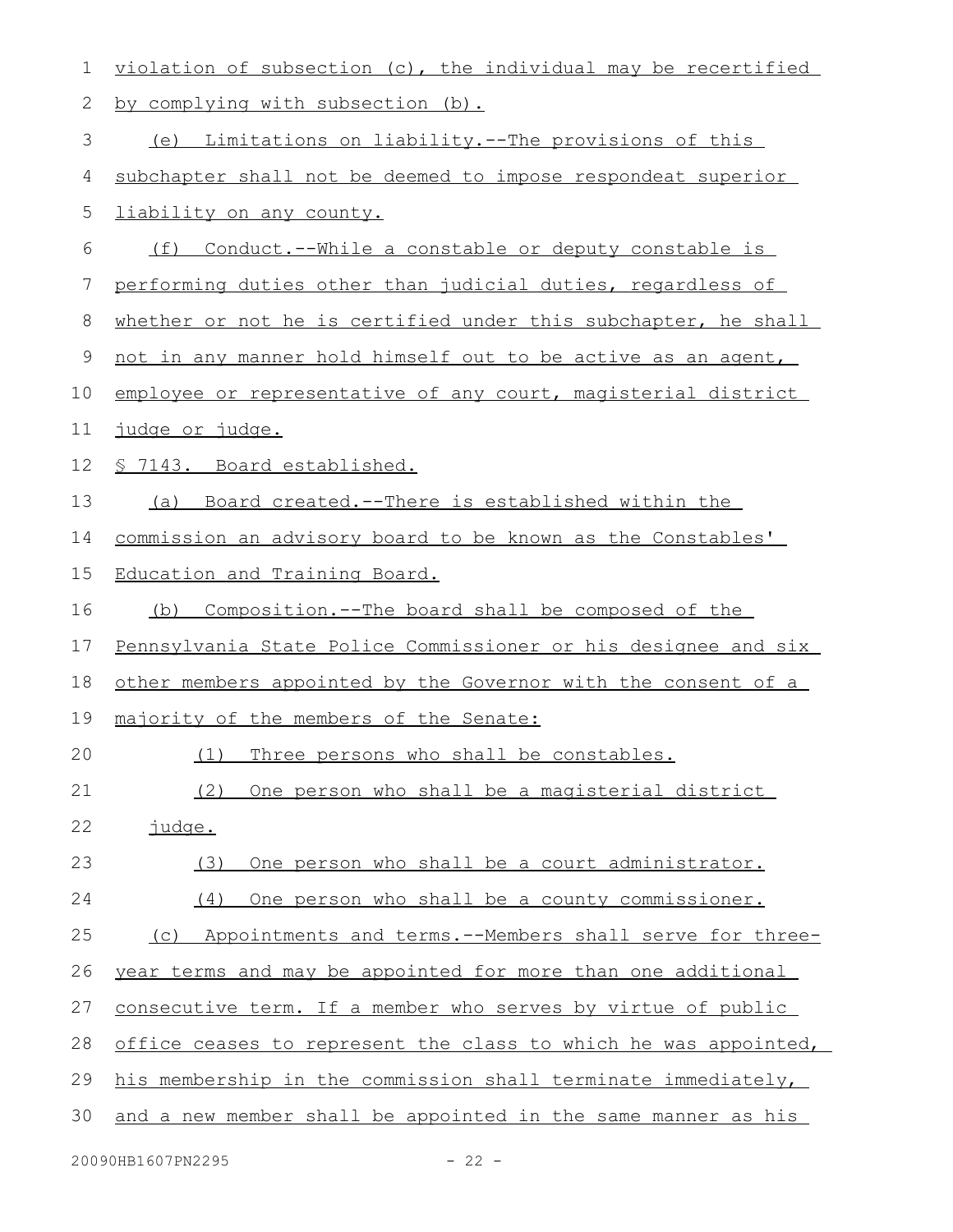| $\mathbf 1$   | predecessor to fill the unexpired portion of the term. No        |
|---------------|------------------------------------------------------------------|
| 2             | constable may be appointed, be reappointed or serve as a board   |
| $\mathcal{S}$ | member unless he is certified under this subchapter.             |
| 4             | (d) Vacancy.--A member appointed to fill a vacancy created       |
| 5             | by any reason other than expiration of a term shall be appointed |
| 6             | for the unexpired term of the member whom he is to succeed in    |
| 7             | the same manner as the original appointment.                     |
| 8             | (e) Expenses.--The members of the board shall serve without      |
| 9             | compensation but shall be reimbursed the necessary and actual    |
| 10            | expenses incurred in attending meetings of the board and in the  |
| 11            | performance of their duties under this subchapter.               |
| 12            | (f) Removal.--Members of the board may be removed by the         |
| 13            | appointing authority for good cause upon written notice from the |
| 14            | appointing authority specifically setting forth the cause for    |
| 15            | <u>removal.</u>                                                  |
| 16            | (q) Chairman elected.--The members of the board shall elect      |
| 17            | a chairman from among the members to serve for a period of one   |
| 18            | year. A chairman may be elected to serve successive terms. The   |
| 19            | Governor shall designate the first chairman for organizational   |
| 20            | purposes only.                                                   |
| 21            | (h) Meetings.--The board shall meet as often as it deems         |
| 22            | necessary but at least four times each year. Meetings may be     |
| 23            | called by the chairman of the board or by any four members       |
| 24            | thereof, in either case upon at least ten days' written notice   |
| 25            | to all members of the board. A quorum shall consist of four      |
| 26            | members.                                                         |
| 27            | <u>§ 7144. Program established.</u>                              |
| 28            | The board, with the review and approval of the commission,       |
| 29            | shall:                                                           |
| 30            | (1) Establish, implement and administer the Constables'          |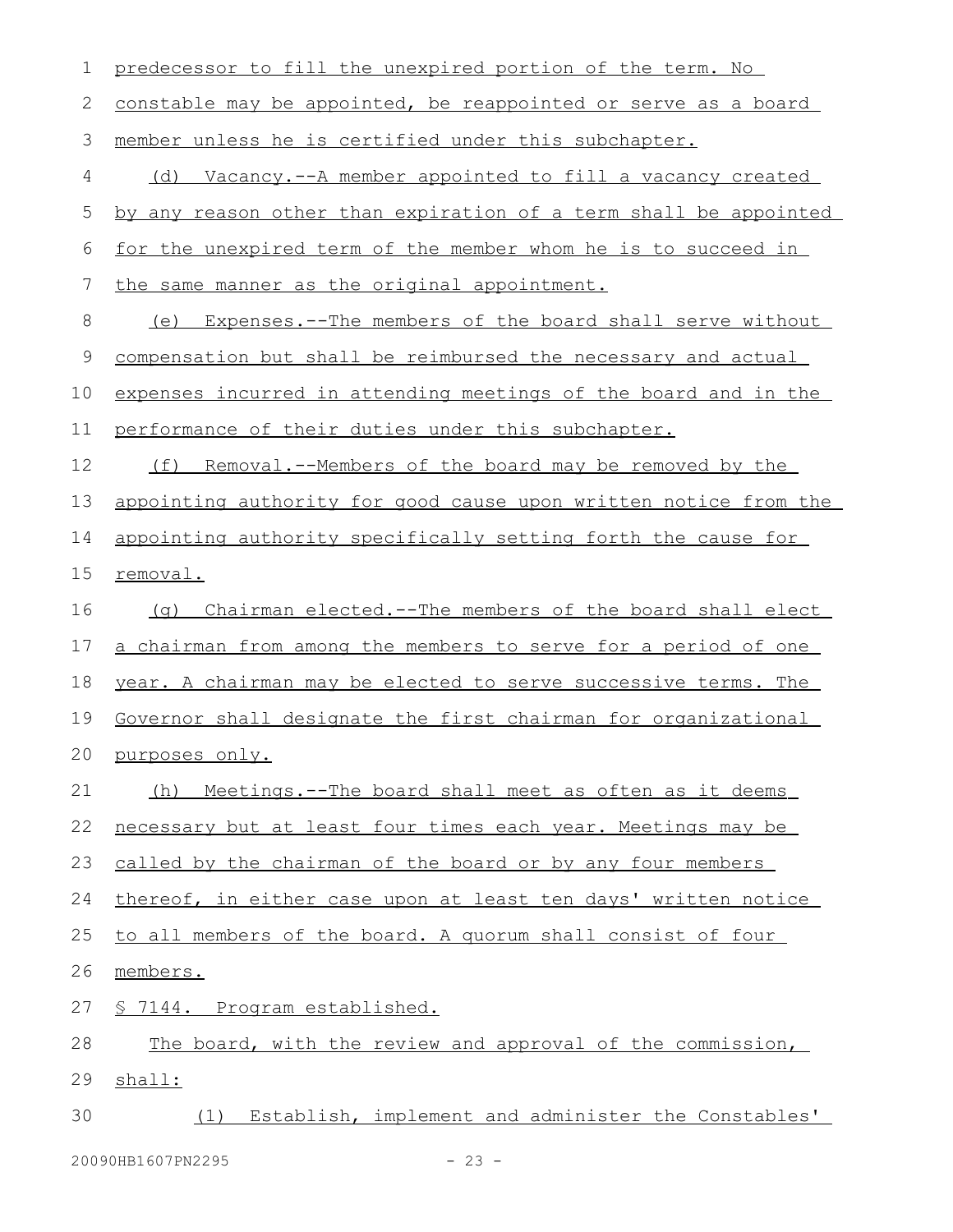| $\mathbf 1$ | Education and Training Program according to the minimum       |
|-------------|---------------------------------------------------------------|
| 2           | requirements set forth in this subchapter.                    |
| 3           | Establish, implement and administer requirements for<br>(2)   |
| 4           | the minimum courses of study and training for constables and  |
| 5           | deputy constables.                                            |
| 6           | Establish, implement and administer requirements for<br>(3)   |
| 7           | courses of study and in-service training for constables and   |
| 8           | deputy constables.                                            |
| 9           | Establish, implement and administer requirements for<br>(4)   |
| 10          | a continuing education program for constables and deputy      |
| 11          | constables concerning subjects the board may deem necessary   |
| 12          | and appropriate for the continued education and training of   |
| 13          | constables and deputy constables.                             |
| 14          | Approve or revoke the approval of any school which<br>(5)     |
| 15          | may be utilized for the educational and training requirements |
| 16          | of this subchapter.                                           |
| 17          | Establish the minimum qualifications for instructors<br>(6)   |
| 18          | and certify instructors.                                      |
| 19          | Consult, cooperate and contract with universities,<br>(7)     |
| 20          | colleges, law schools, community colleges and institutes for  |
| 21          | the development of basic and continuing education courses for |
| 22          | constables and deputy constables.                             |
| 23          | Promote the most efficient and economical program<br>(8)      |
| 24          | for constable and deputy constable training by utilizing      |
| 25          | existing facilities, programs and qualified State and local   |
| 26          | personnel.                                                    |
| 27          | Certify constables and deputy constables who have<br>(9)      |
| 28          | satisfactorily completed the basic and continuing education   |
| 29          | and training requirements of this subchapter and issue        |
| 30          | appropriate certificates to them.                             |
|             |                                                               |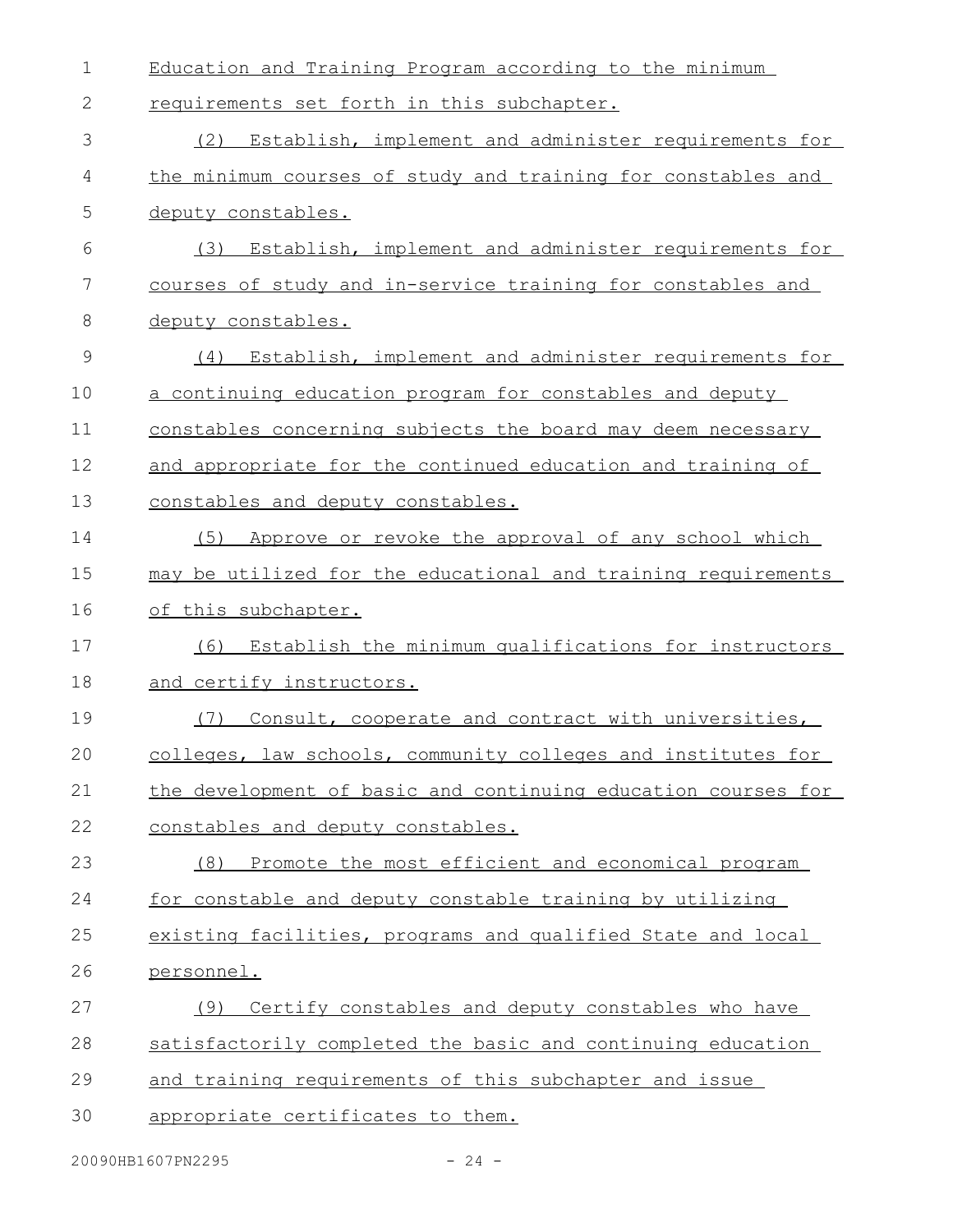| 1  | Make rules and regulations and perform other duties<br>(10)        |
|----|--------------------------------------------------------------------|
| 2  | as may be reasonably necessary or appropriate to administer        |
| 3  | the education and training program for constables and deputy       |
| 4  | constables.                                                        |
| 5  | (11) In consultation with the Insurance Commissioner,              |
| 6  | monitor the price and availability of the liability insurance      |
| 7  | required by section 7142(b) (relating to conduct and               |
| 8  | insurance) and, if deemed necessary by the board, provide          |
| 9  | information and coordination to assure the availability and        |
| 10 | competitive pricing of such insurance.                             |
| 11 | Make an annual report to the Governor and to the<br>(12)           |
| 12 | General Assembly concerning:                                       |
| 13 | The administration of the Constables' Education<br>(i)             |
| 14 | <u>and Training Program.</u>                                       |
| 15 | (ii) The activities of the board.                                  |
| 16 | (iii)<br>The costs of the program.                                 |
| 17 | Proposed changes, if any, in this subchapter.<br>(iv)              |
| 18 | § 7145. Program contents.                                          |
| 19 | The Constables' Education and Training Program shall include       |
|    | 20 training for a total of 80 hours, the content of which shall be |
| 21 | determined by requlation. The training shall include instruction   |
| 22 | in the interpretation and application of the fees provided for     |
| 23 | in section 7161 (relating to fees).                                |
| 24 | § 7146. Continuing education.                                      |
| 25 | The board, with the review and approval of the commission,         |
| 26 | shall establish a mandatory continuing education program for       |
| 27 | constables and deputy constables, which shall include no more      |
| 28 | than 40 hours per year, concerning subjects the board may deem     |
| 29 | necessary and appropriate for the continued education and          |
| 30 | training of constables and deputy constables.                      |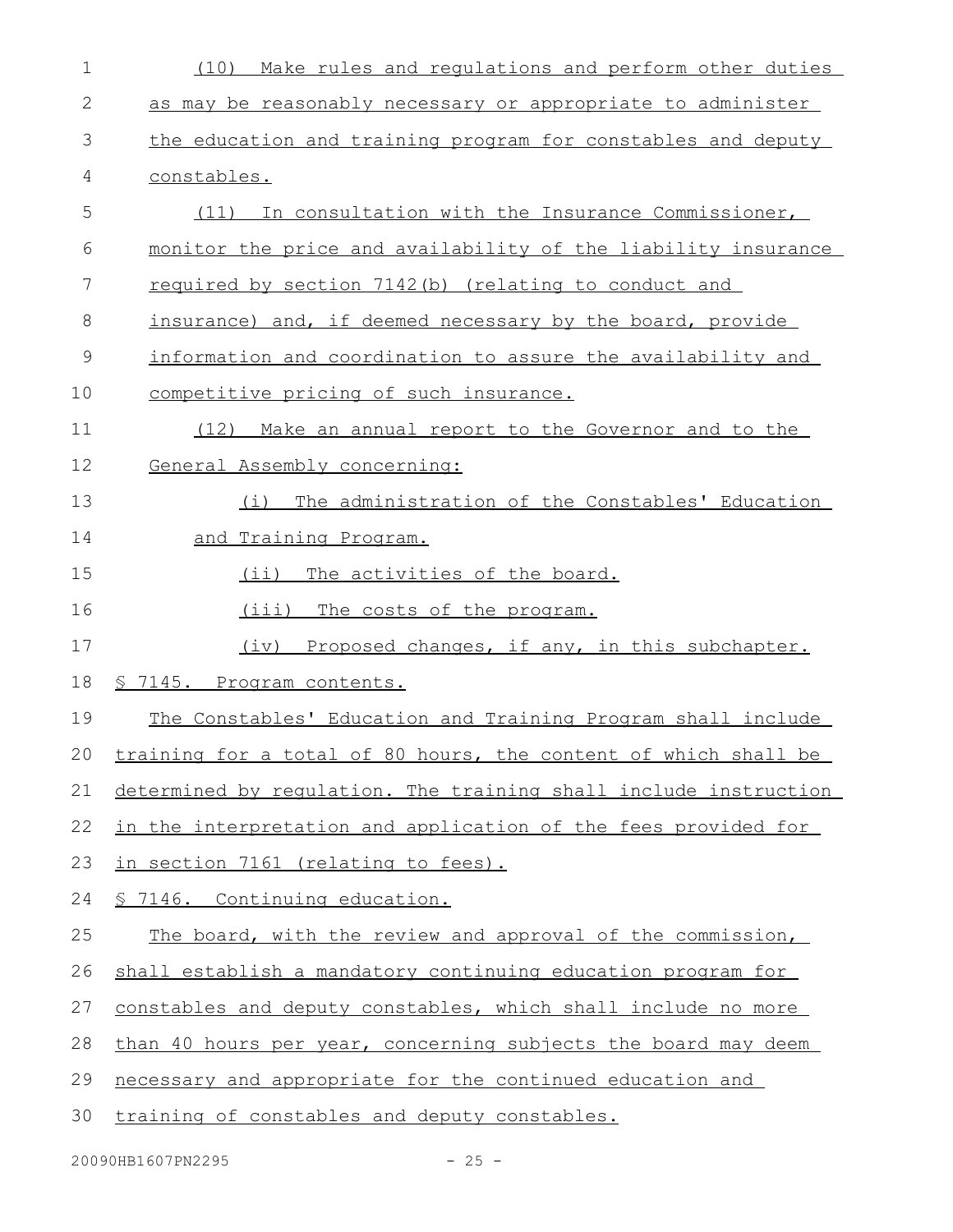| 1  | $$7147.$ (Reserved).                                                  |
|----|-----------------------------------------------------------------------|
| 2  | § 7148. Use of firearms.                                              |
| 3  | -Standards.--The Constables' Education and Training<br>$+a$           |
| 4  | Board, with the review and approval of the Pennsylvania               |
| 5  | Commission on Crime and Delinquency, shall establish standards        |
| 6  | for the certification or qualification of constables and deputy       |
| 7  | constables to carry or use firearms in the performance of any         |
| 8  | duties.                                                               |
| 9  | (b) Certification and qualification. No constable or deputy<br>←      |
| 10 | constable shall carry or use a firearm in the performance of any      |
| 11 | duties unless he is currently certified or qualified in firearms      |
| 12 | under at least one of the following:                                  |
| 13 | The former act of June 18, 1974 (P.L.359, No.120),<br>$\overline{+)}$ |
| 14 | referred to as the Municipal Police Education and Training            |
| 15 | <del>Law.</del>                                                       |
| 16 | (2) The act of October 10, 1974 (P.L.705, No.235), known              |
| 17 | as the Lethal Weapons Training Act.                                   |
| 18 | The act of February 9, 1984 (P.L.3, No.2), known as<br>$+3+$          |
| 19 | the Deputy Sheriffs' Education and Training Act.                      |
| 20 | $(n)$ $\lambda$<br>$+ h \sim$                                         |
| 21 | firearms portion of the education and training under the listed       |
| 22 | laws shall be made available to constables and deputy-                |
| 23 | <del>constables.</del>                                                |
| 24 | § 7149. Restricted account.                                           |
| 25 | Account established.--There is established a special<br>(a)           |
| 26 | restricted account within the General Fund, which shall be known      |
| 27 | as the Constables' Education and Training Account, for the            |
| 28 | purposes of financing training program expenses, the costs of         |
| 29 | administering the program and all other costs associated with         |
| 30 | the activities of the board and the implementation of this            |
|    |                                                                       |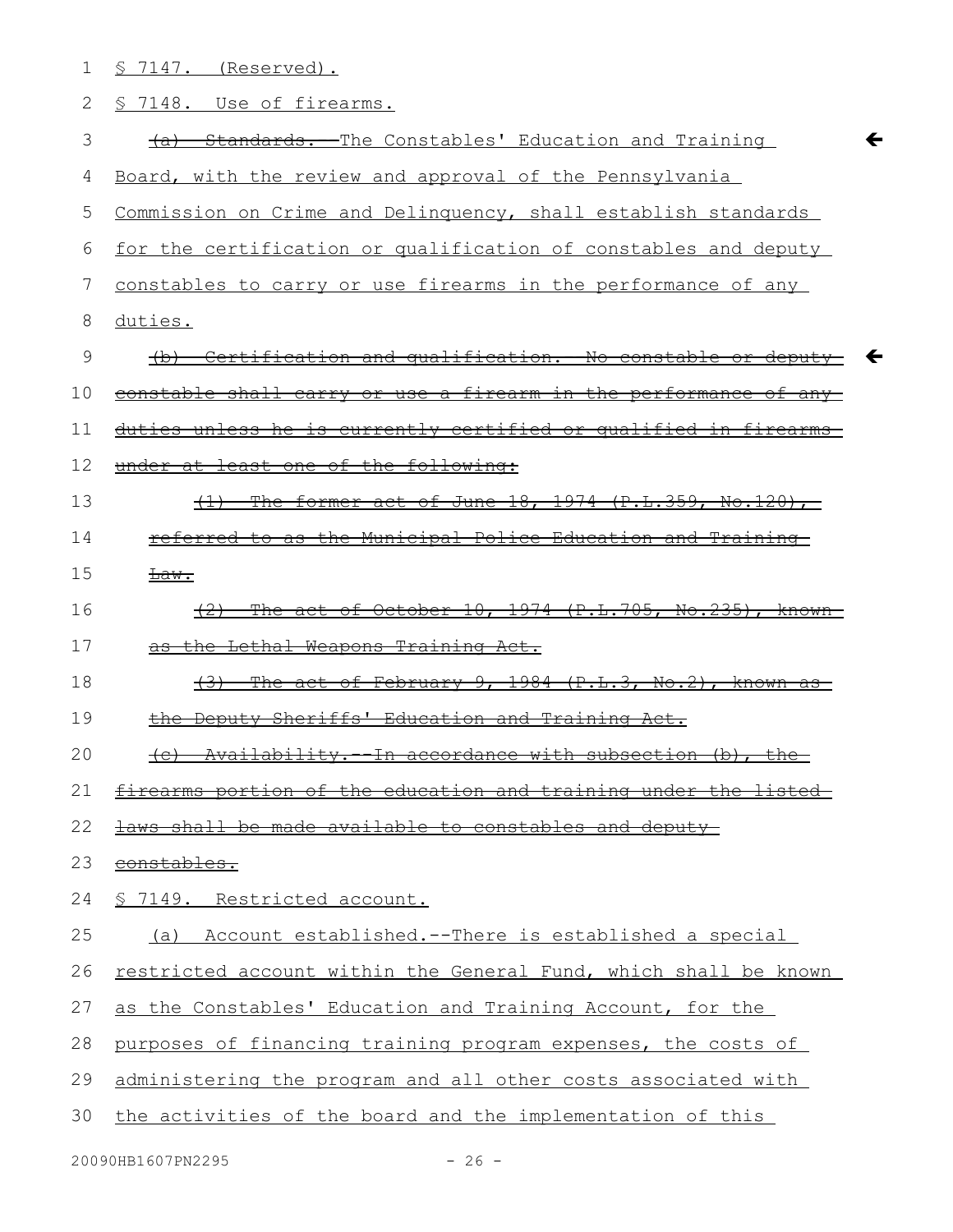| $\mathbf 1$ | subchapter and as provided under subsection (f).                     |
|-------------|----------------------------------------------------------------------|
| 2           | (b) Surcharge.--There is assessed as a cost in each case             |
| 3           | before a magisterial district judge a surcharge of \$5 per docket    |
| 4           | number in each criminal case and \$5 per named defendant in each     |
| 5           | civil case in which a constable or deputy constable performs a       |
| 6           | service provided in Subchapter G (relating to compensation),         |
| 7           | except that no county shall be required to pay this surcharge on     |
| 8           | behalf of any indigent or other defendant in a criminal case.        |
| $\mathsf 9$ | (c) Disposition of funds.--The surcharges collected under            |
| 10          | subsection (b), if collected by a constable or deputy constable,     |
| 11          | shall be turned over within one week to the issuing authority.       |
| 12          | The issuing authority shall remit the same to the Department of      |
| 13          | Revenue for deposit into the account.                                |
| 14          | (d) Disbursements.--Disbursements from the account shall be          |
| 15          | made by the commission.                                              |
| 16          | Audit.--The Auditor General shall conduct an audit of<br>(e)         |
| 17          | the account as he may deem necessary or advisable, from time to      |
| 18          | time, but not less than once every three years.                      |
| 19          | (f)<br><u>Fund surplus.--If account money are sufficient to meet</u> |
| 20          | the expenses and costs under subsection (a), the commission may      |
| 21          | allocate any surplus funds in the account to assist constables       |
| 22          | and deputy constables with costs associated with attendance at       |
| 23          | continuing education programs under section 7146 (relating to        |
| 24          | continuing education).                                               |
| 25          | SUBCHAPTER F                                                         |
| 26          | POWERS AND DUTIES                                                    |
| 27          | Sec.                                                                 |
| 28          | 7151.<br>General imposition of duties and grant of powers.           |
| 29          | 7152. Elections.                                                     |
| 30          | 7153. Service of process.                                            |
|             |                                                                      |

20090HB1607PN2295 - 27 -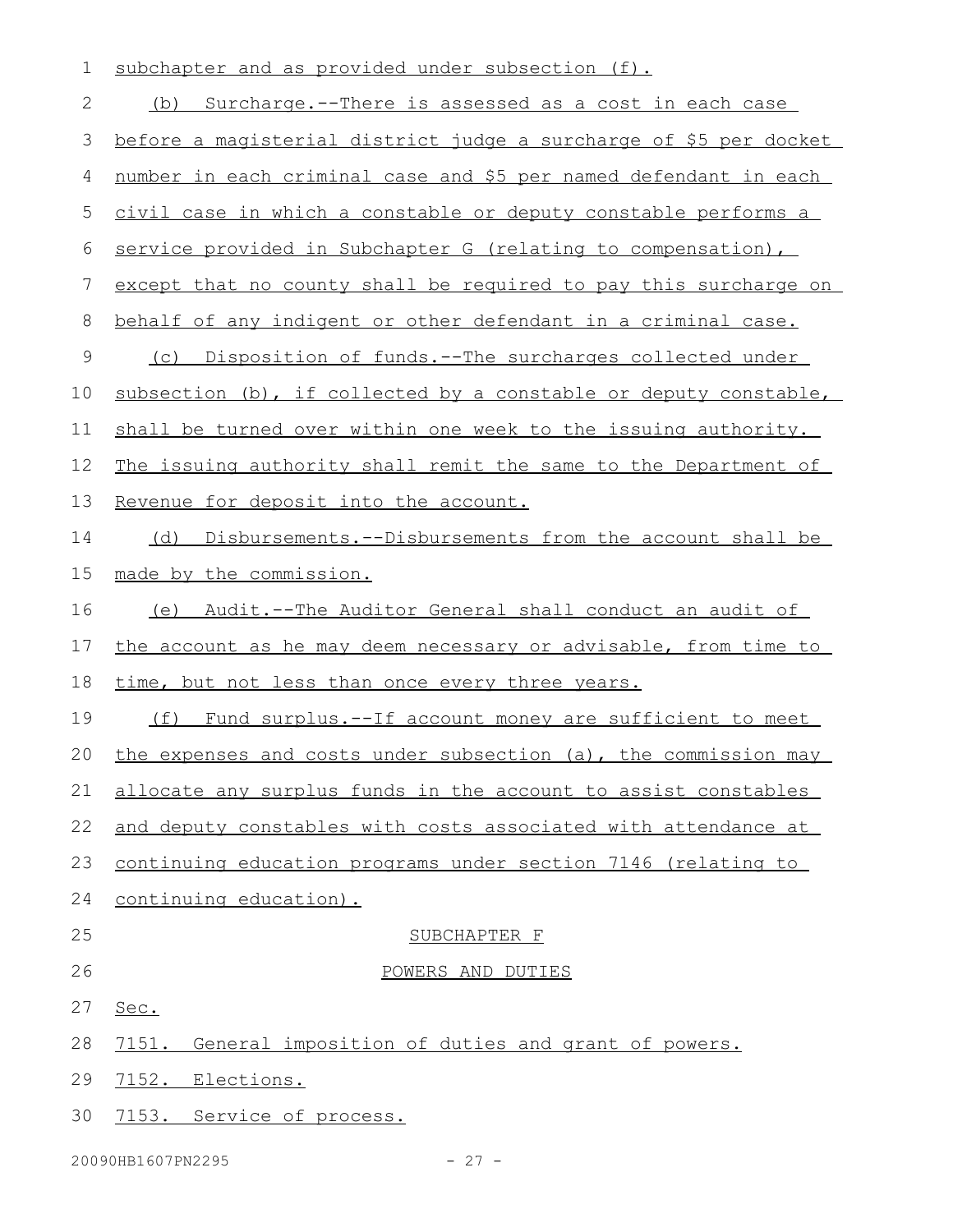- 7154. Collection of taxes. 1
- 7155. Arrest of offenders against forest laws. 2
- 7156. Executions. 3
- 7157. Returns and appearance. 4
- 7158. Arrest in boroughs. 5
- 7159. Trespassing livestock. 6
- 7159.1. Sale of trespassing livestock. 7
- § 7151. General imposition of duties and grant of powers. 8
- Constables shall perform all duties authorized or imposed on 9
- them by statute. 10
- § 7152. Elections. 11
- The constable of a borough, township or ward, or his deputy, 12
- shall do all of the following: 13
- (1) Be present at the polling place in each election 14
- district of the borough, township or ward at each election 15
- during the continuance of each election and while the votes 16
- are being counted, for the purpose of preserving the peace. 17
- (2) Serve at all elections. 18
- § 7153. Service of process. 19
- If no coroner is in commission to serve process in a suit 20
- instituted in a court of this Commonwealth in which the sheriff 21
- of a county may be a party, a constable in the county where the 22
- process has been issued may serve as the coroner and perform the 23
- authorized duties of the coroner. 24
- § 7154. Collection of taxes. 25
- (a) Bond.--It shall be unlawful for a tax collector to do 26
- any of the following: 27
- (1) Give a warrant against delinquent tax payers to a 28
- constable unless the constable has given security by bond and 29
- warrant, with two sufficient sureties and to the satisfaction 30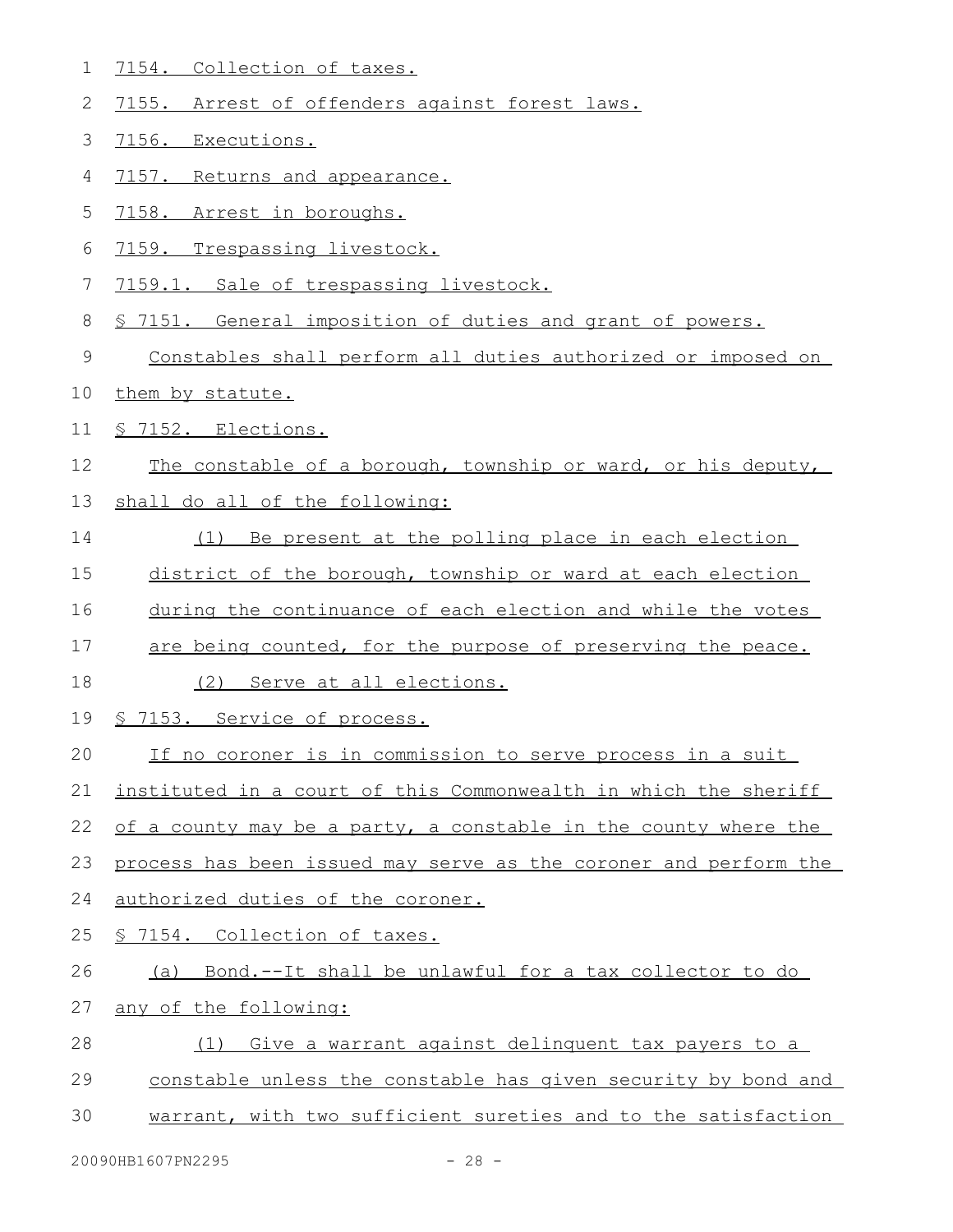| $\mathbf 1$ | of the Court of Common Pleas, in the sum of \$5,000.             |
|-------------|------------------------------------------------------------------|
| 2           | Give a constable, at any one time, warrants for a<br>(2)         |
| 3           | greater amount of taxes than the amount of the bond required     |
| 4           | under paragraph (1).                                             |
| 5           | (b) Report and payment.--A constable shall make a report and     |
| 6           | payment of all collections on warrants under subsection (a) at   |
| 7           | least once in every week after the warrants have been issued.    |
| 8           | Interest.--In addition to any commissions that may be<br>(C)     |
| 9           | imposed for the collection of taxes, all taxes remaining unpaid  |
| 10          | on the first day of January after the year for which they were   |
| 11          | assessed shall accrue interest until they are paid.              |
| 12          | § 7155. Arrest of offenders against forest laws.                 |
| 13          | If a person is detected by a constable in the act of             |
| 14          | trespassing upon any forest or timber land within this           |
| 15          | Commonwealth, under circumstances as to warrant reasonable       |
| 16          | suspicion that the person has, is or may commit an offense       |
| 17          | against any law for the protection of forests and timber land,   |
| 18          | the constable may, without first procuring a warrant, arrest the |
| 19          | person.                                                          |
|             | 20 <u>§ 7156. Executions.</u>                                    |
| 21          | (a) Debt, interests and costs.--The debt, interest and costs     |
| 22          | of a writ of execution delivered to a constable shall be entered |
| 23          | into the docket of a magisterial district court and on the back  |
| 24          | of the writ of execution. A constable may not be discharged from |
| 25          | the writ of execution unless he provides to the magisterial      |
| 26          | district judge on or before the return day of the writ of        |
| 27          | execution the receipt of the plaintiff or any other legally      |
| 28          | sufficient return.                                               |
| 29          | Invalid returns.--If a constable makes a false return,<br>(b)    |
| 30          | does not produce the plaintiff's receipt on the return day or    |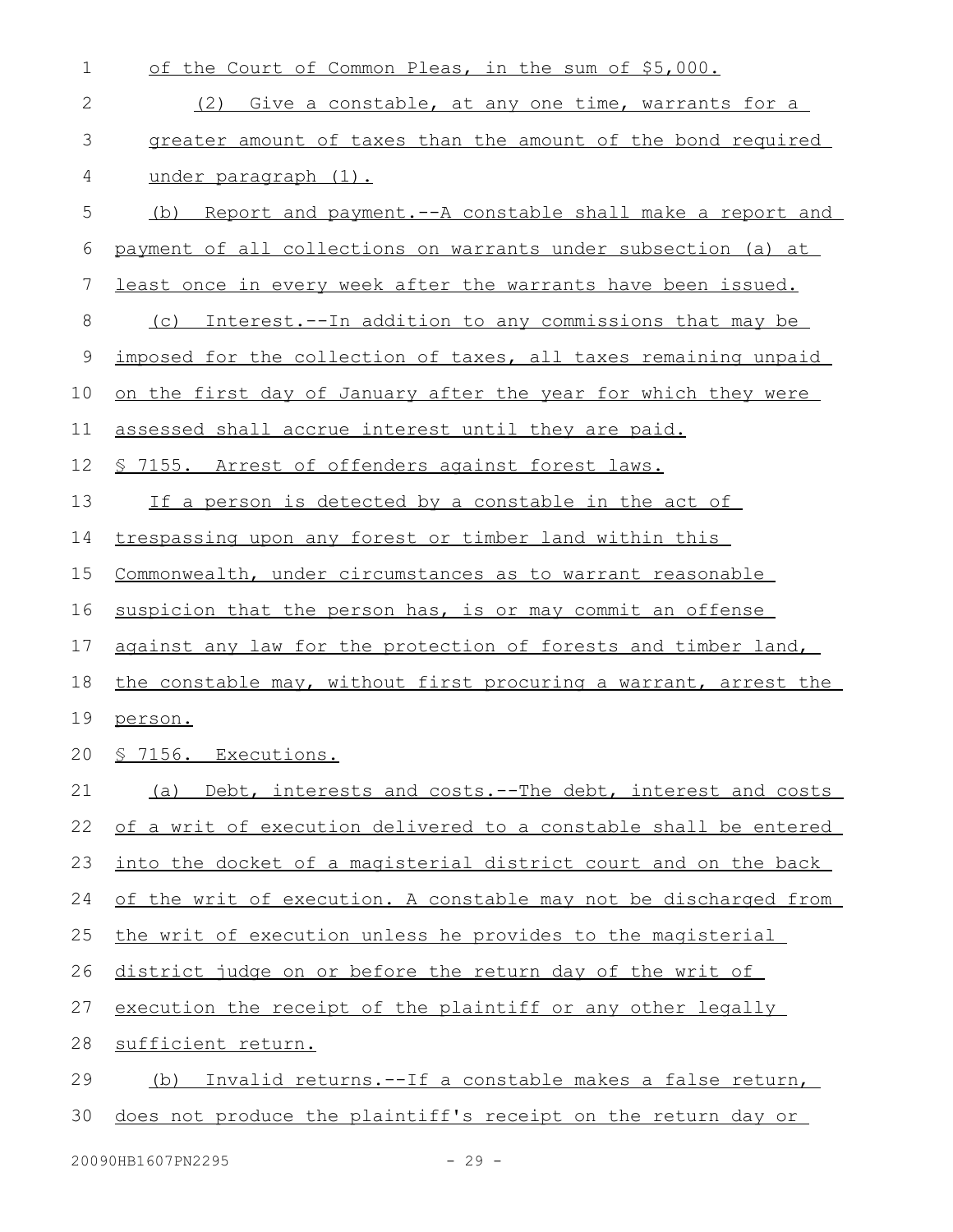| 1  | makes a return deemed insufficient by the magisterial district      |
|----|---------------------------------------------------------------------|
| 2  | judge, the magisterial district judge shall issue a summons to      |
| 3  | the constable to appear on the designated day, which may not be     |
| 4  | more than eight days from the date of issuance, to show cause       |
| 5  | why a writ of execution should not be issued against the            |
| 6  | constable for the amount of the writ of execution under             |
| 7  | subsection (a). If the constable does not appear or does not        |
| 8  | show sufficient cause why the writ of execution should not be       |
| 9  | issued against him, the magisterial district judge shall enter      |
| 10 | judgment against the constable for the amount of the writ of        |
| 11 | execution under subsection (a) with costs. No stay may be           |
| 12 | entered upon the writ of execution and upon application of the      |
| 13 | plaintiff or his agent, the magisterial district judge shall        |
| 14 | issue an execution against the constable for the amount of the      |
| 15 | judgment, which may be directed to an authorized person. The        |
| 16 | summons under this subsection shall be issued to an authorized      |
| 17 | person to serve. If the summons is not served, that person shall    |
| 18 | pay a fine of \$20. If an authorized person cannot be               |
| 19 | conveniently found to serve the summons, the magisterial            |
|    | 20 district judge shall direct it to the supervisor of the highways |
| 21 | of the township, ward or district where the constable resides,      |
| 22 | whose shall serve the summons or pay a penalty of \$20.             |
| 23 | Insolvent debtors.--Nothing in this section shall affect<br>(C)     |
| 24 | proceedings regarding insolvent debtors and their discharge on a    |
| 25 | full surrender of their property.                                   |
| 26 | <u>S 7157. Returns and appearance.</u>                              |
| 27 | Returns.--In a county of the sixth, seventh or eighth<br>(a)        |
| 28 | class, a constable is not required to make a return, if required    |
| 29 | by law, to the court of common pleas if the constable has no        |

30 information to impart in the return.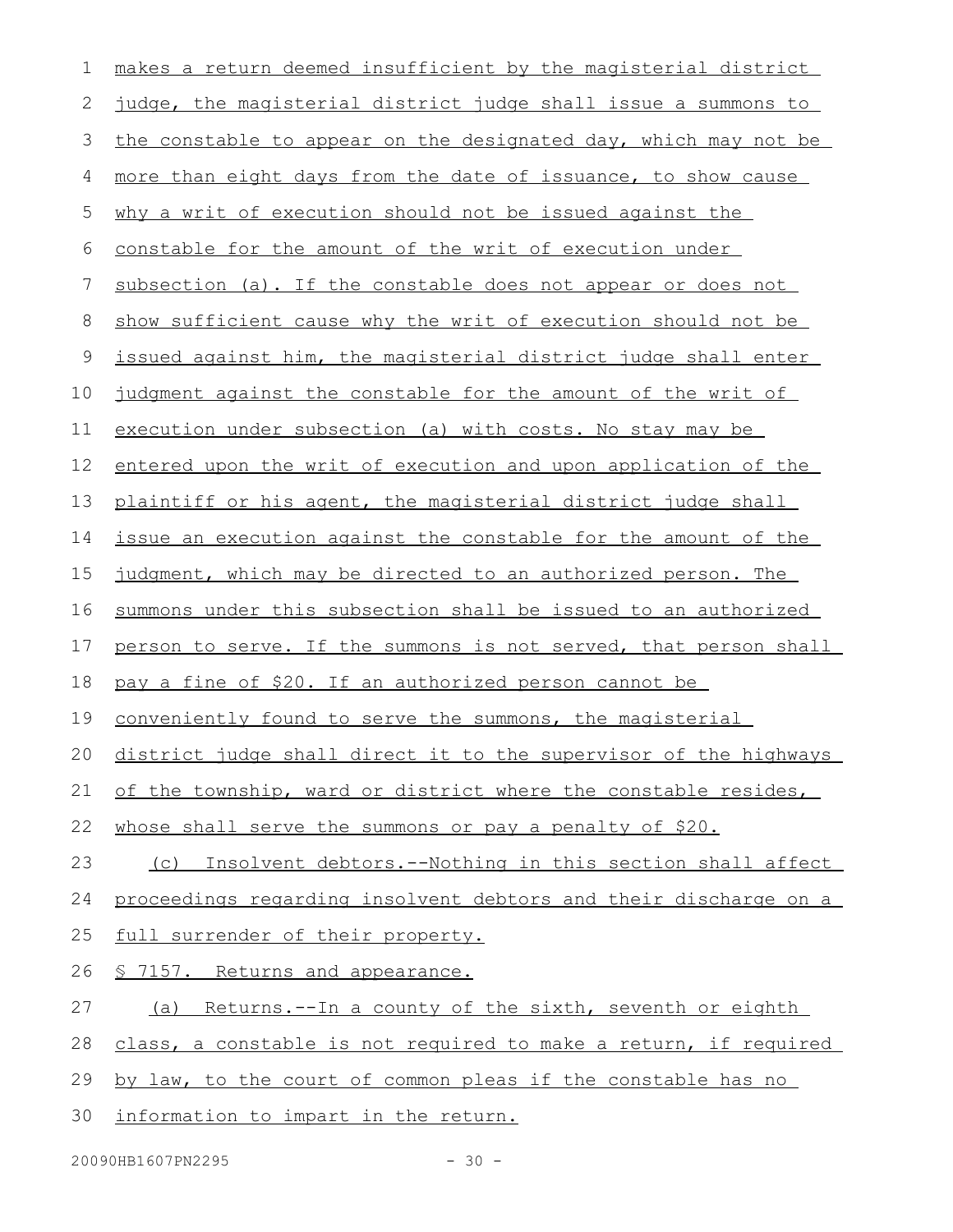| 1  | Appearance.--A court may summon a constable to appear<br>(b)     |
|----|------------------------------------------------------------------|
| 2  | before it and direct the constable to investigate a complaint of |
| 3  | a violation of law or of a condition which a constable is        |
| 4  | required to report to the court and to make a report of his      |
| 5  | investigation.                                                   |
| 6  | § 7158. Arrest in boroughs.                                      |
| 7  | In addition to any other powers granted under law, a             |
| 8  | constable of a borough shall, without warrant and upon view,     |
| 9  | arrest and commit for hearing any person who:                    |
| 10 | (1) Is quilty of a breach of the peace, vagrancy,                |
| 11 | riotous or disorderly conduct or drunkenness.                    |
| 12 | (2) May be engaged in the commission of any unlawful act         |
| 13 | tending to imperil the personal security or endanger the         |
| 14 | property of the citizens.                                        |
| 15 | (3) Violates any ordinance of the borough for which a            |
| 16 | fine or penalty is imposed.                                      |
| 17 | <u>§ 7159. Trespassing livestock.</u>                            |
| 18 | In general.--An owner or tenant of an enclosed or<br>(a)         |
| 19 | unenclosed, improved land in this Commonwealth who discovers     |
|    | 20 trespassing livestock shall notify the constable of the       |
| 21 | township, borough or ward in which the improved land lies. If    |
| 22 | the constable of the township, borough or ward is unavailable or |
| 23 | unable to assist, the owner or tenant shall notify the constable |
| 24 | of the county. The following shall apply:                        |
| 25 | The constable shall impound the livestock either<br>(1)          |
| 26 | with the owner or tenant of the land if the owner, and the       |
| 27 | tenant if one exists, agree or with another individual or        |
| 28 | entity that the constable may deem best situated to care for     |
| 29 | the livestock.                                                   |
| 30 | All reasonable costs of keeping the livestock shall<br>(2)       |
|    |                                                                  |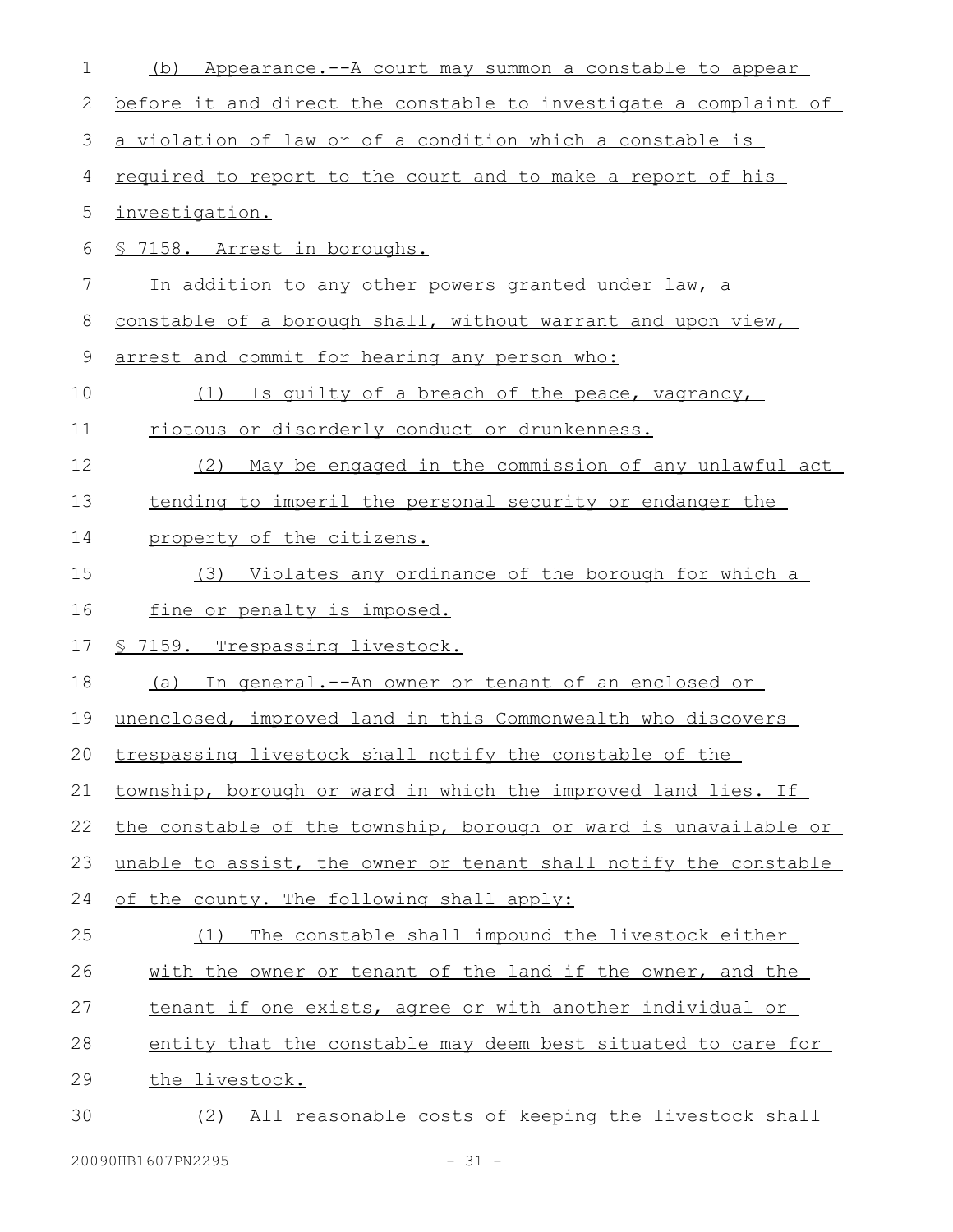1 be part of the costs of care.

| <u>Notification.--The owner of the livestock shall be</u><br>(b)        |
|-------------------------------------------------------------------------|
| notified in the following manner:                                       |
| If the owner is known and resides within the county<br>(1)              |
| where the trespass has been committed, the constable shall              |
| give written notice to the owner that the livestock has been            |
| impounded, the location of the livestock and the name of the            |
| owner of the land where the livestock trespassed. Notice                |
| shall be given within 24 hours of impounding in accordance              |
| with the Pennsylvania Rules of Civil Procedure.                         |
| (2) If the owner is known but does not reside in the                    |
| county where the trespass has been committed, the constable             |
| shall give written notice to the owner that the livestock has           |
| been impounded, the location of the livestock, and the name             |
| of the owner of the land where the livestock trespassed.                |
| Notice shall be served within 24 hours of impounding by                 |
| registered mail.                                                        |
| (c) Payment.--If, within four days of receiving notice, the             |
| owner of the trespassing livestock pays for the cost of the             |
| damage to the land, the costs of care and the fee for the               |
| constable, the livestock shall be returned to the owner within          |
| three days after receiving payment.                                     |
| (d) Refusal.--If the owner fails to pay the costs and fees              |
| within four days, the constable shall notify the magisterial            |
| district judge of the county where the trespass was committed.          |
| The magisterial district judge shall then direct three                  |
| disinterested owners of land in the locale where the damage             |
| <u>occurred to inspect the trespass, value and appraise the damage.</u> |
| The three shall then consider the appraisal, value and costs of         |
| care and make a report to the magisterial district judge within         |
|                                                                         |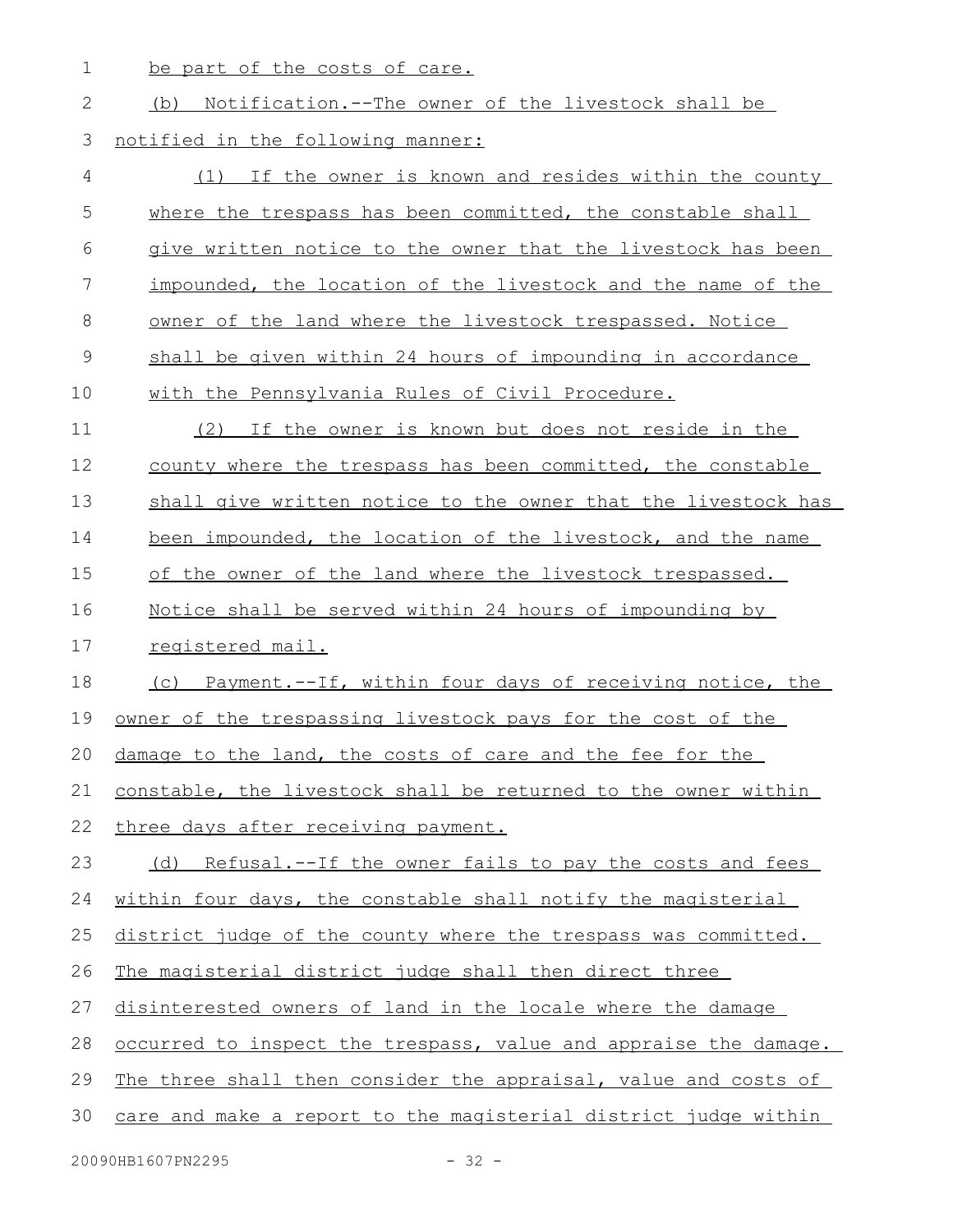|  | ∽ |  |
|--|---|--|
|  |   |  |

| 2           | § 7159.1. Sale of trespassing livestock.                        |
|-------------|-----------------------------------------------------------------|
| 3           | (a) Process.--If the owner of the livestock fails to pay for    |
| 4           | the costs, damages and fees within one day of the filing of the |
| 5           | report of the appraisers, the livestock shall be sold at a      |
| 6           | public sale. The following shall apply:                         |
| 7           | The livestock must be described with particularity<br>(1)       |
| 8           | in a printed or written advertisement. The following shall      |
| $\mathsf 9$ | apply:                                                          |
| 10          | The advertisement must be posted at six of the<br>(i)           |
| 11          | most public places in the locale of the damaged property.       |
| 12          | $(i$ i)<br>The advertisement must set forth a place and         |
| 13          | time of public sale of the livestock.                           |
| 14          | (2)<br>At the named time and place, the livestock shall be      |
| 15          | sold to the highest bidder unless at any time prior to the      |
| 16          | sale the owner of the livestock shall pay all costs, damages    |
| 17          | and fees or has begun an action for replevin against the        |
| 18          | owner of the land.                                              |
| 19          | The constable shall remit a written report of the<br>(3)        |
| 20          | sale and all money realized from the sale of the livestock to   |
| 21          | the magisterial district judge. The following shall apply:      |
| 22          | The magisterial district judge shall pay the<br>(i)             |
| 23          | costs and damages to the land owner.                            |
| 24          | (ii) Not less than three, nor more than four, months            |
| 25          | after the sale the magisterial district judge shall remit       |
| 26          | any surplus to the county treasurer in the county where         |
| 27          | the damage occurred.                                            |
| 28          | The owner of the livestock shall have the<br>(iii)              |
| 29          | right to submit proof of ownership to the magisterial           |
| 30          | district judge or the county treasurer at any time within       |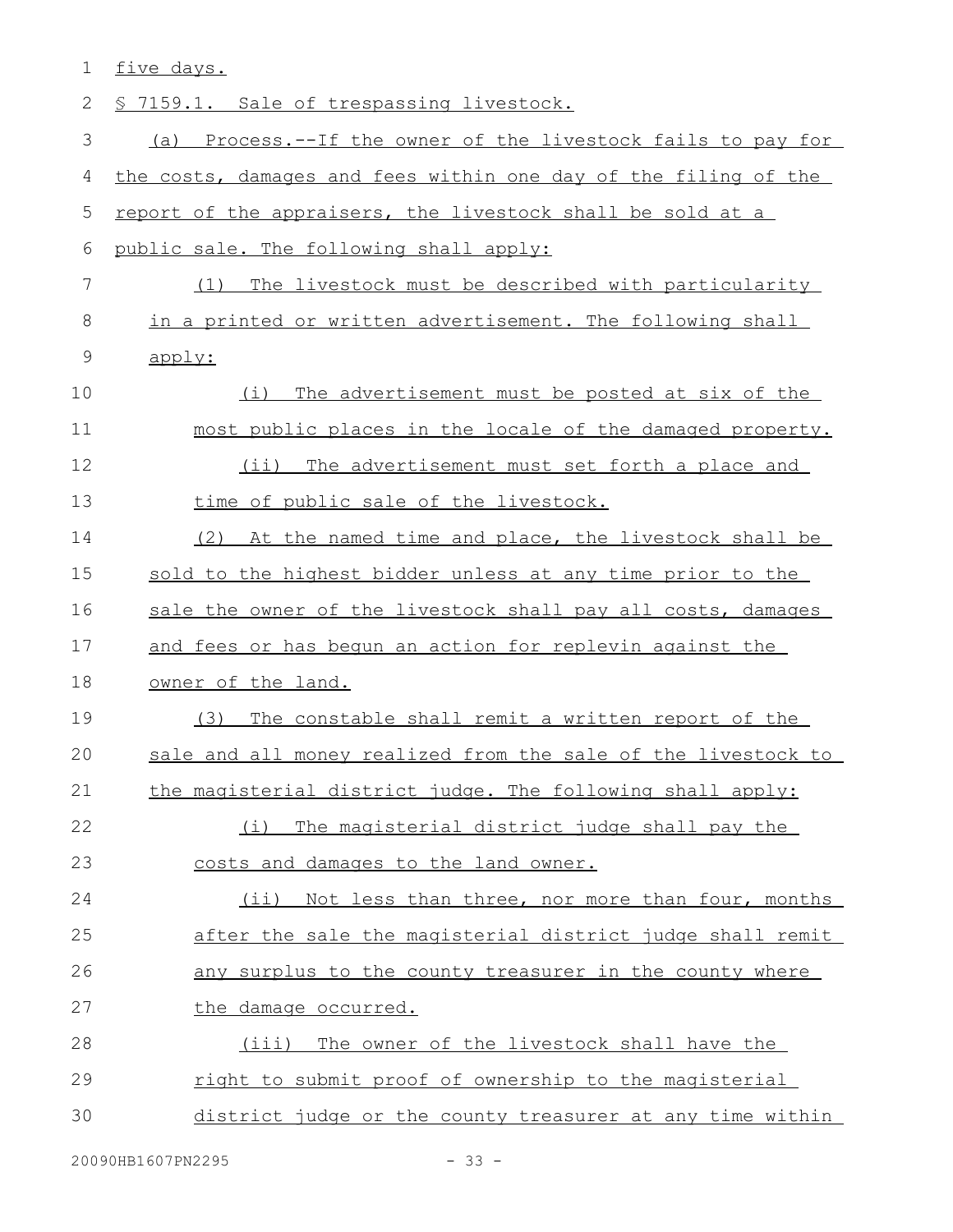| $\mathbf 1$ | two years of the sale to claim any surplus of the sale.          |
|-------------|------------------------------------------------------------------|
| 2           | (4) If the sale results in a deficit, the payment shall          |
| 3           | be made as follows:                                              |
| 4           | (i) First, the costs shall be paid in full or                    |
| 5           | divided pro rata among the constable, magisterial                |
| 6           | district judge, the appraisers and the cost of care.             |
| 7           | (ii) After the costs are paid in full, the remaining             |
| 8           | amount shall be paid to the owner of the land for any            |
| 9           | damage sustained.                                                |
| 10          | Redemption.--The owner of livestock impounded under this<br>(b)  |
| 11          | section shall have the right, at any time before the livestock   |
| 12          | are sold, to pay all the costs accrued and the amount of damages |
| 13          | awarded in the appraisement in section 7159 (relating to         |
| 14          | trespassing livestock) and to recover the livestock.             |
| 15          | (c) Replevin.--The owner may also recover the impounded          |
| 16          | livestock, at any time before the livestock are sold, through a  |
| 17          | successful action of replevin. The following shall apply:        |
| 18          | The action for replevin must be on the condition<br>(1)          |
| 19          | that the owner of the livestock pay all damages and fees         |
| 20          | including:                                                       |
| 21          | Amount of damages sustained by the land owner.<br>(i)            |
| 22          | (ii) Costs of care.                                              |
| 23          | (iii) Fees to the constable, magisterial district                |
| 24          | judge and the three disinterested appraisers.                    |
| 25          | (2) The damages and fees shall be itemized by costs,             |
| 26          | damages and fees.                                                |
| 27          | (3) If a jury or the appraisers determine that the harm          |
| 28          | to the owner of the livestock was greater than the harm to       |
| 29          | the owner of the land, the owner of the livestock must still     |
| 30          | pay the costs and fees, but not to the attorney for the owner    |
|             |                                                                  |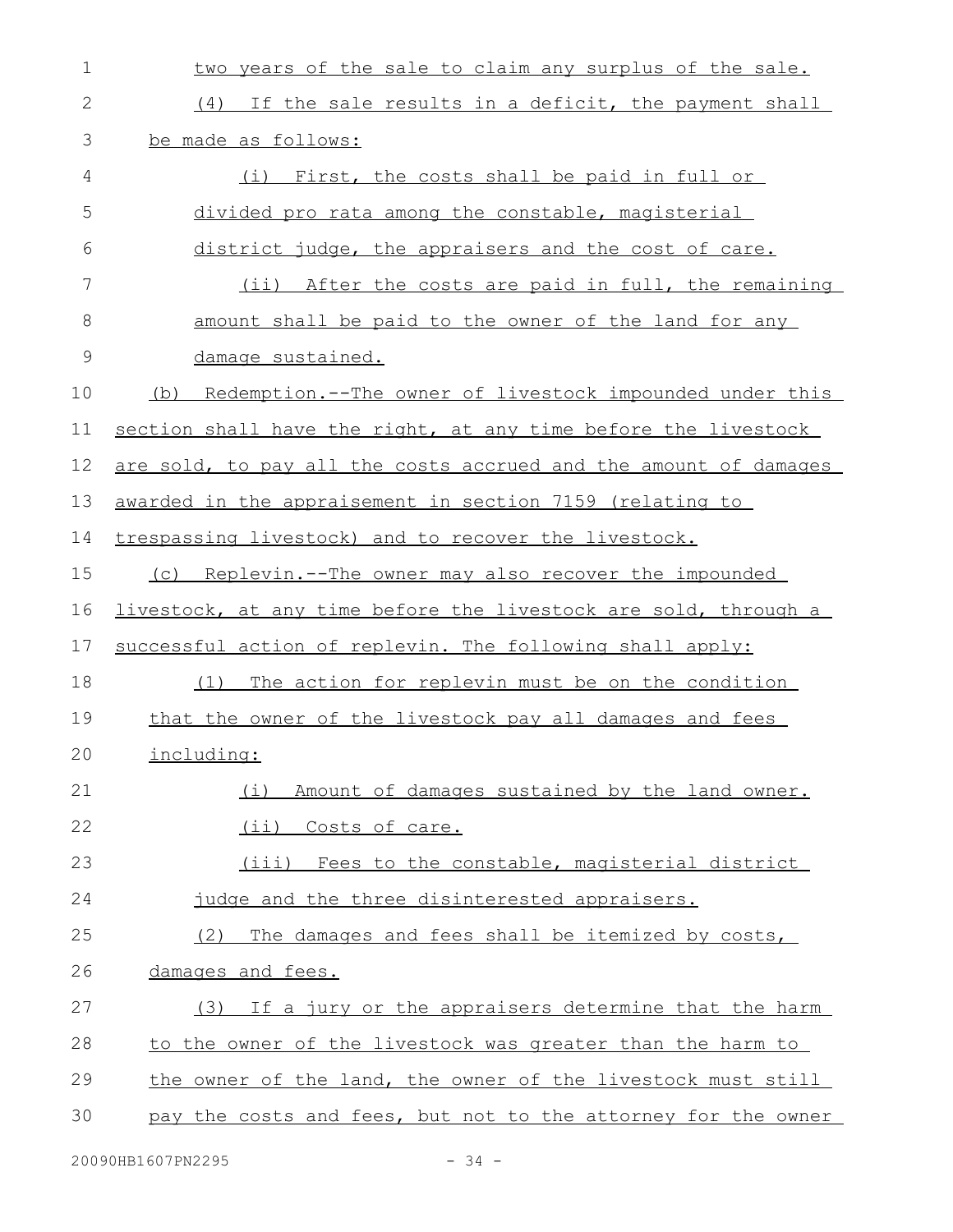| $\mathbf 1$ | of the land.                                                      |
|-------------|-------------------------------------------------------------------|
| 2           | (4) If a jury or the appraisers determine that the harm           |
| 3           | to the owner of the land is greater than the harm to the          |
| 4           | owner of the livestock, the court shall require the owner of      |
| 5           | the livestock to pay a reasonable fee to the attorney for the     |
| 6           | owner of the land.                                                |
| 7           | SUBCHAPTER G                                                      |
| 8           | COMPENSATION                                                      |
| 9           | Sec.                                                              |
| 10          | 7161. Fees.                                                       |
| 11          | 7161.1. Specific fees.                                            |
| 12          | 7162. Returns.                                                    |
| 13          | 7163. Election services.                                          |
| 14          | Impounding, selling and viewing fees.<br>7164.                    |
| 15          | 7165. Seizure fees.                                               |
| 16          | 7166. Returns to court.                                           |
| 17          | § 7161. Fees.                                                     |
| 18          | (a) Travel or mileage.--Actual mileage for travel by motor        |
| 19          | vehicle shall be reimbursed at a rate equal to the highest rate   |
|             | 20 allowed by the Internal Revenue Service. If travel occurs by a |
| 21          | mode other than motor vehicle, reimbursement shall be for the     |
| 22          | vouchered travel expenses.                                        |
| 23          | Apportionment.--If more than one defendant is<br>(b)              |
| 24          | transported simultaneously, reimbursements shall be for miles     |
| 25          | traveled and the travel cost shall be divided between or among    |
| 26          | the defendants.                                                   |
| 27          | (c) Additional persons.--A constable or deputy constable          |
| 28          | when he is transporting a prisoner, serving a felony or           |
| 29          | misdemeanor warrant or serving a warrant on a juvenile or a       |
| 30          | defendant of the opposite sex may, at his discretion, be          |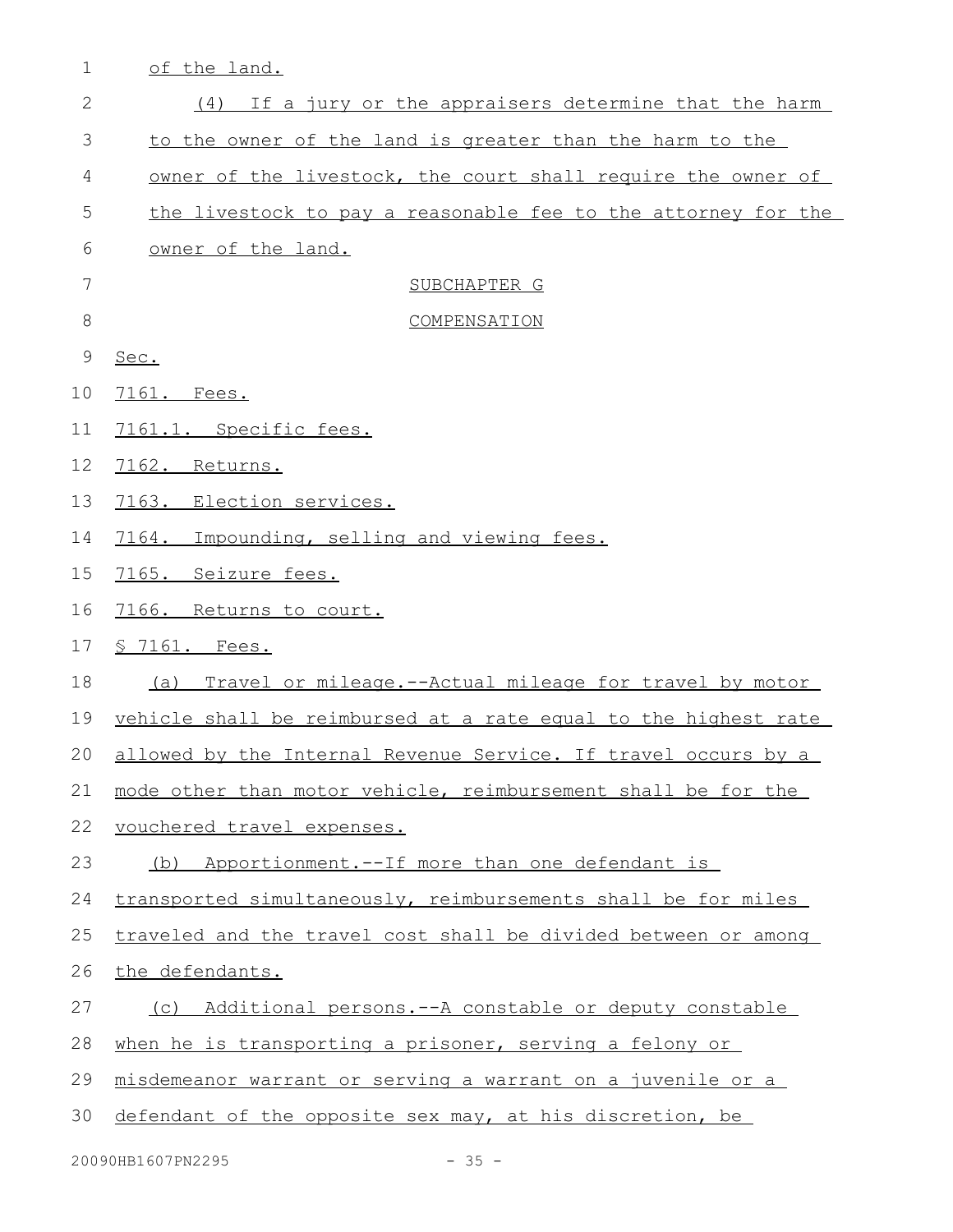| 1  | accompanied by a second constable or deputy constable who is        |
|----|---------------------------------------------------------------------|
| 2  | certified under section 7147 (relating to automatic                 |
| 3  | certification) to perform judicial duties. In those cases, each     |
| 4  | officer shall receive the fee set out in this section. In all       |
| 5  | other civil, landlord-tenant and summary criminal cases, the        |
| 6  | issuing authority may authorize payment to a second officer.        |
| 7  | <u>(d) Civil and landlord-tenant cases.--In civil and landlord-</u> |
| 8  | tenant cases, constable fees must be paid in advance to the         |
| 9  | court for services desired to be performed. These fees shall not    |
| 10 | be refundable to the plaintiff if a case is settled or a debt is    |
| 11 | satisfied less than 48 hours prior to a scheduled sale or           |
| 12 | ejectment. In the latter case, the constable or deputy constable    |
| 13 | shall be paid for holding the sale or carrying out an ejectment,    |
| 14 | respectively.                                                       |
| 15 | (e) Payment.--All civil, landlord-tenant and criminal fees          |
| 16 | shall be paid by the court to the constable as soon as possible     |
| 17 | and in no case not more than 15 days in civil and landlord-         |
| 18 | tenant cases and 30 days in criminal cases after the service is     |
| 19 | performed and a proper request for payment is submitted,            |
| 20 | provided that, in criminal cases where the books and accounts of    |
| 21 | the relevant county offices are payable on a monthly basis,         |
| 22 | payment shall be made not more than 15 days after the close of      |
| 23 | the month.                                                          |
| 24 | (f) Civil and landlord-tenant cases.--Fees in civil and             |
| 25 | landlord-tenant cases shall be as follows:                          |
| 26 | (1) For serving complaint, summons or notice on suitor              |
| 27 | or tenant, either personally or by leaving a copy, \$13, plus       |
| 28 | \$5 for each additional defendant at the same address, \$2.50       |
| 29 | for each return of service, plus mileage.                           |
| 30 | (2) For levying goods, including schedule of property               |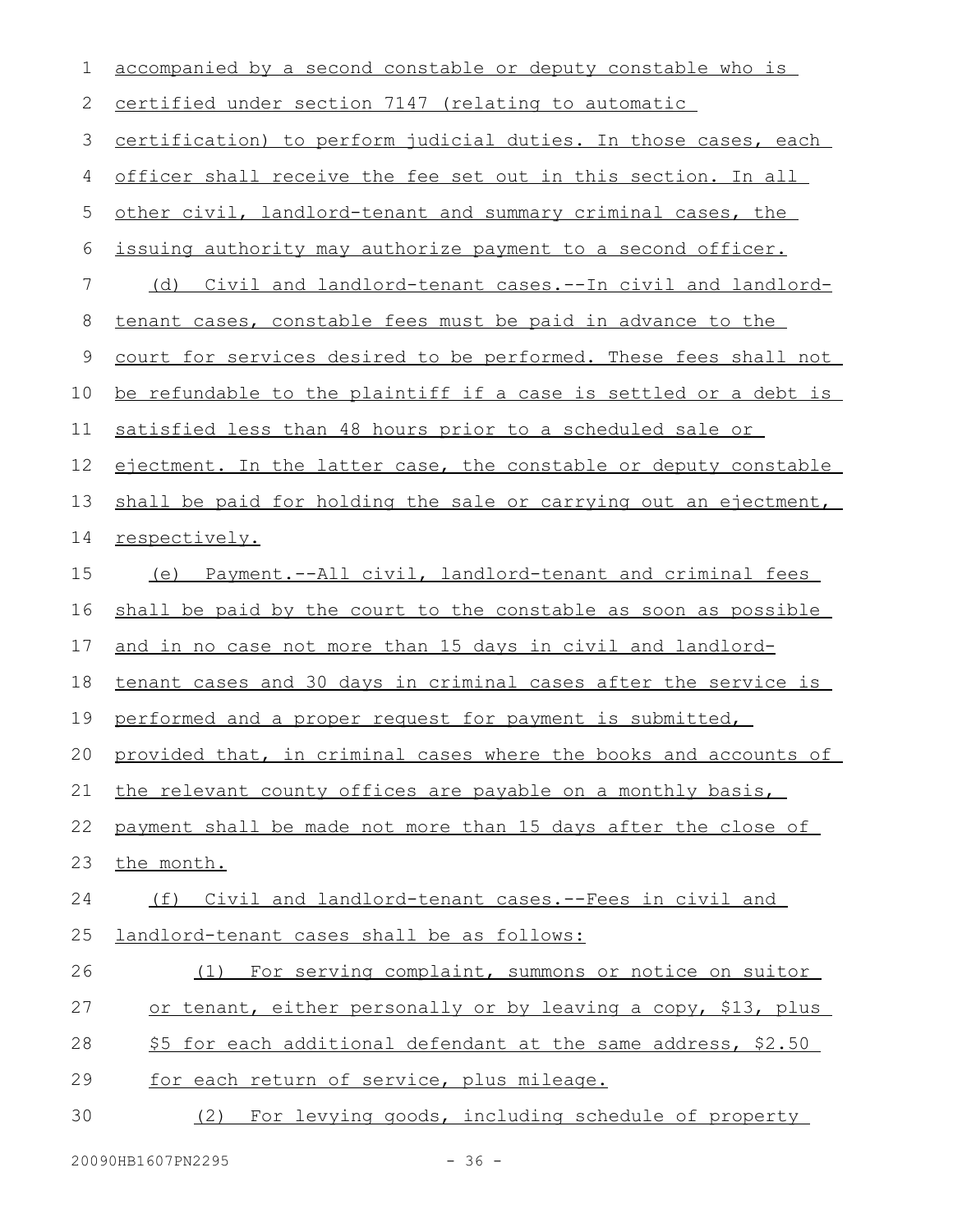| $\mathbf 1$ | levied upon and set aside, notice of levy and return of        |
|-------------|----------------------------------------------------------------|
| 2           | service, \$75, plus mileage.                                   |
| 3           | (3) For advertising personal property for public sale,         |
| 4           | \$7 per posting, with a maximum \$21 fee, plus mileage, plus   |
| 5           | the cost of advertising.                                       |
| 6           | For selling goods levied, receipts and returns to<br>(4)       |
| 7           | court, \$85, plus mileage.                                     |
| 8           | (5) For making return of not found, \$13, plus mileage.        |
| 9           | Payment shall be limited to three returns of not found.        |
| 10          | For executing order of possession, \$13, plus \$5 for<br>(6)   |
| 11          | each additional defendant at the same address, \$2.50 for each |
| 12          | return of service, plus mileage.                               |
| 13          | For ejectment, \$90, \$2.50 for each return of<br>(7)          |
| 14          | service, plus mileage.                                         |
| 15          | (8) For making any return of service other than not            |
| 16          | found, \$2.50 each.                                            |
| 17          | (9) For providing courtroom security as ordered, \$13 per      |
| 18          | hour, assessed against one or more parties as determined by    |
| 19          | the court.                                                     |
| 20          | (10) Actual mileage for travel by motor vehicle shall be       |
| 21          | reimbursed at the rate equal to the highest rate allowed by    |
| 22          | the Internal Revenue Service. If travel is by other than       |
| 23          | motor vehicle, reimbursement shall be for vouchered travel     |
| 24          | expenses.                                                      |
| 25          | (q) Criminal cases.--Fees in criminal cases shall be as        |
| 26          | follows:                                                       |
| 27          | (1) For executing each warrant of arrest, or for               |
| 28          | effectuating the payment of fines and costs by attempting to   |
| 29          | execute each warrant of arrest, \$25 for each docket number    |
| 30          | and \$2.50 for each return of service, plus mileage.           |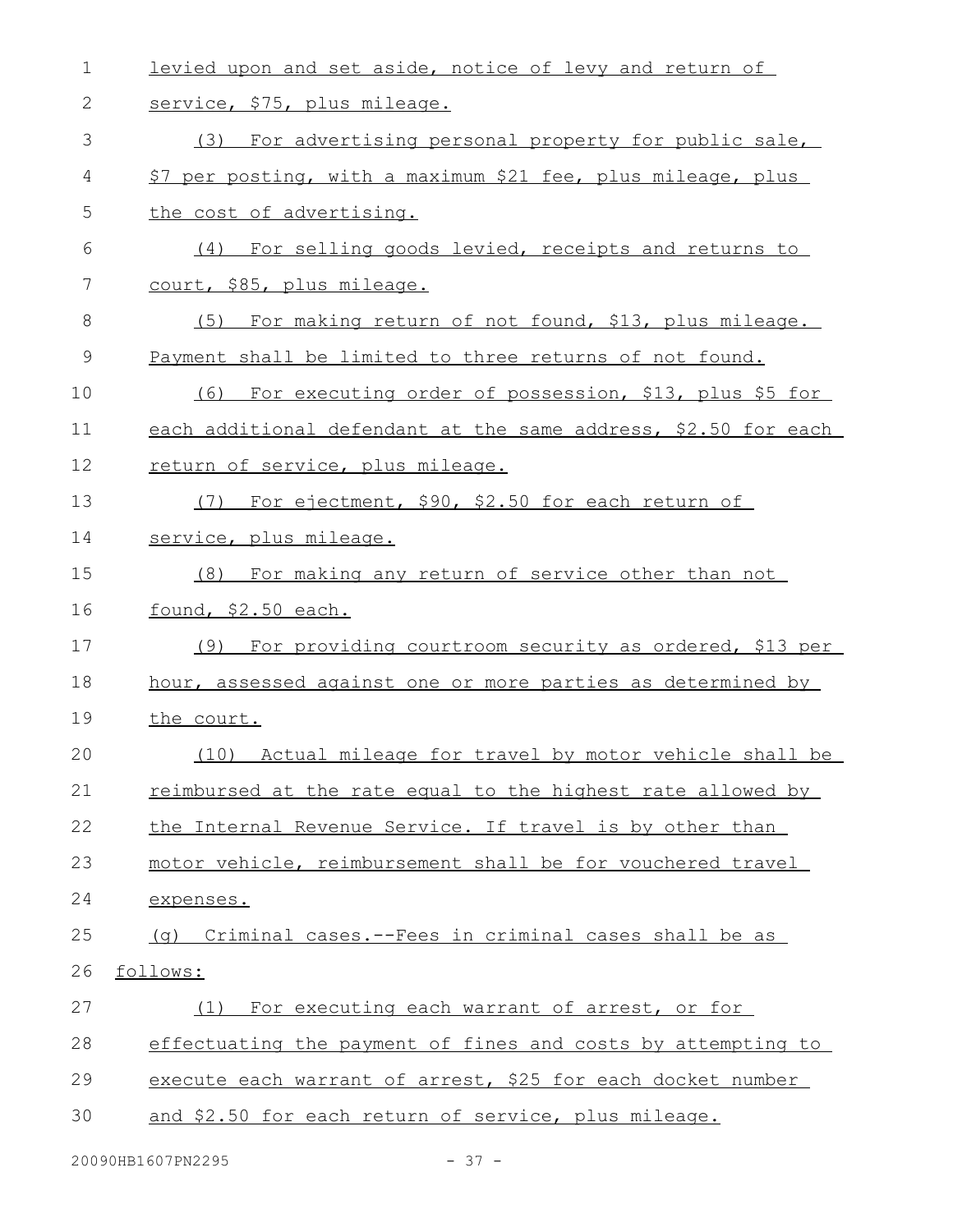| $\mathbf 1$   | For taking custody of a defendant, \$5 per defendant.<br>(2)         |
|---------------|----------------------------------------------------------------------|
| 2             | (3) For conveyance of defendant to or from court, \$5 per            |
| 3             | defendant.                                                           |
| 4             | For attendance at arraignment or hearing, \$13.<br>(4)               |
| 5             | (5)<br>For executing discharge, \$5 per defendant.                   |
| 6             | For executing commitment, \$5 per defendant.<br>(6)                  |
| 7             | (7)<br>For executing release, \$5 per defendant.                     |
| 8             | (8)<br>For making returns to the court, \$2.50.                      |
| $\mathcal{G}$ | (9)<br>Transporting each nonincarcerated defendant to jail,          |
| 10            | \$17, plus mileage; transporting an incarcerated prisoner, \$38      |
| 11            | per prisoner, plus an hourly rate of \$13 per hour, plus             |
| 12            | mileage. Computation of hourly rate will apply after the             |
| 13            | expiration of the first hour per prisoner per hour, not to           |
| 14            | exceed \$26 per hour per constable.                                  |
| 15            | Receipt of the fees for transporting a<br>(10)                       |
| 16            | nonincarcerated defendant under paragraph (9) shall not              |
| 17            | exclude receipt of the fees under paragraphs (6) and (8) for         |
| 18            | that transport.                                                      |
| 19            | Receipt of the fees for transporting an<br>(11)                      |
| 20            | incarcerated prisoner under paragraph (9) shall exclude              |
| 21            | receipt of the fees under paragraphs $(2)$ , $(3)$ , $(4)$ and $(7)$ |
| 22            | for the transport.                                                   |
| 23            | Actual mileage for travel by motor vehicle shall be<br>(12)          |
| 24            | reimbursed at the rate equal to the highest rate allowed by          |
| 25            | the Internal Revenue Service. If travel is by other than             |
| 26            | motor vehicle, reimbursement shall be for vouchered travel           |
| 27            | expenses.                                                            |
| 28            | For conveying defendants for fingerprinting, \$17<br>(13)            |
| 29            | per defendant, plus \$13 per hour beyond the first hour per          |
| 30            | defendant per hour, not to exceed \$26 per hour per constable,       |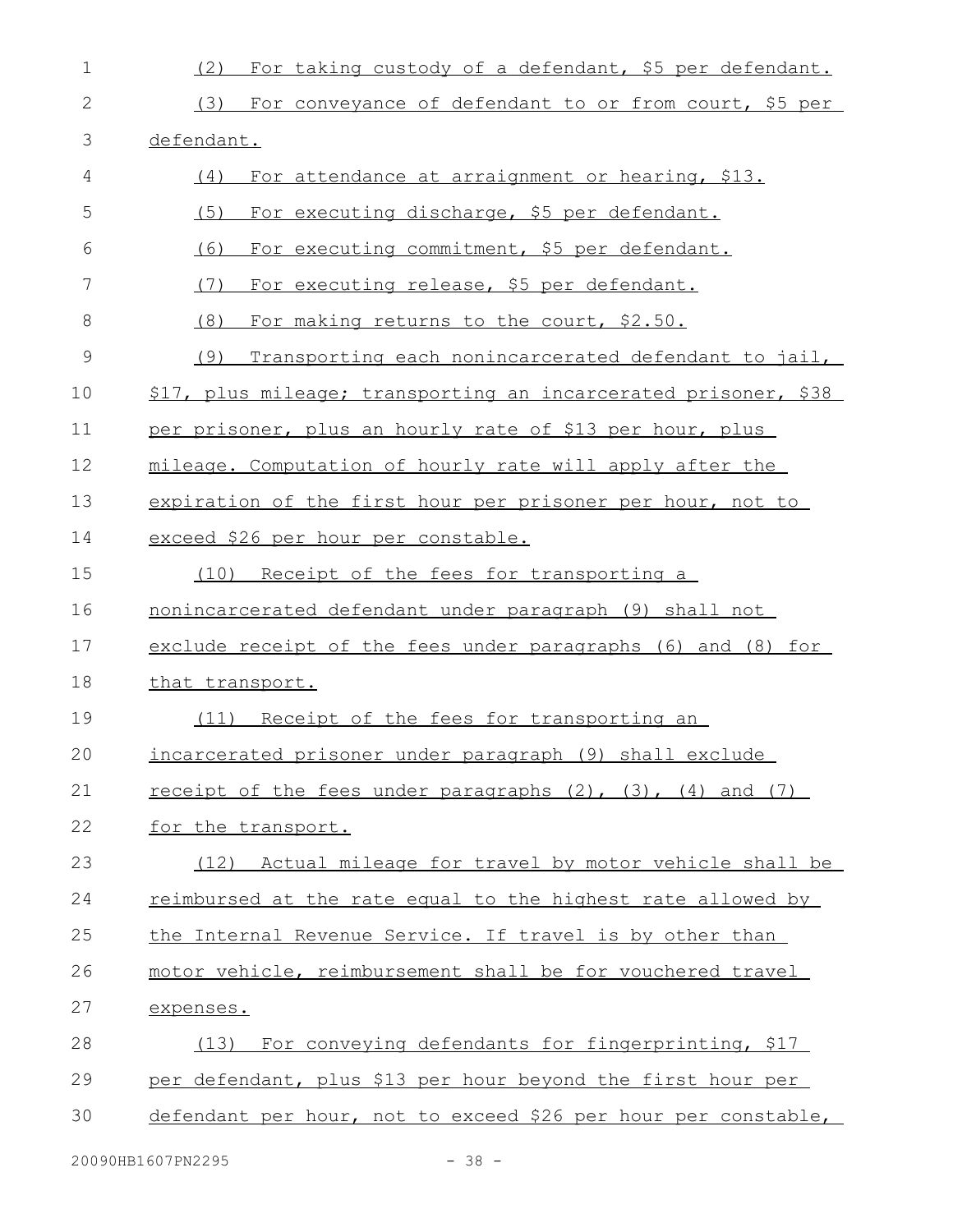1 plus mileage.

| $\mathbf{2}$ | For holding one or more defendants at the office of<br>(14)      |
|--------------|------------------------------------------------------------------|
| 3            | a magisterial district judge, \$13 per hour per defendant        |
| 4            | beyond the first half hour.                                      |
| 5            | (15) For courtroom security as ordered, \$13 per hour,           |
| 6            | assessed against one or more parties as determined by the        |
| 7            | court.                                                           |
| 8            | (16) In all criminal cases wherein the defendant is              |
| $\mathsf 9$  | discharged or indigent or the case is otherwise dismissed,       |
| 10           | the court shall assess to the county the fee provided in this    |
| 11           | section, except that in cases of private criminal complaints     |
| 12           | where the defendant is discharged prior to the indictment or     |
| 13           | the filing of any information or the case is otherwise           |
| 14           | dismissed at the summary offense hearing, the court shall        |
| 15           | assess the fee to the affiant.                                   |
| 16           | Subpoenas. -- For serving district court-issued subpoenas<br>(h) |
| 17           | for civil, landlord-tenant or criminal matters, \$13 for first   |
| 18           | witness, plus \$5 for each additional witness at the same        |
| 19           | address, \$2.50 return of service for each subpoena, plus        |
| 20           | mileage. The same fee shall be payable for attempting to serve a |
| 21           | subpoena at a wrong address supplied by the party requesting the |
| 22           | service.                                                         |
| 23           | (i) Similar fees.--For civil, landlord-tenant and criminal       |
| 24           | services not specifically provided for, the court shall pay the  |
| 25           | same fees as it pays for services that it determines to be       |
| 26           | similar to those performed.                                      |
| 27           | § 7161.1. Specific fees.                                         |
| 28           | (a) Court appearances and returns. -- For attendance on court    |
| 29           | and making returns, the fees to be received by constables shall  |
| 30           | be \$2.50 per day.                                               |

20090HB1607PN2295 - 39 -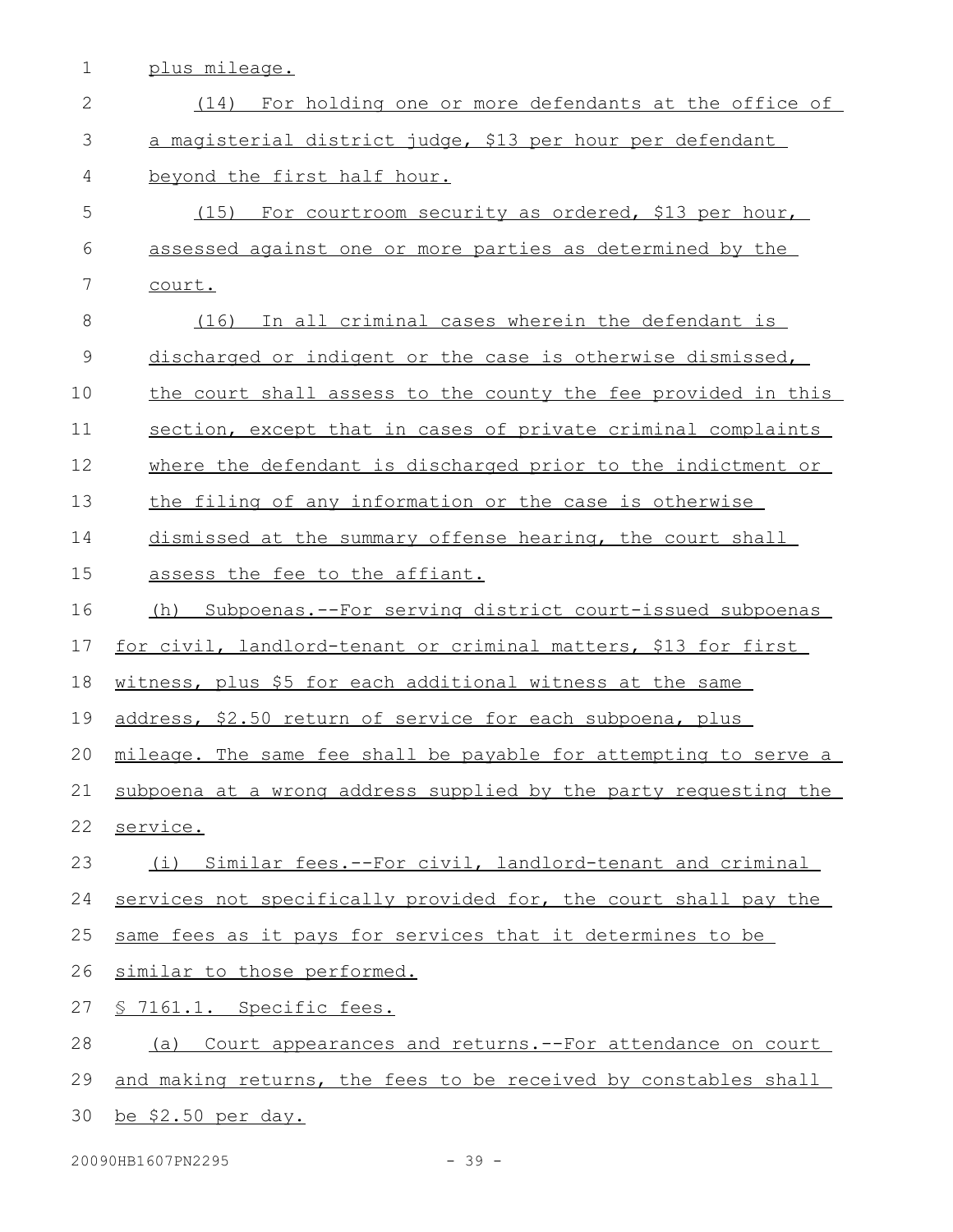| $\mathbf 1$ | (b) Notices of election.--For serving notices of their           |
|-------------|------------------------------------------------------------------|
| 2           | election upon township or borough officers, the fees to be       |
| 3           | received by constables shall be \$0.15 for each service.         |
| 4           | (c) Juvenile matters.--Constables shall receive the same         |
| 5           | fees for serving writs in juvenile cases as they receive for     |
| 6           | similar services in criminal cases.                              |
| 7           | § 7162. Returns.                                                 |
| 8           | The returns required by law to be made by constables to the      |
| 9           | court of common pleas may, at the discretion of the court, be    |
| 10          | abolished, or be made at times and relating to subjects as the   |
| 11          | court may require. No constable shall be entitled to fees or     |
| 12          | mileage for making a return, except as required by the court.    |
| 13          | <u>S 7163. Election services.</u>                                |
| 14          | For services performed under section 7152 (relating to           |
| 15          | election services), the constables and deputies performing the   |
| 16          | services shall receive the same compensation payable to          |
| 17          | inspectors and clerks under section 412.2(a) of the act of June  |
| 18          | 3, 1937 (P.L.1333, No.320), known as the Pennsylvania Election   |
| 19          | Code. The compensation shall be paid by the county and the sum   |
|             | 20 shall include pay for serving notices in writing to persons   |
| 21          | elected at the election.                                         |
| 22          | <u>S 7164. Impounding, selling and viewing fees.</u>             |
| 23          | (a) Impounding and selling.--The fees collected by the           |
| 24          | constable for impounding an animal shall be \$1 and \$2 for each |
| 25          | animal sold, provided the fees of the constable for impounding   |
| 26          | and selling amount to not more than \$4. The fees of the         |
| 27          | magisterial district judge shall be \$1 for each case, without   |
| 28          | regard to the number of animals impounded, for all cases where   |
| 29          | no sale is made and \$3 for all cases where a sale is made.      |
|             |                                                                  |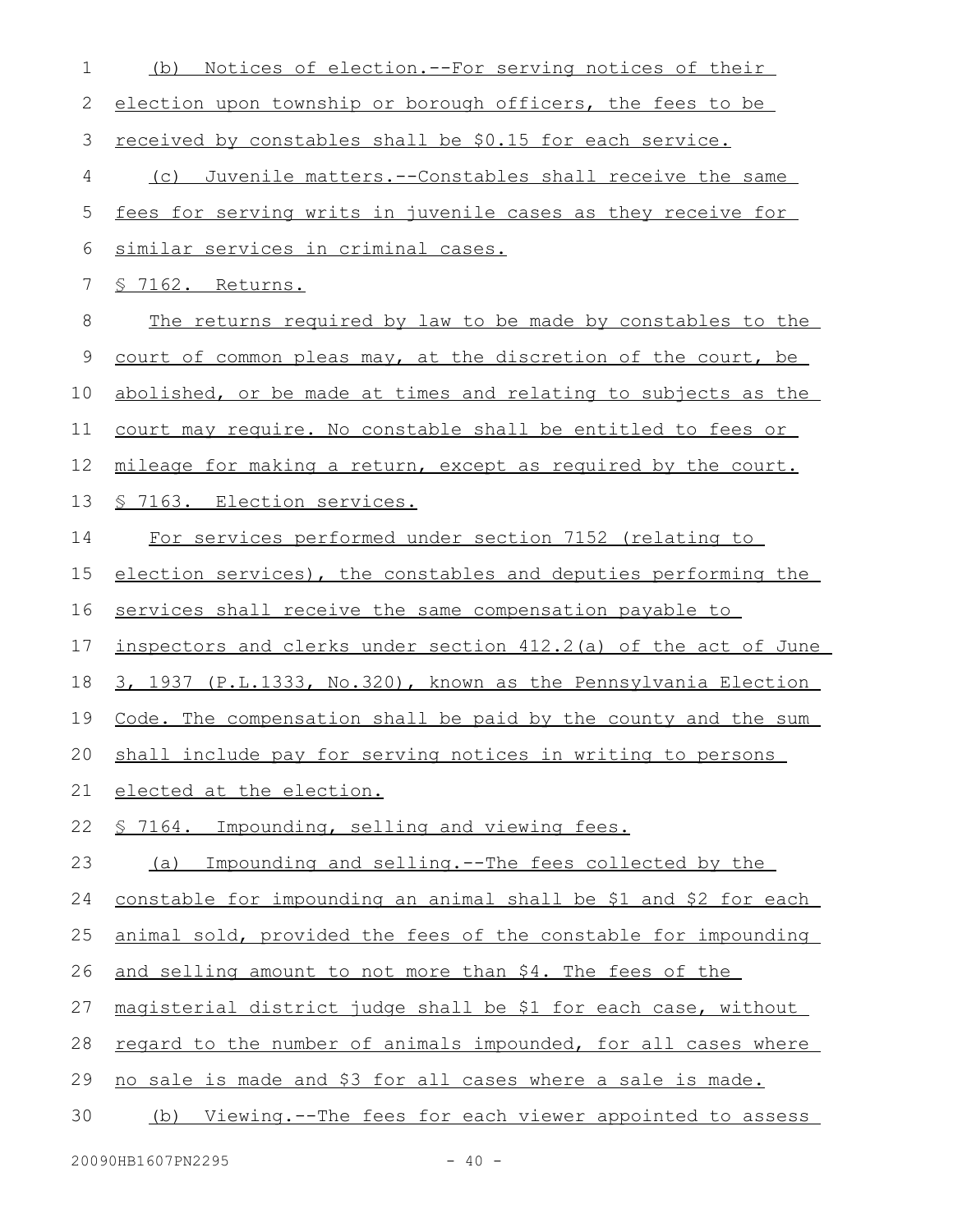| 1  | the damages shall be \$1 for the first hour and \$.50 per hour for       |
|----|--------------------------------------------------------------------------|
| 2  | each hour necessarily engaged after the first hour.                      |
| 3  | § 7165. Seizure fees.                                                    |
| 4  | (a) Registration plates and cards.--If constables and deputy             |
| 5  | constables are delegated authority to seize registration plates          |
| 6  | and registration cards under 75 Pa.C.S. § 1376(b) (5) (relating          |
| 7  | <u>to surrender of registration plates and cards upon suspension or</u>  |
| 8  | <u>revocation), they shall be compensated by the department at the</u>   |
| 9  | <u>rate of \$15 for each registration plate and card jointly seized,</u> |
| 10 | plus mileage. The department shall pay a constable or deputy             |
| 11 | constable within 30 days after a documented request for payment          |
| 12 | is submitted to it.                                                      |
| 13 | (b) Drivers' licenses.--If constables and deputy constables              |
| 14 | are delegated authority to seize drivers' licenses under 75              |
| 15 | $Pa.C.S. S 1540(c) (1) (v)$ (relating to surrender of license), they     |
| 16 | shall be compensated by the department at the rate of \$15 for           |
| 17 | each driver's license seized, plus mileage. The department shall         |
| 18 | pay a constable or deputy constable within 30 days after a               |
| 19 | documented request is submitted to it.                                   |
|    | 20 § 7166. Returns to court.                                             |
| 21 | (a) Scope.--This section shall apply to counties of the                  |
| 22 | sixth, seventh and eighth class.                                         |
| 23 | (b) Requirements. -- No compensation for making a return to              |
| 24 | court shall be paid to a constable unless he has appeared in             |
| 25 | court and presented his return containing information required           |
| 26 | by the court, at the regular time fixed by law for making the            |
| 27 | return.                                                                  |
| 28 | SUBCHAPTER H                                                             |
| 29 | PENALTIES AND REMEDIES                                                   |
| 30 | Sec.                                                                     |
|    |                                                                          |

20090HB1607PN2295 - 41 -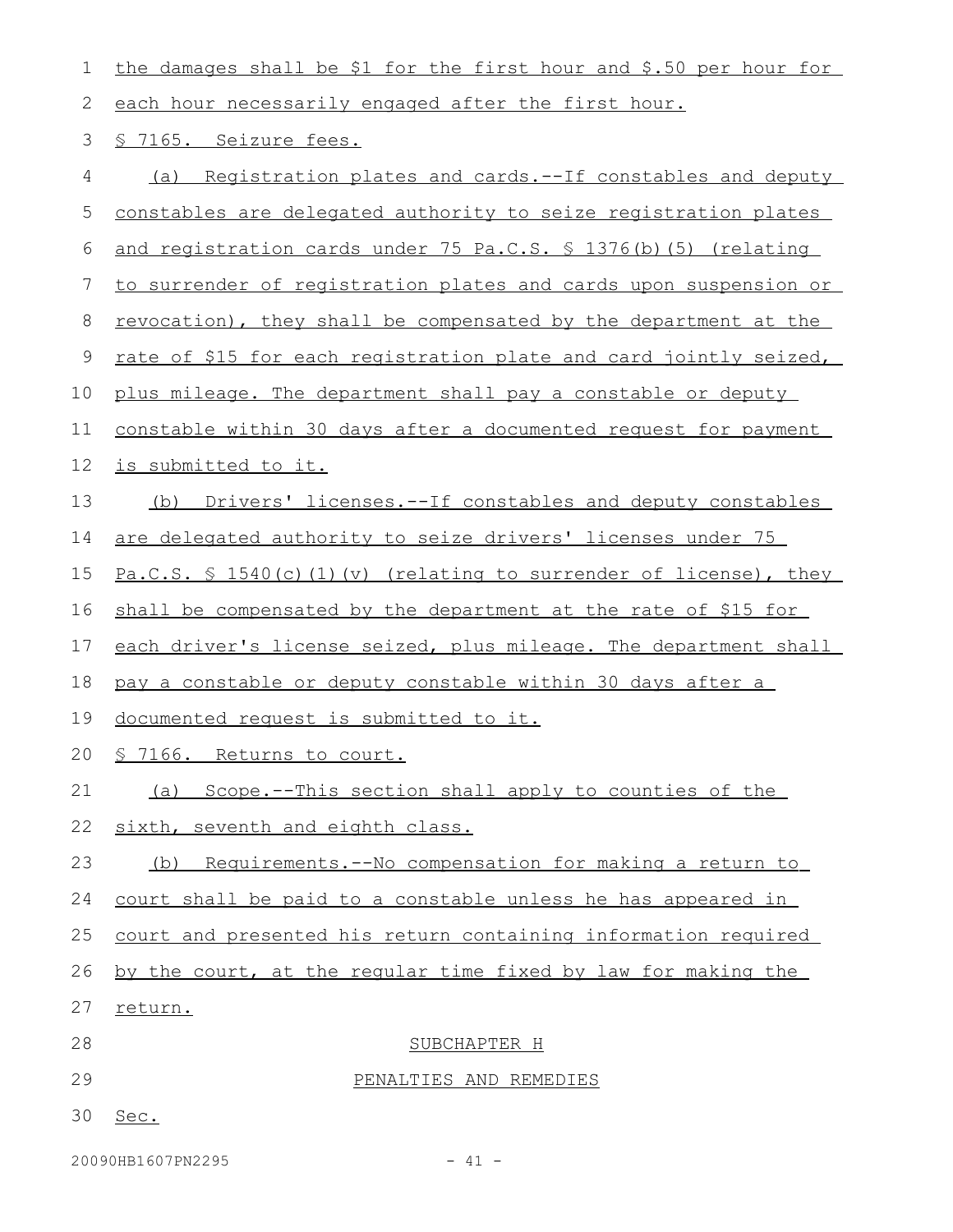1 7171. Election notice in certain areas.

2 7172. Incompetence.

| 3  | 7173.<br>Taxes.                                                  |
|----|------------------------------------------------------------------|
| 4  | 7174. Action against security.                                   |
| 5  | 7175. Criminal penalty.                                          |
| 6  | 7176.<br>Compensation violation.                                 |
| 7  | 7177.<br>Failure to execute process.                             |
| 8  | 7178. Failure to serve in a township.                            |
| 9  | <u>7171. Election notice in certain areas.</u>                   |
| 10 | Scope.--This section applies to wards, townships and<br>(a)      |
| 11 | districts.                                                       |
| 12 | (b) Acting constables.--The acting constable shall, within       |
| 13 | six days after the election for a constable, give notice in      |
| 14 | writing to the elected individual of election to the office. An  |
| 15 | acting constable who violates this subsection shall pay a civil  |
| 16 | penalty of \$16 to the Commonwealth.                             |
| 17 | (c) Elected constables.--An individual elected and notified      |
| 18 | under subsection (b) shall appear on the next day that the court |
| 19 | of common pleas of the applicable judicial district is in        |
| 20 | session and either decline or accept the office. A constable     |
| 21 | elect who violates this subsection shall pay a civil penalty of  |
| 22 | \$16 to the Commonwealth.                                        |
| 23 | (d)<br>Court.--The applicable court of common pleas has the      |
| 24 | authority to levy the penalty under subsection (b) or (c).       |
| 25 | § 7172. Incompetence.                                            |
| 26 | Inquiry.--A court of common pleas with competent<br>(a)          |
| 27 | jurisdiction may inquire into the official conduct of the        |
| 28 | constable if any of the following apply:                         |
| 29 | A surety of the constable files a verified petition<br>(1)       |
| 30 | alleging that the constable is incompetent to discharge          |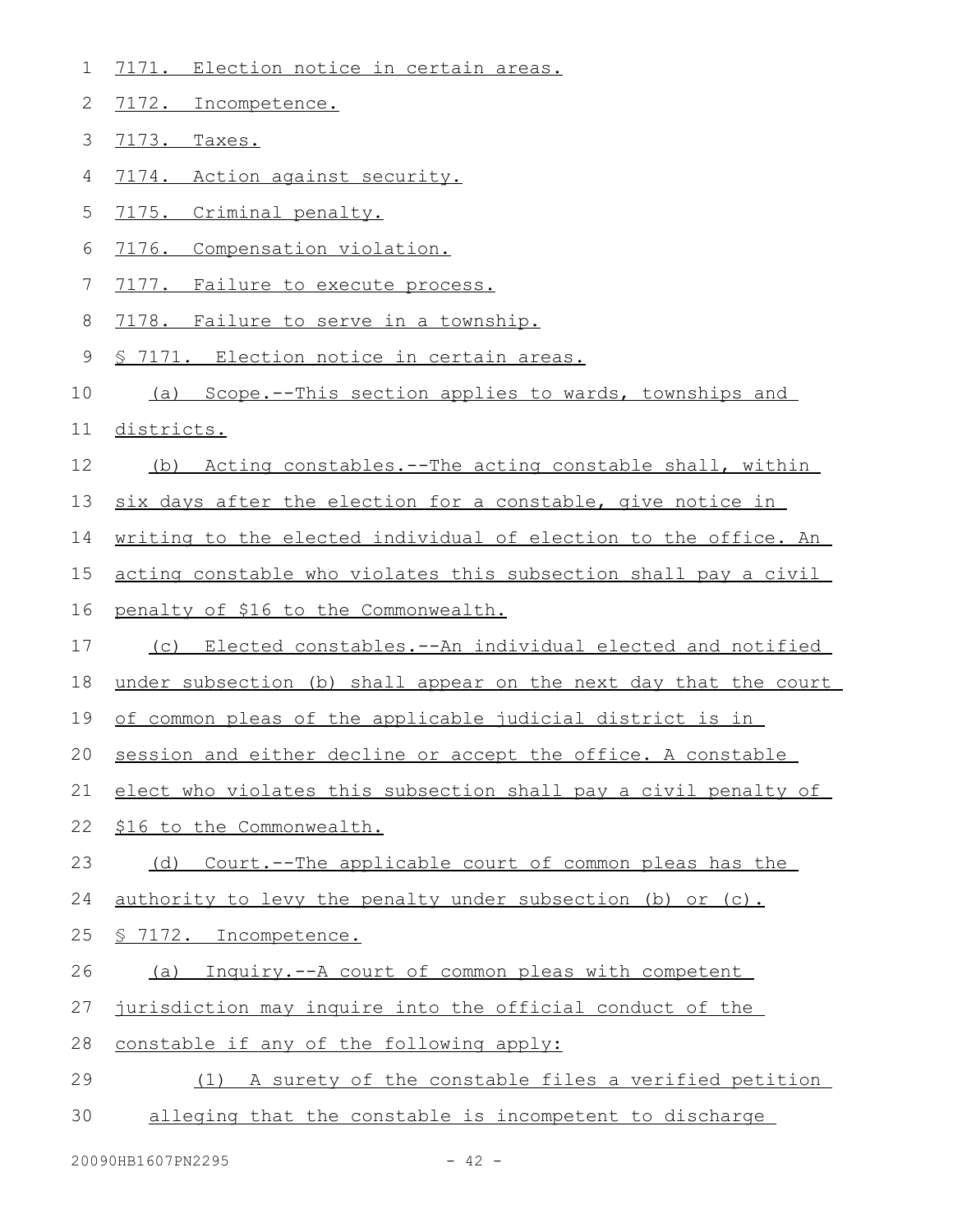| $\mathbf 1$  | official duties because of intemperence INTEMPERANCE or       |
|--------------|---------------------------------------------------------------|
| $\mathbf{2}$ | neglect of duty.                                              |
| 3            | Any person files a verified petition alleging that<br>(2)     |
| 4            | the constable is incompetent to discharge official duties for |
| 5            | a reason other than intemperence INTEMPERANCE or neglect of   |
| 6            | duty. This paragraph includes an act of oppression of a       |
| 7            | litigant or a witness.                                        |
| 8            | Determination.--If the court determines that the<br>(b)       |
| $\mathsf 9$  | constable is incompetent to discharge official duties, the    |
| 10           | following apply:                                              |
| 11           | (1) The court may:                                            |
| 12           | require additional security from the constable;<br>(i)        |
| 13           | $or$                                                          |
| 14           | remove the constable from office.<br>$(i$ i)                  |
| 15           | Upon removal under paragraph (1) (ii), the court may<br>(2)   |
| 16           | appoint a suitable individual to fill the vacancy until a     |
| 17           | successor is elected and qualified. The appointed individual  |
| 18           | must have a freehold estate with at least \$1,000 beyond      |
| 19           | incumbrance or furnish security.                              |
| 20           | <u>S 7173.</u><br>Taxes.                                      |
| 21           | If a constable defaults on remittance of collected tax        |
| 22           | pursuant to law, all of the following apply:                  |
| 23           | The constable is no longer authorized to receive<br>(1)       |
| 24           | tax.                                                          |
| 25           | The person that was entitled to the remittance shall<br>(2)   |
| 26           | publish, three times in three daily newspapers, notice of the |
| 27           | loss of authority under paragraph (1).                        |
| 28           | The constable may not draw compensation until the<br>(3)      |
| 29           | default is cured.                                             |
| 30           | § 7174. Action against security.                              |

 $\leftarrow$ 

 $\leftarrow$ 

20090HB1607PN2295 - 43 -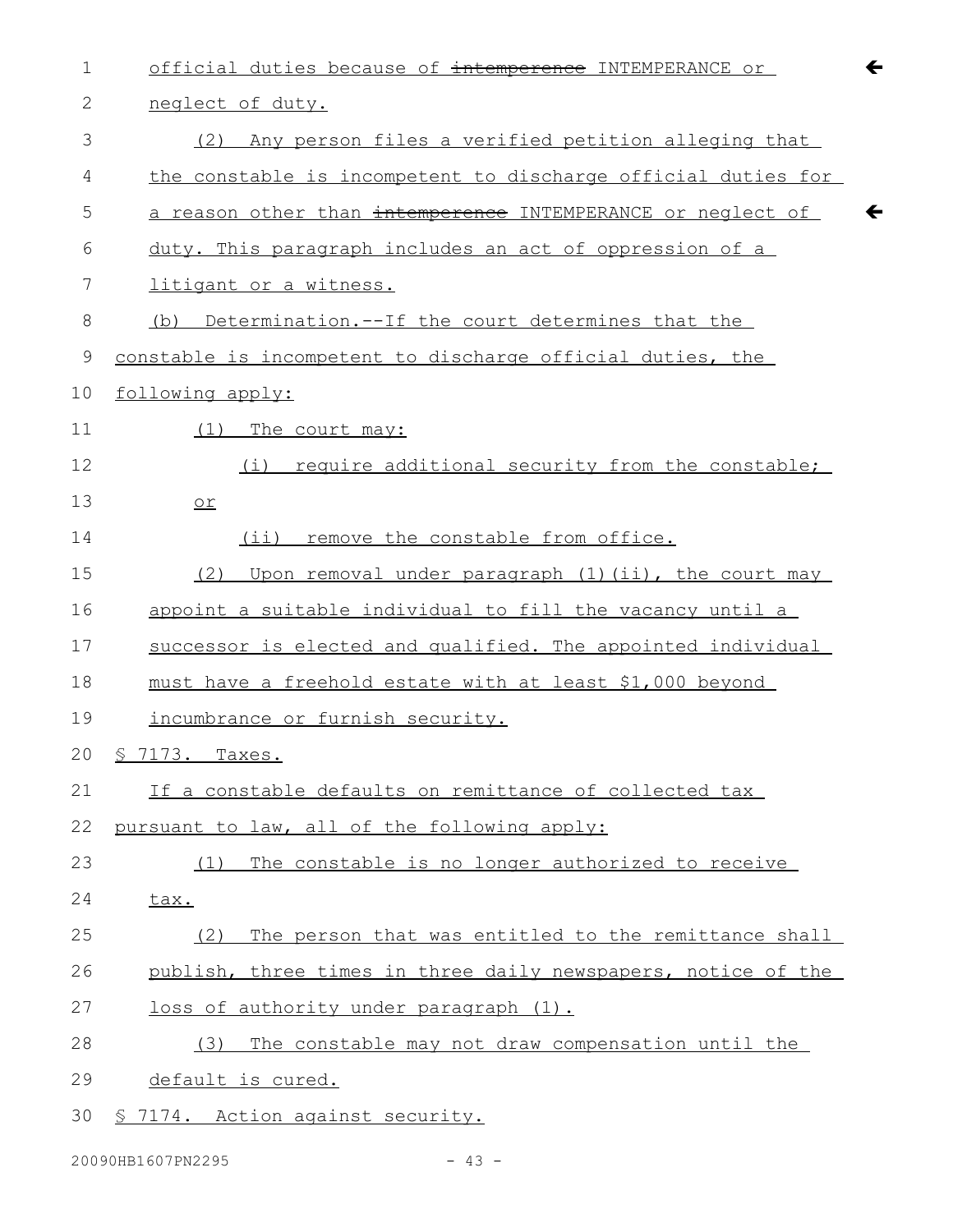| 1             | Scope.--This section applies to a constable subject to<br>(a)    |
|---------------|------------------------------------------------------------------|
| 2             | all of the following:                                            |
| 3             | The constable has furnished security for the<br>(1)              |
| 4             | faithful performance of the duties of office.                    |
| 5             | (2)<br>The constable fails to perform the duties of office.      |
| 6             | (3)<br>One of the following subparagraphs applies:               |
| 7             | The constable leaves the country before a<br>(i)                 |
| 8             | judgment is entered on the failure under paragraph (2).          |
| $\mathcal{G}$ | (ii) A judgment is entered against the constable for             |
| 10            | failure under paragraph (2), and the judgment cannot be          |
| 11            | paid.                                                            |
| 12            | (b) Procedure.--A court of competent jurisdiction may issue      |
| 13            | a writ of scire facias and proceed against the security.         |
| 14            | (c) Appeal.--A surety and a constable may appeal from a          |
| 15            | judgment on a writ under subsection (b).                         |
| 16            | <u>§ 7175. Criminal penalty.</u>                                 |
| 17            | A constable who neglects or refuses to perform the duties        |
| 18            | under the act of June 3, 1937 (P.L.1333, No.320), known as the   |
| 19            | Pennsylvania Election Code, commits a misdemeanor of the third   |
| 20            | degree and shall, upon conviction, be sentenced to pay a fine of |
| 21            | \$500 or to imprisonment for not less than one month nor more    |
| 22            | than one year, or both.                                          |
| 23            | <u>S 7176. Compensation violation.</u>                           |
| 24            | A constable who violates the act of July 14, 1897 (P.L.206,      |
| 25            | No.209), entitled "An act to regulate the remuneration of        |
| 26            | policemen and constables employed as policemen throughout the    |
| 27            | Commonwealth of Pennsylvania, and prohibiting them from charging |
| 28            | or accepting any fee or other compensation, in addition to their |
| 29            | salary, except as public rewards and mileage for traveling       |
| 30            | expenses," commits a misdemeanor of the third degree and shall,  |
|               |                                                                  |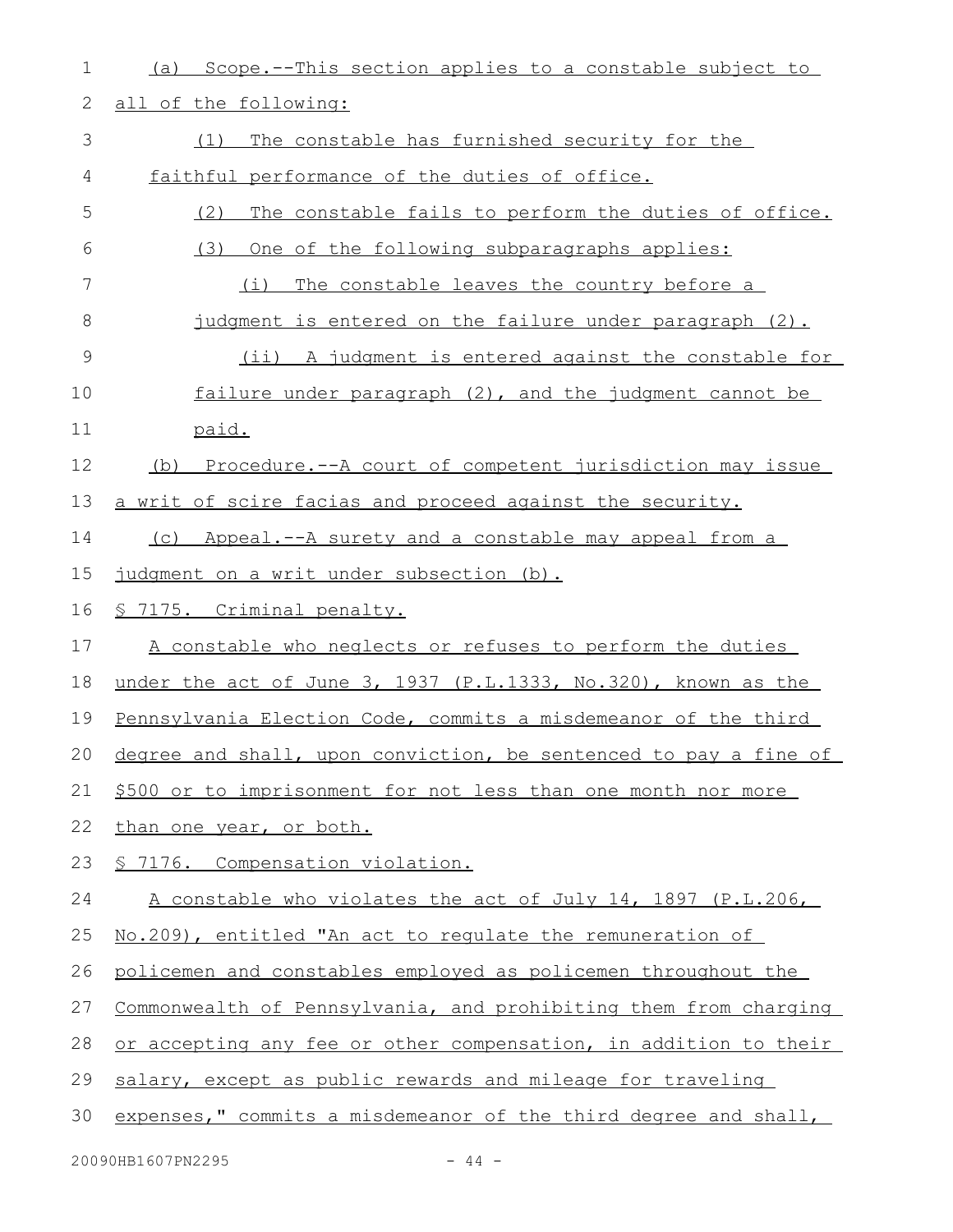| 1           | upon conviction, be sentenced to pay a fine of \$50 or to       |
|-------------|-----------------------------------------------------------------|
| 2           | imprisonment for not more than 30 days, or both.                |
| 3           | § 7177. Failure to execute process.                             |
| 4           | (a) Scope.--This section applies to a constable subject to      |
| 5           | all of the following:                                           |
| 6           | The constable is entrusted with a the execution of a<br>(1)     |
| 7           | process for the collection of money.                            |
| 8           | The constable, by neglect of duty, fails to collect<br>(2)      |
| $\mathsf 9$ | the money.                                                      |
| 10          | The constable's security is used to pay the money.<br>(3)       |
| 11          | Equitable interest.--The person that pays the security<br>(b)   |
| 12          | under subsection (a) $(3)$ :                                    |
| 13          | has an equitable interest in the judgment; and<br>(1)           |
| 14          | (2)<br>may collect the judgment in the name of the party        |
| 15          | that won the judgment.                                          |
| 16          | <u>§ 7178. Failure to serve in a township.</u>                  |
| 17          | Scope.--This section applies to an individual in a<br>(a)       |
| 18          | township if all of the following circumstances exist:           |
| 19          | The individual is elected or appointed a constable.<br>(1)      |
| 20          | The individual has a freehold estate worth at least<br>(2)      |
| 21          | \$1,000.                                                        |
| 22          | (3) The individual fails to:                                    |
| 23          | (i) serve; or                                                   |
| 24          | (ii) appoint a deputy to serve.                                 |
| 25          | (b) Fine.--Except as set forth in subsection (c), an            |
| 26          | individual under subsection (a) shall be fined \$40 for the use |
| 27          | of the appropriate township.                                    |
| 28          | (c) Exception.--Subsection (b) shall not apply to an            |
| 29          | individual who:                                                 |
| 30          | (1) has served personally or by deputy in the office of         |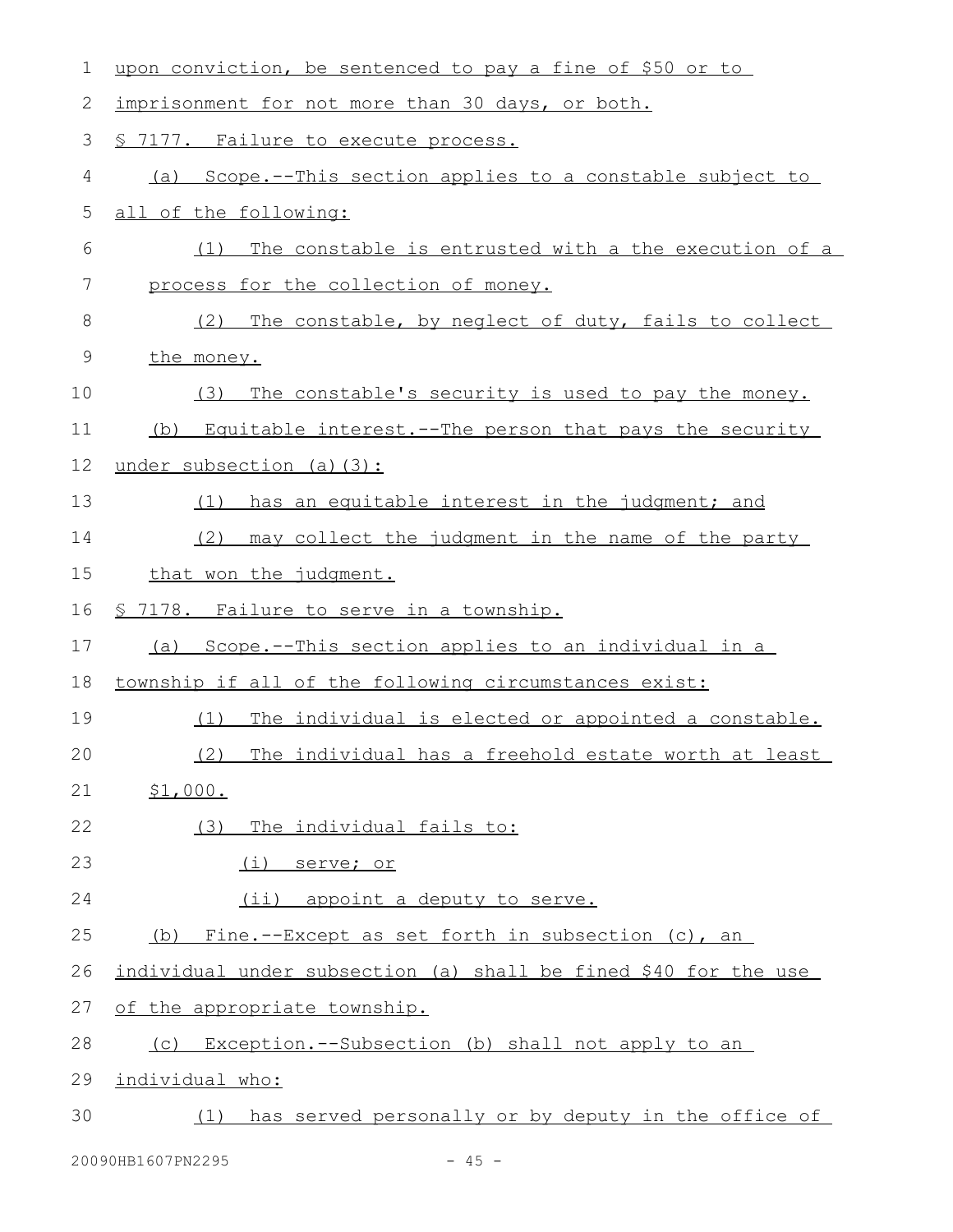constable of the same township within 15 years of election or appointment; or (2) has paid a fine under subsection (b) within 15 years of election or appointment. Section 3. Sections 1376(b)(5) and 1540(c)(1)(v) of Title 75 are amended to read: § 1376. Surrender of registration plates and cards upon suspension or revocation. \* \* \* (b) Delegation of authority.--If after 30 days from the mail date of a notice of suspension or revocation, the registration plates and cards are not surrendered under subsection (a), the department may delegate authority to the following persons to seize a registration plate and registration card which are required to be surrendered under subsection (a): \* \* \* (5) Constables or deputy constables. [If constables and deputy constables are delegated authority to seize registration plates and registration cards under this section, they shall be compensated by the department at the rate of \$15 for each registration plate and card jointly seized, plus mileage. The department shall pay a constable or deputy constable within 30 days after a documented request for payment is submitted to it.] \* \* \* § 1540. Surrender of license. \* \* \* (c) Seizure of revoked, suspended, canceled or disqualified licenses.-- (1) The department may delegate authority to the 1 2 3 4 5 6 7 8 9 10 11 12 13 14 15 16 17 18 19 20 21 22 23 24 25 26 27 28 29 30

20090HB1607PN2295 - 46 -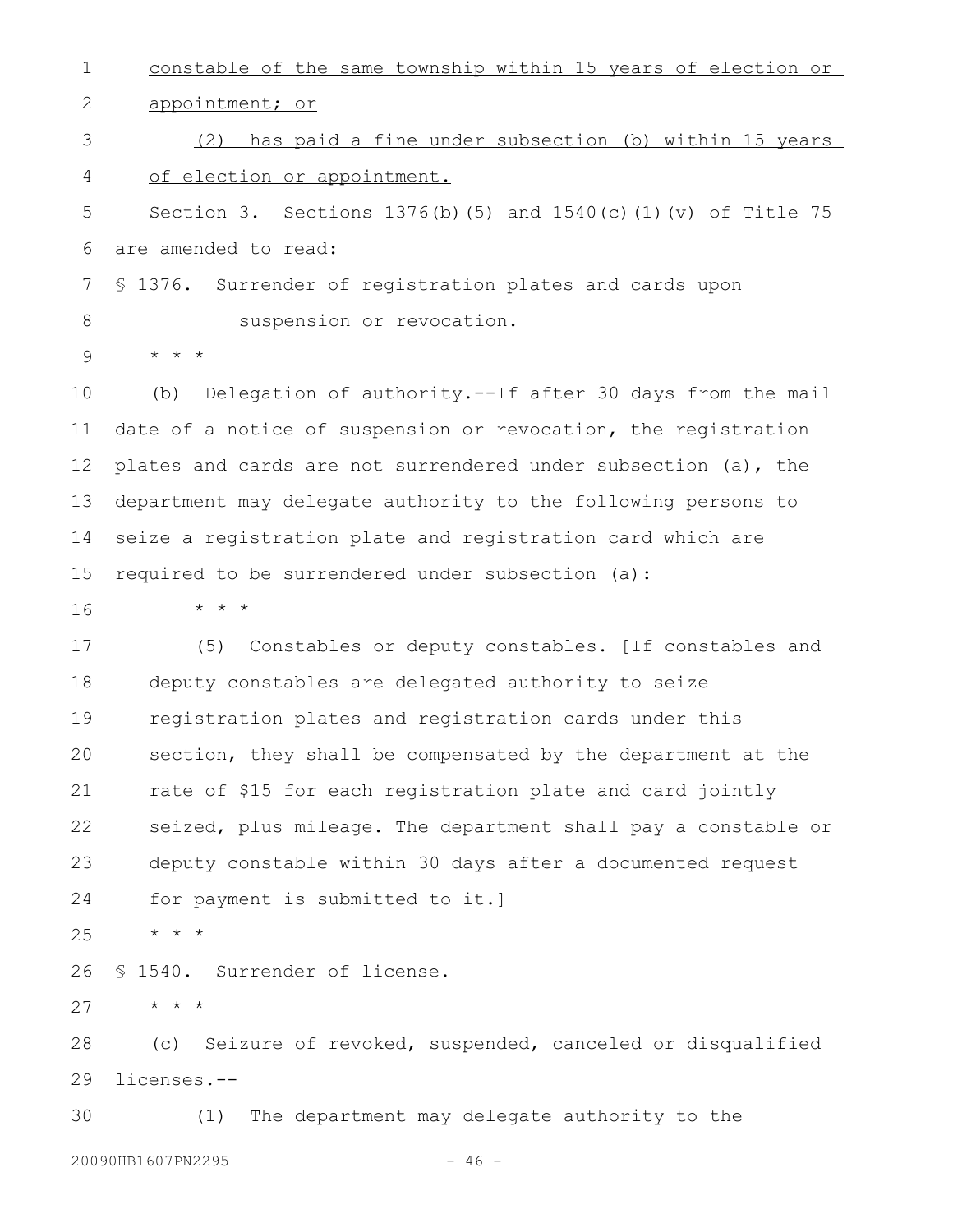following persons to seize the driver's license of any person whose driver's license has been ordered to be surrendered by a court or district attorney or by the department: 1 2 3

4

\* \* \*

(v) Constables or deputy constables. [If constables and deputy constables are delegated authority to seize drivers' licenses under this subsection, they shall be compensated by the department at the rate of \$15 for each driver's license seized, plus mileage. The department shall pay a constable or deputy constable within 30 days after a documented request is submitted to it.] 5 6 7 8 9 10 11

\* \* \* 12

Section 4. Repeals are as follows: 13

(1) The General Assembly declares that the repeals under paragraph (2) are necessary to effectuate the addition of 44 Pa.C.S. Ch. 71 Subchs. A, B, C, D, F, G and H. 14 15 16

(2) The following acts and parts of acts are repealed to the extent specified: 17 18

(i) Section 1 of the act of 1799 (3 Sm.L.2012 Ch.6), entitled "A supplement to the act, entitled 'An act to extend the powers of the justices of the peace of this state,'" absolutely. 19 20 21 22

(ii) Sections 12 and 19 of the act of March 20, 1810 (P.L.208, No.132), entitled "An act to amend and consolidate with its Supplements, the Act entitled 'An act for the recovery of debts and demands, not exceeding one hundred dollars, before a Justice of the Peace, and for the election of Constables, and for other purposes," absolutely. 23 24 25 26 27 28 29

(iii) Section 3 of the act of April 24, 1829 30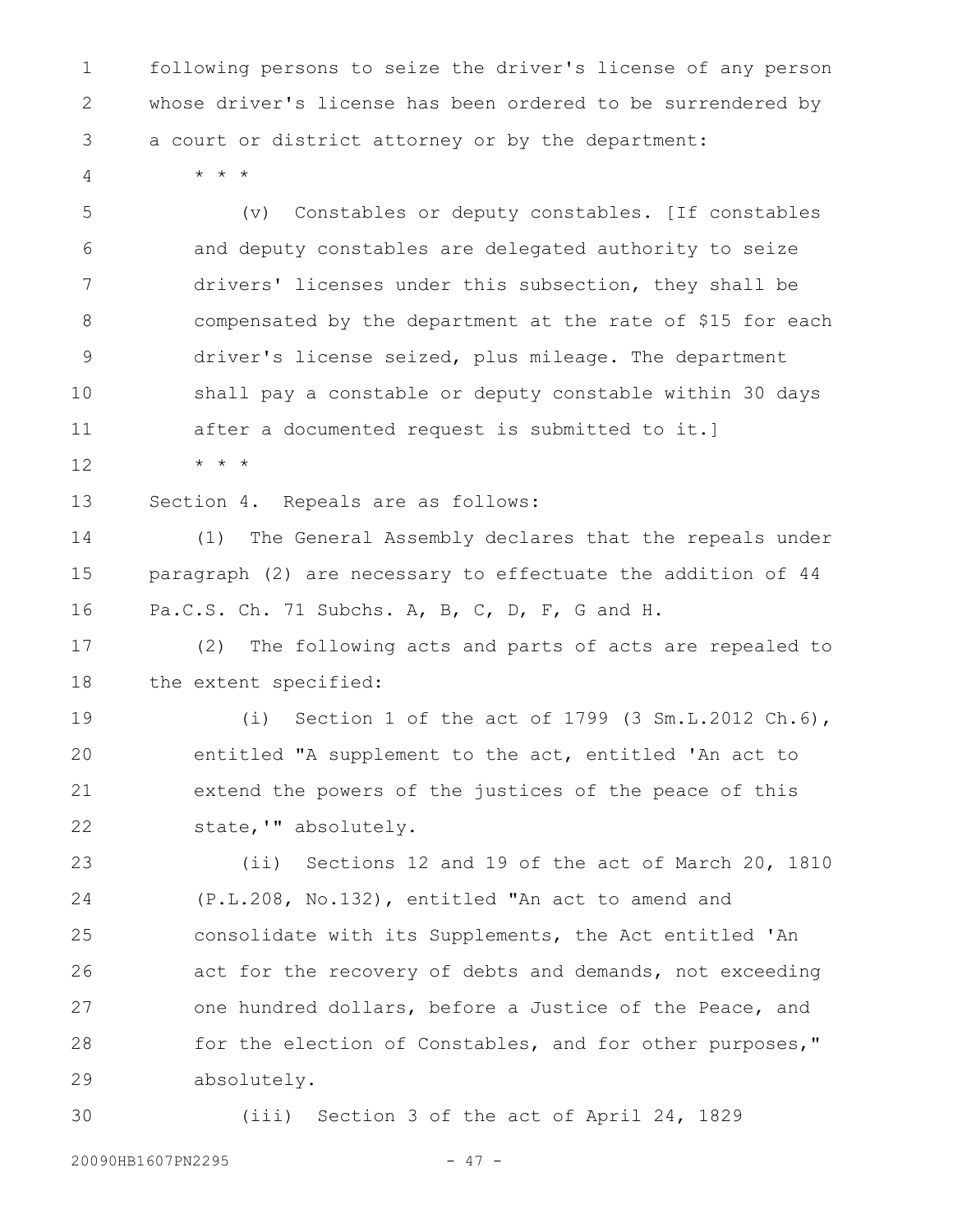(P.L.369, No.216), entitled "A further supplement to the act entitled An act to amend and consolidate with its supplements, the act entitled An act for the recovery of debts and demands not exceeding one hundred dollars before a justice of the peace, and for the election of constables, and for other purposes," absolutely. 1 2 3 4 5 6

(iv) Sections 107, 108, 109, 110, 111, 112, 113 and 114 of the act of April 15, 1834 (P.L.537, No.247), entitled "An act relating to counties and townships, and county and township officers," absolutely. 7 8 9 10

(v) Section 12 of the act of October 13, 1840 (Special Session 1, P.L. 1, No.258). 11 12

(vi) Section 14 of the act of May 27, 1841 (P.L.400, No.141), entitled "An act relating to the Election of County Treasurers, and for other purposes," absolutely. 13 14 15

(vii) Section 19 of the act of April 22, 1850 (P.L.549, No.342), entitled "A supplement to an act, entitled 'An Act to prevent waste in certain cases within this commonwealth,' passed the twenty-ninth day of March, one thousand eight hundred and twenty-two; to land and building associations; giving the court of Susquehanna county jurisdiction in a certain case; relative to the service of process in certain cases; to party walls in West Philadelphia; to the proof of a certain will; to the sale and purchase of certain burial grounds in Philadelphia; to the laying of gas pipes in the district of Moyamensing; to the release of certain sureties in Erie county; to the State Lunatic hospital; relative to the service of process against sheriffs; to the rights of married women; to ground rents; and relating to foreign 16 17 18 19 20 21 22 23 24 25 26 27 28 29 30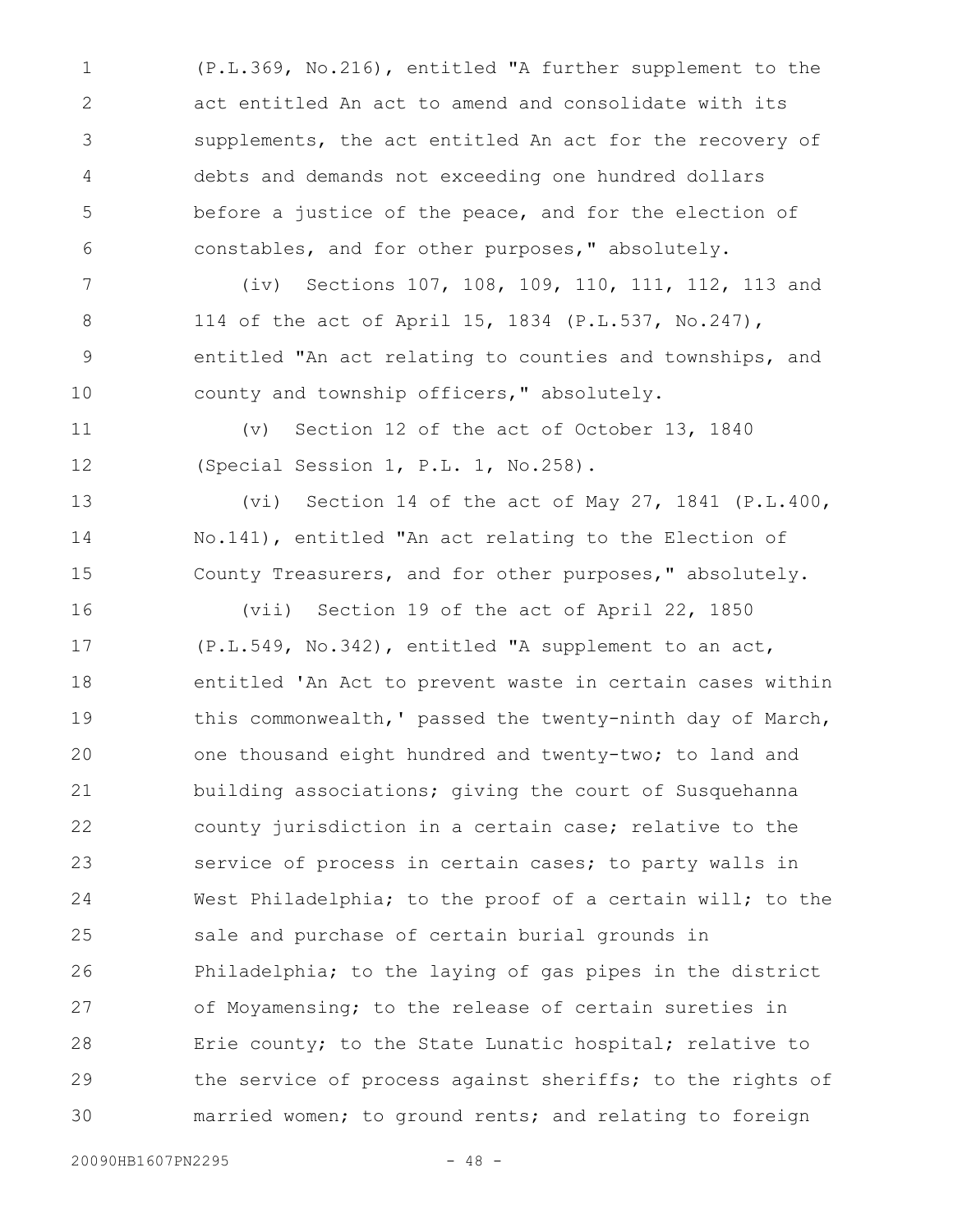1

2

3

4

insurance companies," absolutely.

(viii) Section 15 of the act of April 21, 1855 (P.L.264, No.281), entitled "A supplement to the act Consolidating the city of Philadelphia," absolutely.

(ix) Section 17 of the act of April 21, 1855 (P.L.264, No.281), as to constables. 5 6

(x) Section 1 of the act of May 3, 1876 (P.L.99, No.67), entitled "An act regulating procedure for violation of ordinances of cities of the first class," as to constables. 7 8 9 10

(xi) Section 1 of the act of February 12, 1889 (P.L.3, No.1), entitled "An act to provide for the commencement of the terms of office of councilmen, constables and school directors in new wards, when erected in cities of the first class under existing laws and where the several wards constitute separate school districts, to provide for the supervision of the public schools in such new wards until the organization of the board of school directors of the new school section, and to provide for the term of councilmen and constables already elected by the voters of the old ward," as to constables. 11 12 13 14 15 16 17 18 19 20 21 22

(xii) Section 1 of the act of February 14, 1889 (P.L.6, No.5), entitled "An act to authorize the election of constables for three years," absolutely. 23 24 25

(xiii) Section 1 of the act of May 4, 1889 (P.L.83, No.79), entitled "An act to authorize the election of constables for three years in cities of the second and third class," absolutely. 26 27 28 29

(xiv) Section 1 of the act of April 29, 1897 30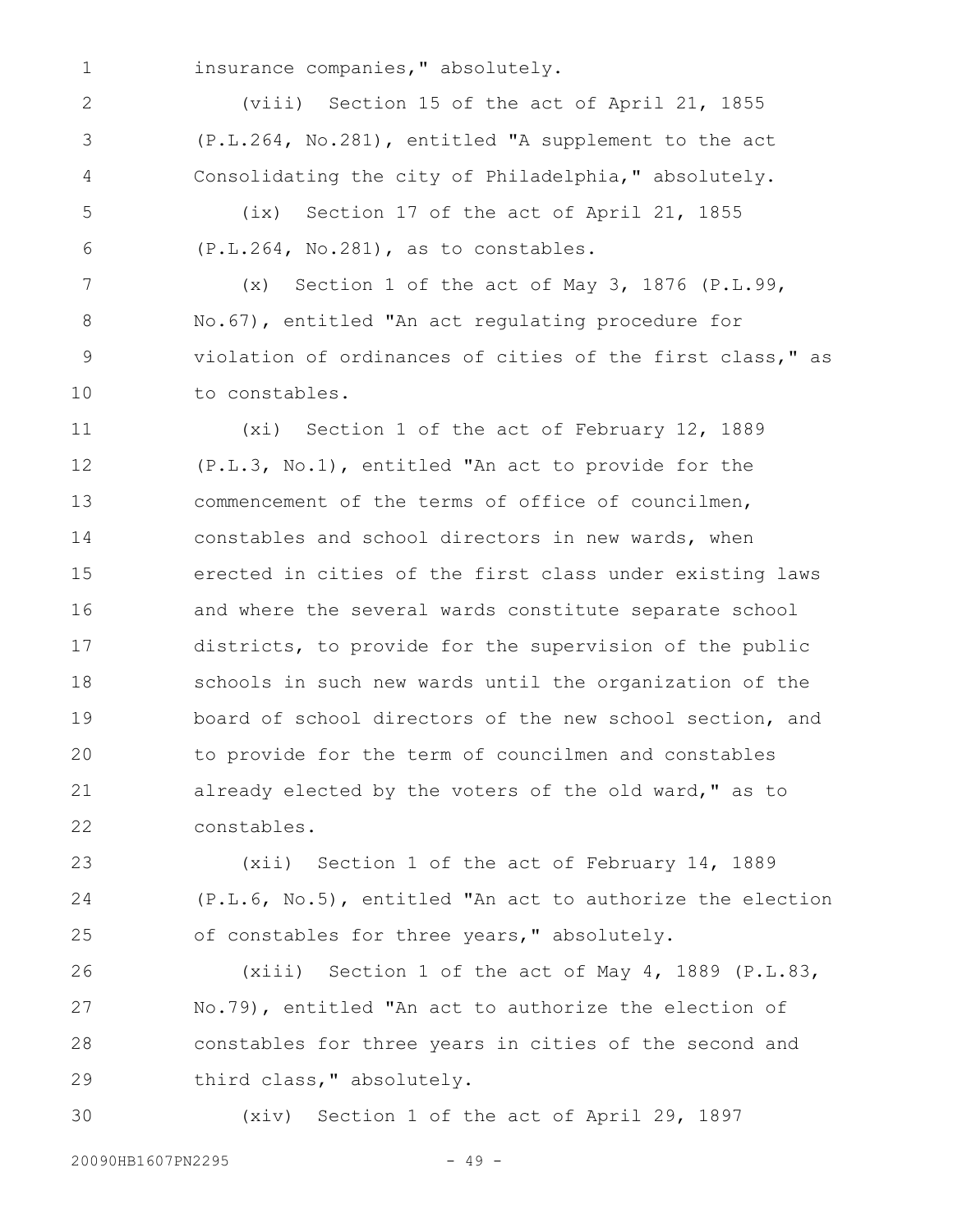(P.L.29, No.25), entitled "An act to authorize constables and other peace officers, without first procuring a warrant, to arrest persons reasonably suspected by them of offending against the laws protecting timber lands," absolutely. 1 2 3 4 5

(xv) Section 1 of the act of June 4, 1897 (P.L.121, No.101), entitled "An act relating to boroughs, providing a method of procedure for violations of law and borough ordinances, and for the collection of the fines and penalties imposed for said violations," as to constables. 6 7 8 9 10

(xvi) Section 2 of the act of July 14, 1897 (P.L.266, No.209), entitled "An act to regulate the remuneration of policemen and constables employed as policemen throughout the Commonwealth of Pennsylvania, and prohibiting them from charging or accepting any fee or other compensation, in addition to their salary, except as public rewards and mileage for traveling expenses," absolutely. 11 12 13 14 15 16 17 18

(xvii) Section 3 of the act of July 14, 1897 (P.L.266, No.209), as to constables. 19 20

(xviii) Section 1 of the act of April 25, 1905 (P.L.309, No.214), entitled "An act authorizing policemen to hold and exercise the office of constables," absolutely. 21 22 23 24

(xix) Section 1 of the act of April 23, 1909 (P.L.151, No.104), entitled "An act fixing the fees to be received by constables in this Commonwealth," absolutely. 25 26 27

(xx) Section 1 of the act of June 9, 1911 (P.L.727, No.299), entitled "An act authorizing the election in first class townships of an additional constable, and 28 29 30

20090HB1607PN2295 - 50 -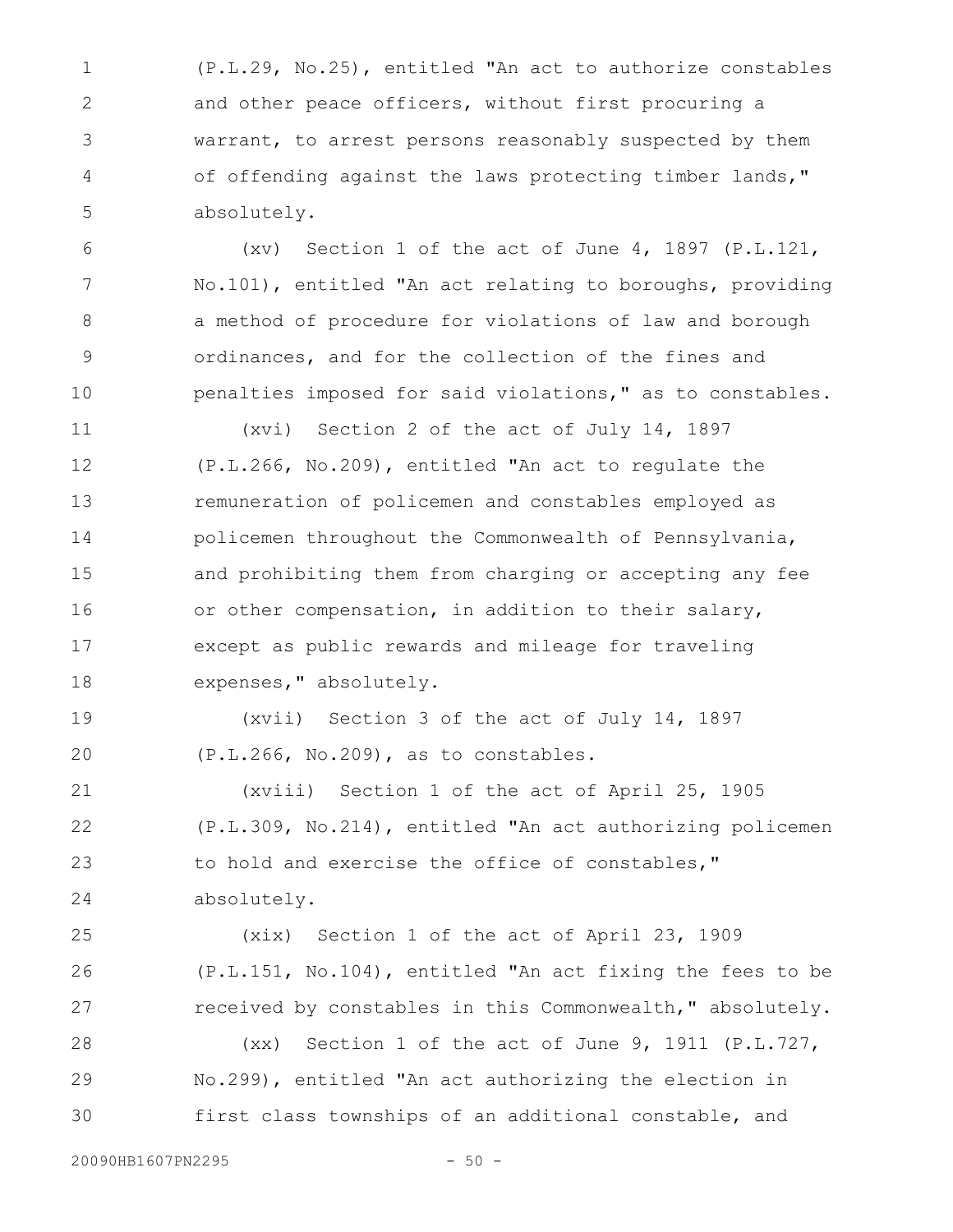fixing his term," absolutely. 1

2

3

4

(xxi) Section 1 of the act of June 19, 1913 (P.L.534, No.342), entitled "An act relating to appointment of deputy constables," absolutely.

(xxii) Sections 1, 2 and 3 of the act of May 31, 1919 (P.L.357, No.171), entitled "An act relating to the duties of constables in certain counties; prohibiting them from making returns to the court of quarter sessions in certain cases; authorizing the court to direct investigations and reports by constables, and fixing their compensation in such cases," absolutely. 5 6 7 8 9 10 11

(xxiii) Section 14 of the act of June 28, 1923 (P.L.903, No.348), entitled "A supplement to an act, approved the fourteenth day of May, one thousand nine hundred and fifteen (Pamphlet Laws, three hundred and twelve), entitled 'An act providing a system for government of boroughs, and revising, amending, and consolidating the law relating to boroughs'; so as to provide a system of government where a borough now has annexed or hereafter shall annex land in an adjoining county, including assessment of property, levying and collection of taxes, making municipal improvements, and filing and collecting of liens for the same; the jurisdiction of courts for the enforcement of borough ordinances and State laws, and primary, general, municipal, and special elections; and repealing inconsistent laws," absolutely. 12 13 14 15 16 17 18 19 20 21 22 23 24 25 26 27

(xxiv) Section 1 of the act of April 6, 1925 (P.L.155, No.113), entitled "An act providing constables' fees for service of writs in juvenile cases," absolutely. 28 29 30

20090HB1607PN2295 - 51 -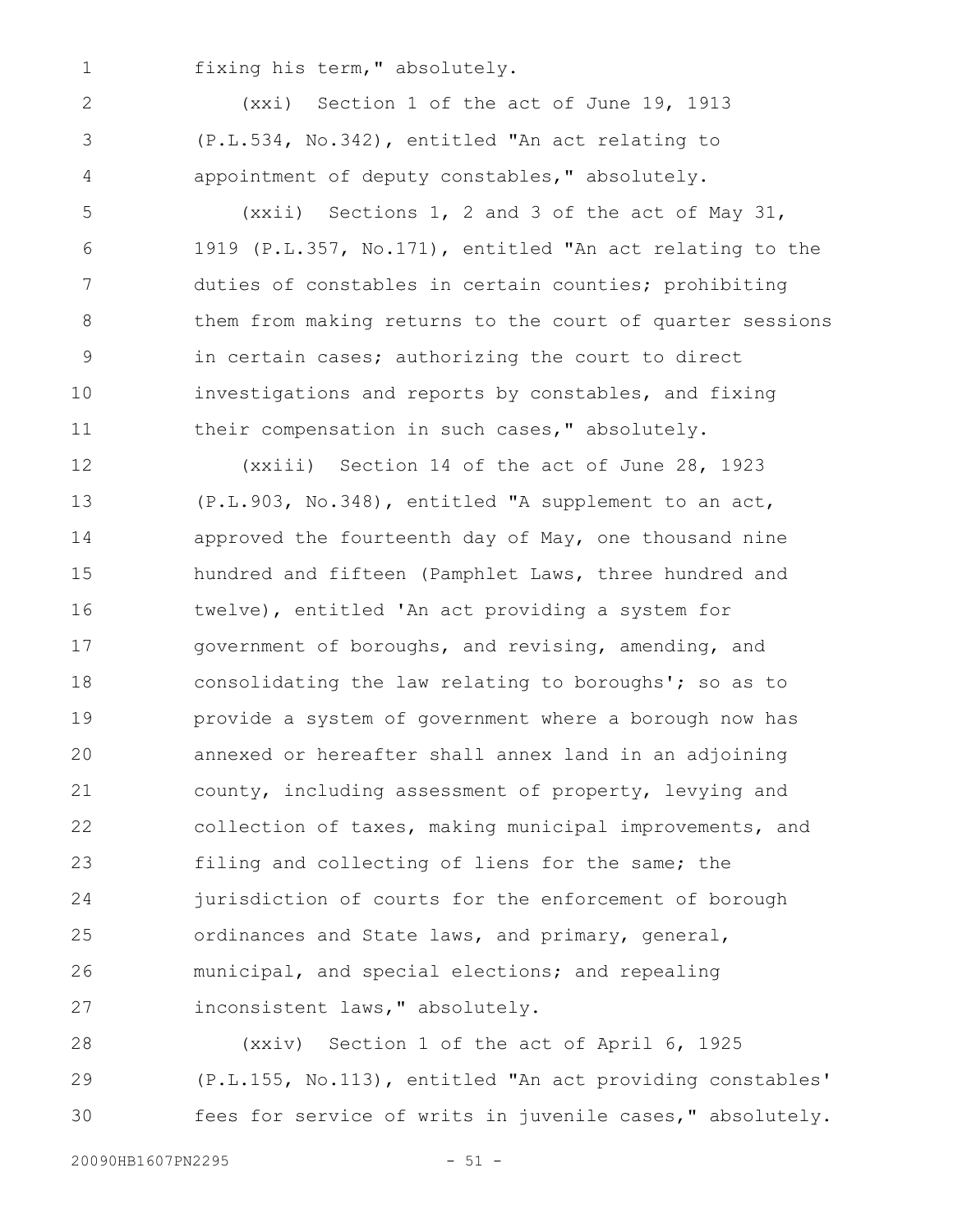(xxv) Section 1 of the act of March 20, 1929 (P.L.32, No.32), entitled "An act providing for the filling of vacancies in the office of constable in any borough, town, ward of any city, borough, or town or township of this Commonwealth," absolutely. 1 2 3 4 5

(xxvi) Sections 1, 2, 3, 4, 5, 6, 7, 8 and 9 of the act of June 10, 1931 (P.L.492, No.156), entitled "An act relating to the trespassing of live stock on improved lands; providing for the taking up, impounding and sale thereof; imposing duties on and fixing the fees of constables, justices of the peace, and viewers appointed in connection therewith; prescribing the procedure for repossession by the owner thereof; providing for the fixing and taxing of costs, including attorneys' fees; and repealing inconsistent legislation," absolutely. 6 7 8 9 10 11 12 13 14 15

(xxvii) Section 1 of the act of February 28, 1933 (P.L.5, No.3), entitled "An act relating to constables' returns to the court of quarter sessions," absolutely. 16 17 18

(xxviii) Section 412.2(g) of the act of June 3, 1937 (P.L.1333, No.320), entitled "An act concerning elections, including general, municipal, special and primary elections, the nomination of candidates, primary and election expenses and election contests; creating and defining membership of county boards of elections; imposing duties upon the Secretary of the Commonwealth, courts, county boards of elections, county commissioners; imposing penalties for violation of the act, and codifying, revising and consolidating the laws relating thereto; and repealing certain acts and parts of acts relating to elections," absolutely. 19 20 21 22 23 24 25 26 27 28 29 30

20090HB1607PN2295 - 52 -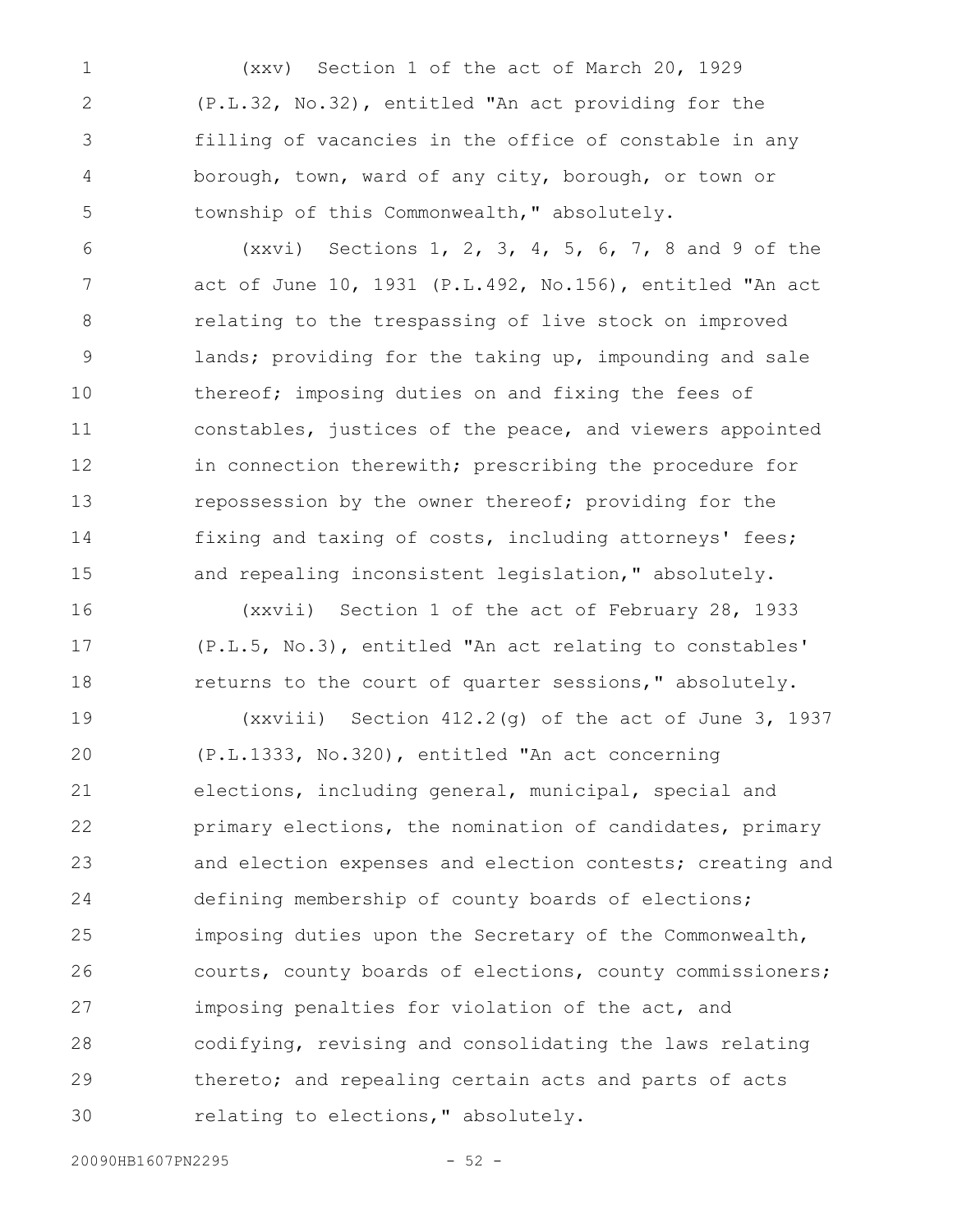(xxix) The first two sentences of section 1207 of the act of June 3, 1937 (P.L.1333, No.320), absolutely. (xxx) Section 1822 of the act of June 3, 1937 1 2 3

(P.L.1333, No.320), absolutely. 4

(xxxi) Section 1 of the act of May 26, 1943 (P.L.637. No.280), entitled "An act providing that the terms of constables hereafter elected in cities of the second, second class A and third classes, boroughs and townships, shall be for six years," absolutely. 5 6 7 8 9

(xxxii) Section 1 of the act of April 3, 1955 (1956 P.L.1382, No.441), entitled "An act making the offices of constable and justice of the peace or alderman incompatible," absolutely. 10 11 12 13

(xxxiii) Section 1126 of the act of February 1, 1966 (1965 P.L.1656, No.581), entitled "An act concerning boroughs, and revising, amending and consolidating the law relating to boroughs, " absolutely. 14 15 16 17

(xxxiv) Section 1 of the act of February 2, 1970 (P.L.2, No.2), entitled "An act abolishing the office of constable in the City of Philadelphia and providing for the performance of duties under The Landlord and Tenant Act of 1951," absolutely. 18 19 20 21 22

(xxxv) Sections 1 and 2 of the act of June 29, 1976 (P.L.475, No.121), entitled "An act clarifying the powers of constables, county detectives, sheriffs, deputy sheriffs, waterways patrolmen and game protectors," as to constables. 23 24 25 26 27

(xxxvi) Section 10 of the act of October 4, 1978 (P.L.883, No.170), entitled "An act relating to conflicts of interest involving certain public officials serving in 28 29 30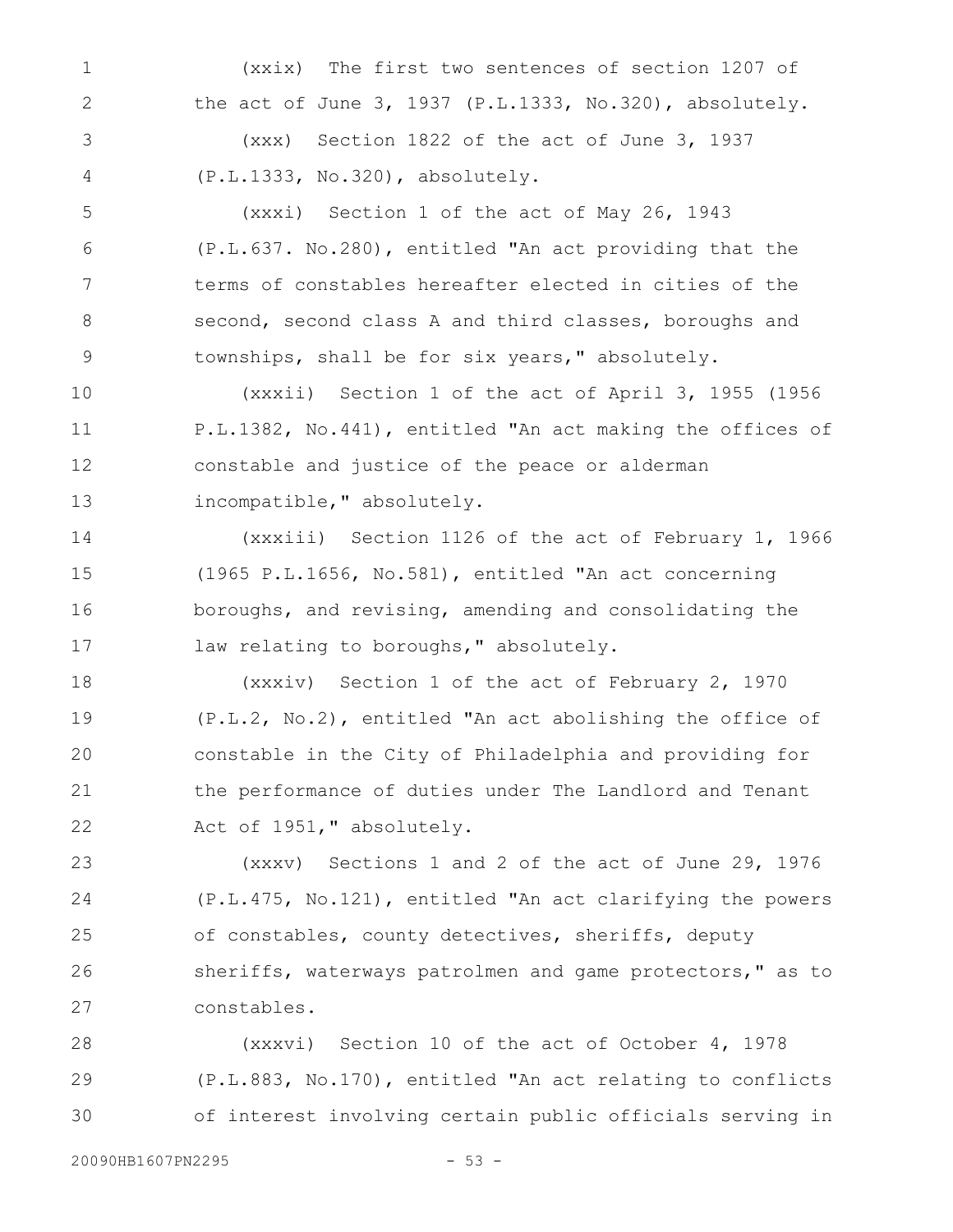State or State agencies and local political subdivision positions and prohibiting certain public employees from engaging in certain conflict of interest activities requiring certain disclosures and providing penalties," absolutely. 1 2 3 4 5

(3) All acts and parts of acts are repealed insofar as they are inconsistent with this act. 6 7

Section 5. The General Assembly finds and declares as follows: 8 9

(1) The addition of 44 Pa.C.S. Ch. 71 Subchs. A, B, C, D, F, G and H is a continuation of the statutory provisions repealed in section 4(2) of this act. The following apply: 10 11 12

(i) Except as otherwise provided in 44 Pa.C.S. Ch. 71, all activities initiated under the statutory provisions repealed in section 4(2) of this act shall continue and remain in full force and effect and may be completed under 44 Pa.C.S. Ch. 71. Orders, regulations, rules and decisions which were made under the statutory provisions set forth in section 4(2) of this act and which are in effect on the effective date of  $4(2)$  of this act shall remain in full force and effect until revoked, vacated or modified under 44 Pa.C.S. Ch. 71. Contracts, obligations and collective bargaining agreements entered into under the statutory provisions repealed in section 4(2) of this act are not affected nor impaired by the repeal in section 4(2) of this act. 13 14 15 16 17 18 19 20 21 22 23 24 25 26

(ii) Except as set forth in subparagraph (iii), any difference in language between 44 Pa.C.S. Ch. 71 Subchs. A, B, C, D, F and G and the statutory provisions repealed in section 4(2) of this act is intended only to conform 27 28 29 30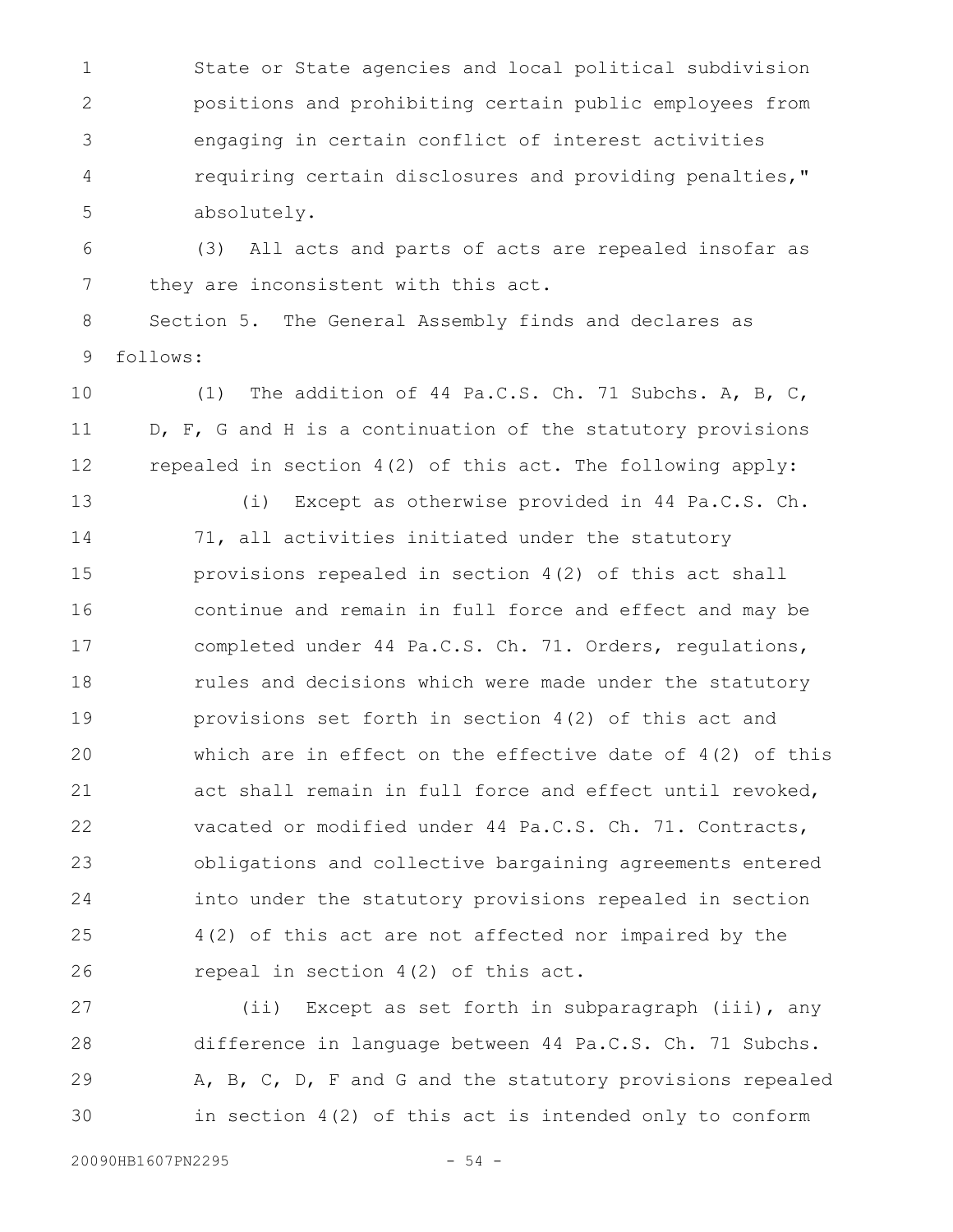to the style of the Pennsylvania Consolidated Statutes and is not intended to change or affect the legislative intent, judicial construction or administration and implementation of the statutory provisions repealed in section 4(2) of this act. 1 2 3 4 5

(iii) Subparagraph (ii) does not apply to any of the following provisions of Title 44: 6 7

- (A) Section 7112. 8
- (B) Section 7113. 9
- (C) Section 7114(a). 10
- (D) Section 7143(h). 11
- (E) Section 7148(b). 12
- (F) Section 7149(b). 13
- (G) Section 7151. 14

(2) The provisions on constable training have been transferred from former 42 Pa.C.S. §§ 2941 through 2949 to 44 Pa.C.S. Ch. 71 Subch. E. Revisions have been made in 44 Pa.C.S. §§ 7143(h), 7148(b) and 7149(b). Except as otherwise provided in 44 Pa.C.S. Ch. 71, all activities initiated under former 42 Pa.C.S. §§ 2941 through 2949 shall continue and remain in full force and effect and may be completed under 44 Pa.C.S. Ch. 71 Subch. E. Orders, regulations, rules and decisions which were made under former 42 Pa.C.S. §§ 2941 through 2949 and which are in effect on the effective date of section 1 (42 Pa.C.S. §§ 2941 through 2949) of this act shall remain in full force and effect until revoked, vacated or modified under 44 Pa.C.S. Ch. 71 Subch. E. Contracts, obligations and collective bargaining agreements entered into under former 42 Pa.C.S. §§ 2941 through 2949 and which are in effect on the effective date of section 1 (42 Pa.C.S. §§ 2941 15 16 17 18 19 20 21 22 23 24 25 26 27 28 29 30